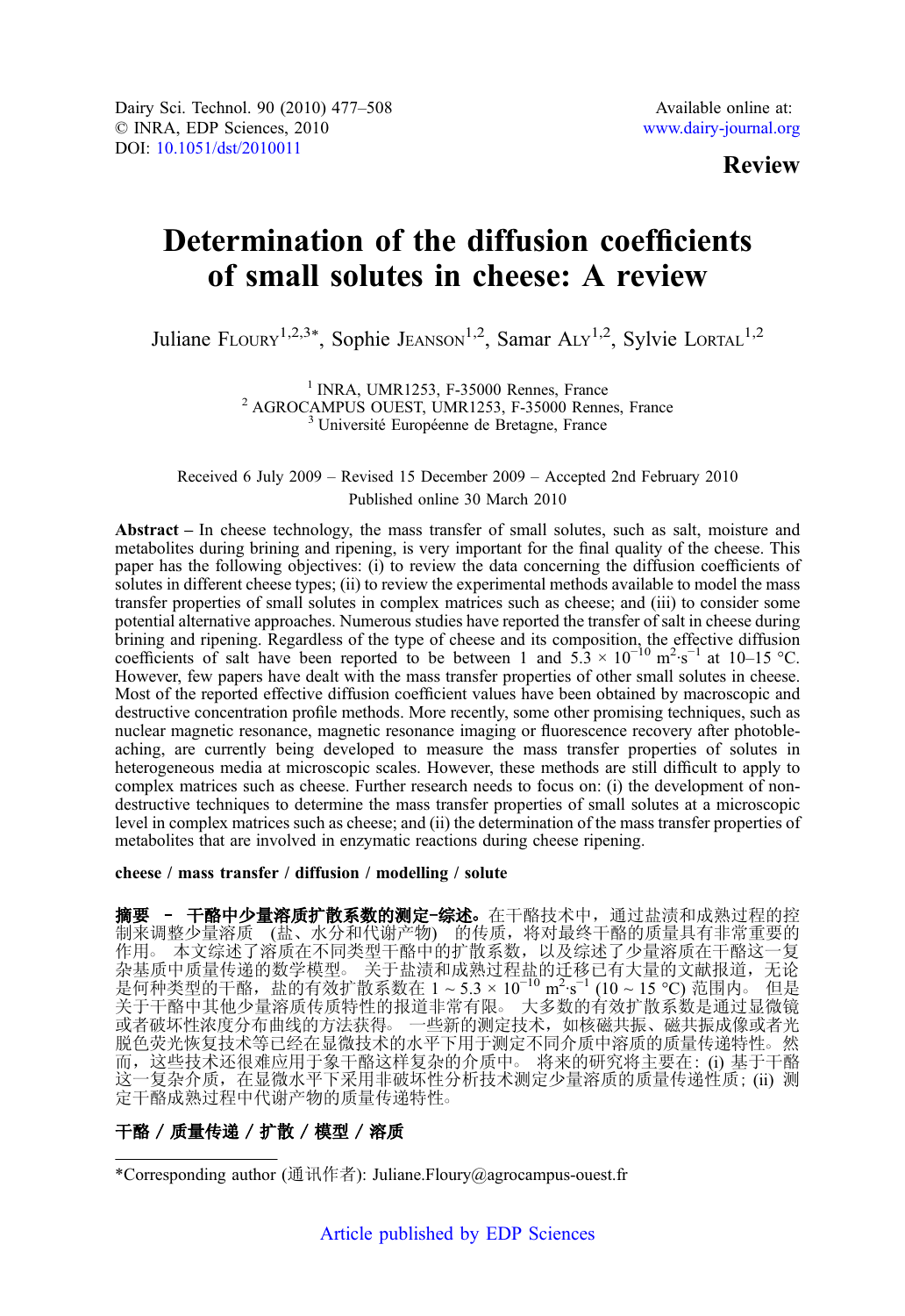# 478 J. Floury et al.

Résumé – Détermination des coefficients de diffusion de petits solutés dans le fromage : une synthèse. En technologie fromagère, le transfert de petits solutés, tels que le sel, l'eau et les métabolites au cours du saumurage et de l'affinage, joue un rôle majeur sur la qualité finale du fromage. Cette revue bibliographique a pour objectifs principaux : (i) de faire le bilan des valeurs publiées des coefficients de diffusion de différents solutés dans les fromages ; (ii) de passer en revue les méthodes expérimentales disponibles pour déterminer les propriétés de transfert des petits solutés dans des milieux complexes comme le fromage ; (iii) de considérer les méthodes alternatives potentiellement applicables aux fromages. Dans la littérature, de nombreuses études ont été publiées au sujet du transfert de sel dans les fromages au cours du saumurage et de l'affinage. En fonction du type de fromage et de sa composition, les coefficients de diffusion effectifs du sel sont compris entre 1 et 5,3 × 10<sup>-10</sup> m<sup>2</sup>·s<sup>-1</sup> à des températures comprises entre 10 et 15 °C. Très peu d'études concernant les propriétés de transfert d'autres petits solutés dans les fromages ont été publiées. La plupart des coefficients de diffusion effectifs ont été obtenus à l'aide de la méthode classique dite « des profils de concentration », méthode macroscopique présentant l'inconvénient d'être destructive. D'autres techniques, telles que la résonance magnétique nucléaire, l'imagerie par résonance magnétique ou la redistribution de fluorescence après photo-blanchiment sont actuellement développées pour mesurer des propriétés de transfert de matière de solutés à une échelle microscopique. Cependant, elles sont encore difficilement applicables aux matrices complexes comme le fromage. Les perspectives en matière de recherche dans ce domaine sont donc les suivantes : (i) le développement de nouvelles techniques expérimentales pour modéliser à l'échelle microscopique les propriétés de transfert de solutés dans des milieux complexes comme le fromage ; (ii) la détermination des propriétés de transfert des métabolites impliqués dans les réactions enzymatiques pendant l'affinage du fromage.

fromage / transfert de matière / diffusion / modélisation / soluté

# 1. INTRODUCTION

In cheese, transport of water and aqueous solutes has a crucial role during cheese making and cheese ripening (NaCl, transfer of substrates or reaction products like lactic acid). Cheese ripening is the result of bacterial activity of immobilized colonies in the lipoproteic matrix. Substrates have to diffuse in the matrix to reach bacterial colonies, and produced metabolites have then to diffuse from the bacterial colonies into the proteinic network. In case of diffusional limitations, microgradients of concentration, pH or water activity can be created around and in between the immobilized colonies, modifying bacterial and enzymatic activities.

Diffusion properties of cheese solutes can depend on (i) their physicochemical characteristics and (ii) the composition and microstructure of the matrix. In food matrices and notably in cheese, transfers of small molecules can occur between two heterogeneous phases of the matrix, heterogeneous in terms of composition or physical state (liquid, solid or gaseous). To measure these transfers, diffusion coefficients (D) must be modelled [\[80\]](#page-30-0).

Analysis of the literature reveals a strong lack of data concerning the migration rates of key molecules in cheese, such as sugars, organic acids and peptides, which can be decisive in the ripening process. Most of the data related to mass transport of small solutes in cheese deal with the salting process. Indeed, salt concentration distribution is an important parameter affecting cheese quality and acceptability. Salt affects the water activity of cheese, the growth and survival of bacteria and the activity of cheese enzymes [[7](#page-27-0)].

Many different mechanisms can be involved during cheese processing, like multicomponent diffusion of solutes and water during salting. Due to technical difficulties to follow solute migration and modelling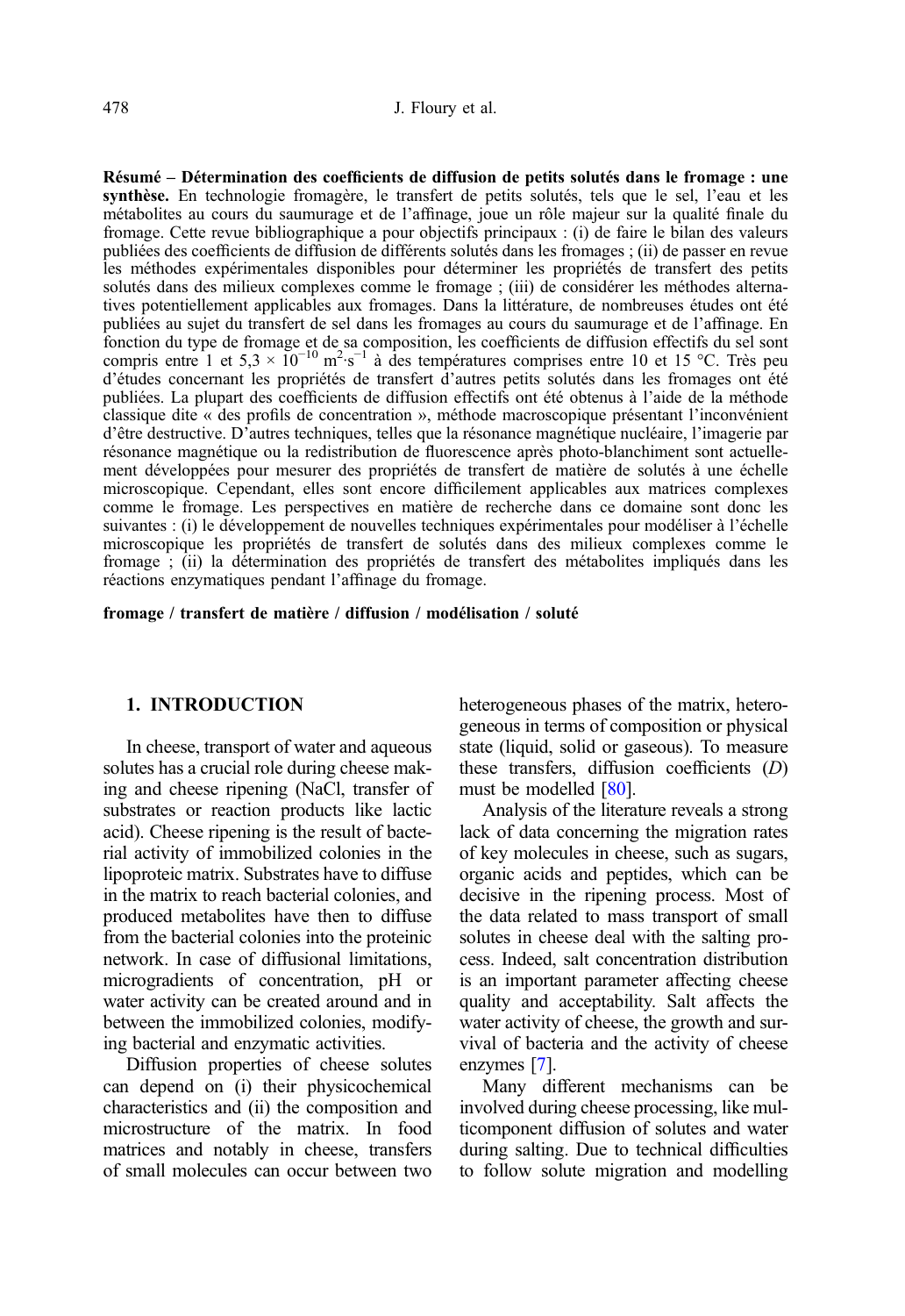<span id="page-2-0"></span>difficulties inherent to the physical model chosen, working out diffusion properties of solutes is a complicated task, especially in complex heterogeneous matrices like cheese.

After a theoretical reminder concerning mass transfer phenomena, this paper reviews different methods available in the literature to determine diffusion coefficients of small solutes in cheese products. Values of the diffusion coefficients are then discussed for solutes in different cheese types, with details concerning the modelling methods. Finally, alternative techniques potentially applicable to cheese are presented.

# 2. THEORY OF MASS TRANSFER

# 2.1. Definitions

Mass transfer by diffusion is the transport of molecules caused by a random molecular motion in a region where composition gradient exists [\[82](#page-30-0)].

#### 2.1.1. Steady-state diffusion

In a macroscopic, motionless (without internal movement and deformation), homogeneous (made up of one phase) and isotropic medium (uniform structure in all directions), solutes diffuse in the direction of their decreasing chemical potentials, until thermodynamic equilibrium is reached. Fick's first law links the diffusive flux to the concentration field, by postulating that the flux goes from high-concentrated regions to low-concentrated regions, with a magnitude that is proportional to the concentration gradient (spatial derivative). In one spatial dimension, this leads to

$$
J_i = -D_{im} \cdot \frac{\partial C_i}{\partial x},\tag{1}
$$

where  $J_i$  is the molar diffusion flux of component *i* (kg or mol·s<sup>-1</sup>·m<sup>-2</sup>),  $C_i$  is the concentration of component i (kg or

mol·m<sup>-3</sup>), x is the position (m) and  $D_{im}$ is the diffusion coefficient of component  $i$  in the medium  $(m^2 \cdot s^{-1})$ .  $J_i$  measures the amount of substance that will flow through a small area during a short time interval.

The driving force for the one-dimensional diffusion is the quantity  $-\frac{\partial C_i}{\partial x}$ . To solve transfer equations, a simplification is generally made, considering chemical potential as a concentration or partial pressure (in the gas phase).

In two or more dimensions, the gradient operator  $\nabla$  can be used. This leads to

$$
J_i = -D_{im} \cdot \nabla C_i. \tag{2}
$$

Molecular diffusion coefficient  $D_{im}$  at a constant temperature may be adequately predicted in very diluted solutions using the well-known Stokes-Einstein equation, provided the molecular radius of the solute, solvent viscosity and absolute temperature are known [\[19](#page-28-0)]:

$$
D_{im} = \frac{k_{\rm B}T}{6\pi\mu R_0},\qquad(3)
$$

where  $k_{\rm B}$  is the Boltzmann constant  $(1.38 \times 10^{-23} \text{ J} \cdot \text{mol}^{-1} \cdot \text{K}^{-1})$ , T is the absolute temperature (K),  $\mu$  is the viscosity of the phase (Pa·s) and  $R_0$  is the radius of the diffusing molecule (m).

The Stokes-Einstein equation (equation (3)) does not take the intermolecular interactions between solutes and between solvent and solute molecules into account (that may be significant for small solutes). Diffusion through a heterogeneous matrix is more complicated. Solutes will have to diffuse in the liquid or gas phase contained within that porous matrix. Subsequently, the Stokes-Einstein equation has little use in the prediction of diffusion properties in food [\[77\]](#page-30-0).

Some phenomena that cannot be distinguished from molecular diffusion must also be considered in heterogeneous matrices in terms of composition and structure, such as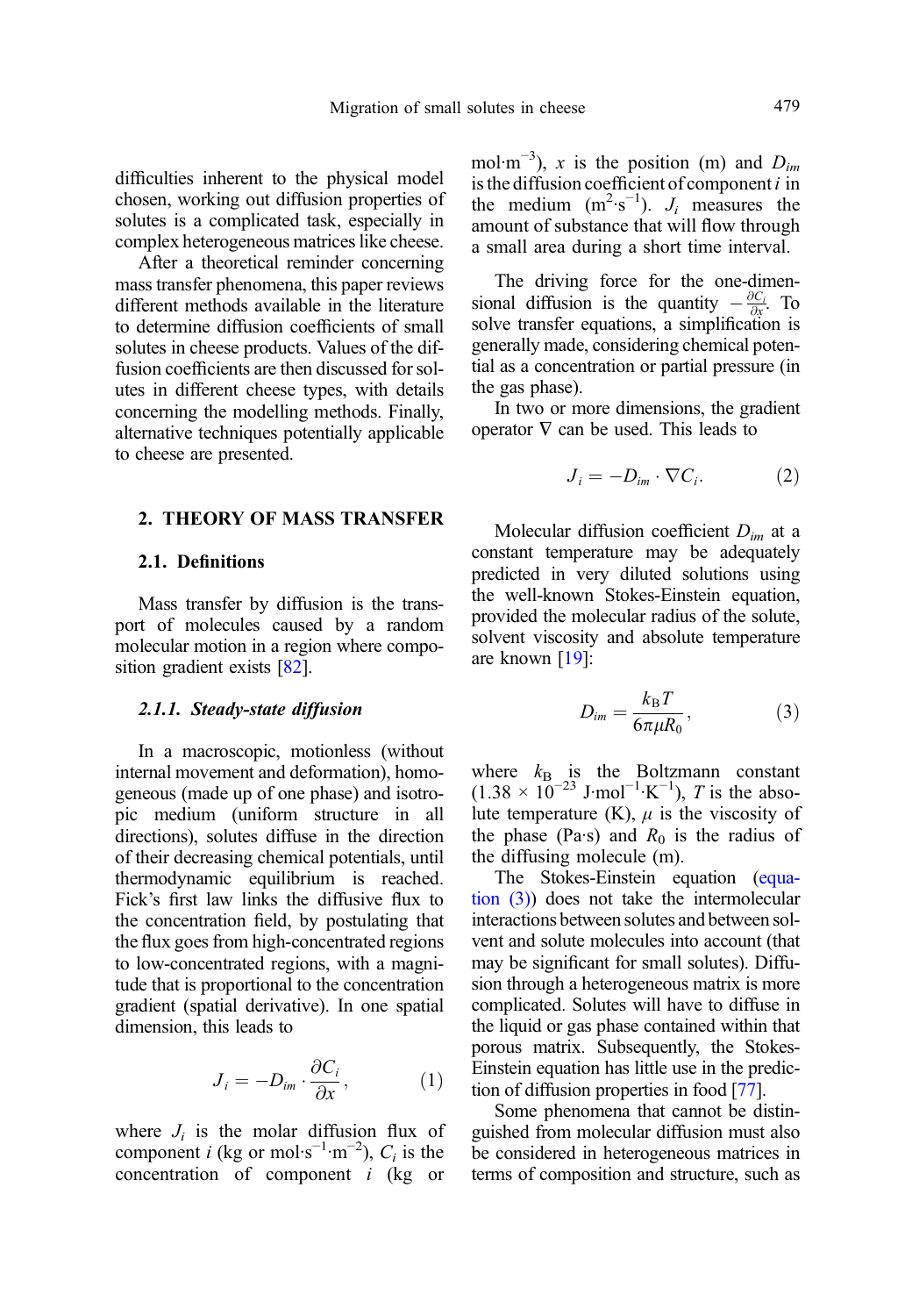<span id="page-3-0"></span>capillary or Knudsen diffusion, diffusion modification due to matrix changes (obstruction, retraction, etc.) or interactions of the solute with other components. The term "apparent" or "effective diffusion" is then generally preferred to "diffusion" alone. Effective diffusivities are the most convenient way to describe mass transfer process through porous matrices, which have an intricate network of pores where diffusing species take a tortuous path [[77](#page-30-0)].

If we consider liquid diffusion through porous matrices in which the pores are large, Fick's diffusion model is able to correctly describe the mass transfer within the liquid contained in the pores. The flux can be described in terms of an effective diffusion coefficient  $D_{\text{eff}}$  (m<sup>2</sup>·s<sup>-1</sup>), defined as

$$
D_{\text{eff}} = \frac{\varepsilon}{\tau} D_{im},\tag{4}
$$

where  $D_{im}$  is the diffusion coefficient of i in the medium  $m$  (m<sup>2</sup>·s<sup>-1</sup>),  $\tau$  is the tortuosity and  $\varepsilon$  is the porosity [\[82](#page-30-0)].

In a porous matrix, the effective diffusion coefficient  $D<sub>eff</sub>$  is then significantly smaller than the molecular diffusion coefficient  $D_{im}$  because of (i) tortuosity effects (the more tortuous the region the more devious the route between two points) and (ii) interactions between the solute and the matrix if they are both charged (ionic strength, hydrophobic and electrostatic interactions) [\[69,](#page-30-0) [77\]](#page-30-0). Note that equation (4) does not take chemical or electrostatic interactions into account, but only structural incidence of the matrix on solute diffusion properties.

Various alternative equations have been subsequently developed incorporating factors for molecular interactions and physical interferences [[67](#page-30-0)]. To consider charged molecules, a general flux model can be used [\[38](#page-29-0)]:

$$
J_i = D_{\text{eff}} \frac{C}{RT} \left( \frac{\partial \mu_i(x, t)}{\partial x} \right), \qquad (5)
$$

where  $D_{\text{eff}}$  is the effective diffusion coefficient  $(m^{2} \cdot s^{-1})$ , which does not depend on the electrostatic forces.  $\mu_i$  is the chemical potential of the solute  $(J \cdot mol^{-1})$ , which is a function of solute concentration, ionic strength and pH. The charge dependence is thus moved from the diffusion coefficient to the chemical potential. Neglecting pressure and temperature contributions, the chemical potential is defined by [[83\]](#page-30-0)

$$
\mu_i = \mu_i^0 + RT \ln a + \mu_{el}, \qquad (6)
$$

where *a* is the activity and  $\mu_{el}$  is the contribution of the electrostatic charges to the chemical potential. In dilute solutions, the activity can be replaced by the concentration and if no electrical charges are present,  $\frac{\partial \mu_{el}}{\partial x} = 0$ , leading to Fick's law according to [equation \(1\)](#page-2-0).

However, due to the difficulty in quantifying such factors in real food matrices, equation (5) has poor prediction accuracy [[77](#page-30-0)].

# 2.1.2. Unsteady-state diffusion

In order to be able to predict the concentration profiles of solutes in the matrix, Fick's first law is associated to a local mass balance to obtain Fick's second law

$$
\frac{\partial C_i}{\partial t} = \nabla (D_{im} \cdot \nabla (C_i)). \tag{7}
$$

Considering both unidirectional mass transfer along the  $x$  axis and a constant diffusion coefficient value, the previous equation becomes

$$
\frac{\partial C_i(x,t)}{\partial t} = D_{im} \cdot \frac{\partial^2 (C_i(x,t))}{\partial x^2}.
$$
 (8)

Analogous equations can be written in spherical or cylindrical shapes, and two or three dimensions, in order to find the solute concentration as a function of time and position [[17](#page-28-0)].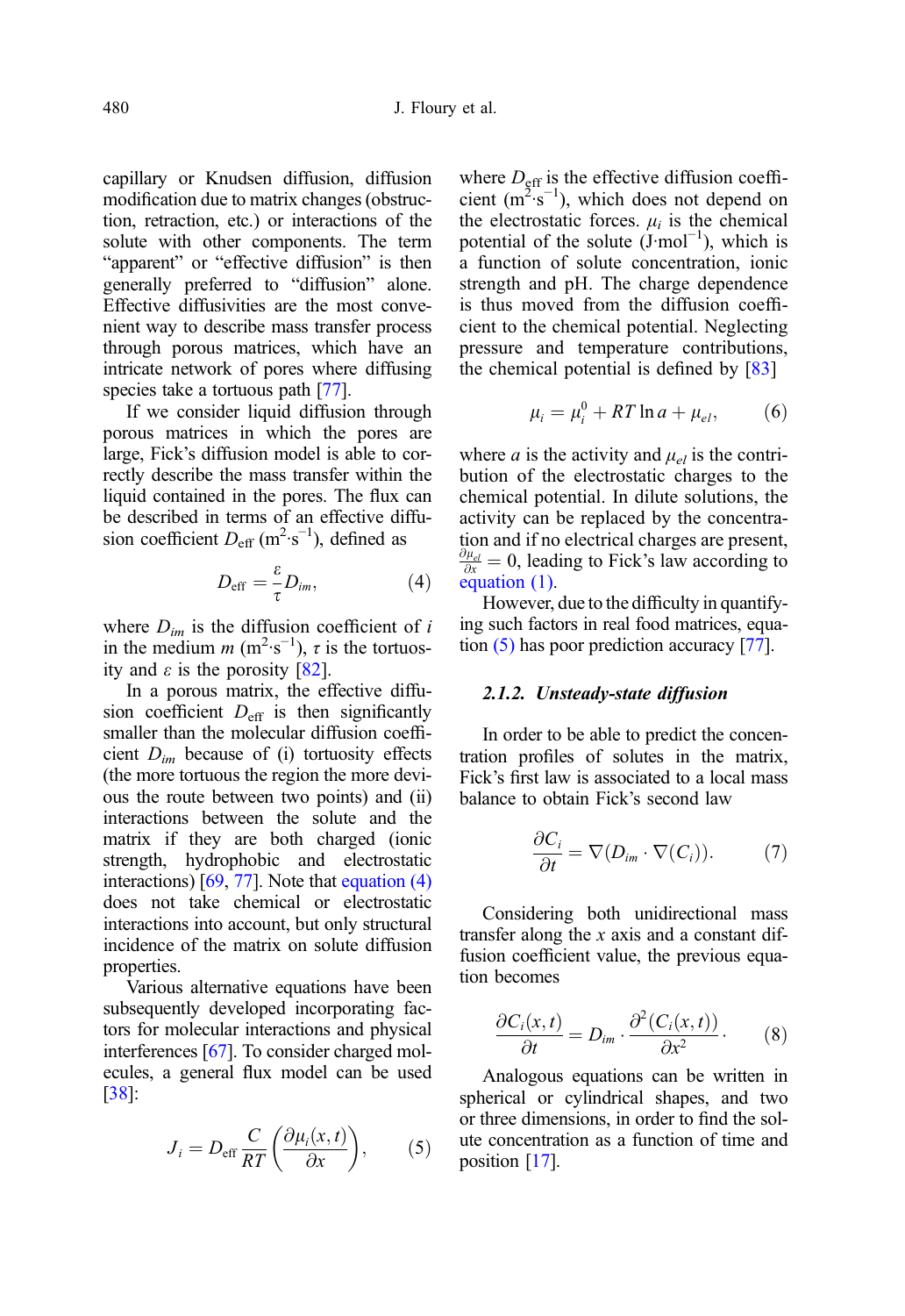# 2.2. Using Fick's law solutions to estimate diffusion coefficients

Most research publications on mass transfer in cheese are using Fick's model with some specific geometries [[10](#page-27-0)]. Diffusion coefficients in food matrices can be evaluated by different methods involving defined geometries and well-defined experimental conditions (steady or transient state and boundary conditions). To determine the diffusion coefficient of a solute in a given matrix, an experimental device generating a flux of the diffusing substance is set up. An average flux (mass variation) or a profile of concentration of the diffusing substance is measured, using either a destructive (slicing and analyzing samples) or a non-destructive method (nuclear magnetic resonance, NMR; fluorescence recovery after photobleaching, FRAP; radioactive tracer; etc.). A mathematical method, adapted to the experiment and generally based on Fick's laws, gives an average diffusion coefficient or diffusion coefficient versus concentration. [Table I](#page-5-0) presents a summary of the principles, advantages and drawbacks of some existing methods for the determination of diffusion properties in cheese-like matrices.

The majority of macroscopic model studies can be divided into measurements in a diffusion cell (steady-state diffusion type of studies) and in cheese cylinders (transient diffusion type of studies).

# 2.2.1. Steady state

Zorrilla and Rubiolo [[88](#page-31-0)] used the diffusion cell model developed by Djelveh et al. [\[20](#page-28-0)]. The diffusion cell consists of two compartments where perfectly mixed solutions A and B of equal volume  $V$  but different solute concentrations are separated by a matrix slab with thickness L and cross-section S. The solute migrates through the slab from the higher concentration solution A to the lower concentration solution B.

Assuming a one-dimensional diffusion process through the slab and perfectly mixed compartments, the effective diffusion coefficient of the migrating solute can be modelled thanks to Fick's model. [Equation \(1\)](#page-2-0) is transformed into equation (9) by applying a mass balance, assuming that there is no change in volume and that the effective diffusion coefficient is constant

$$
V_{A} \frac{\partial C_{A}}{\partial t} = -D_{\text{eff}} \cdot S \cdot \frac{C_{A} - C_{B}}{L}, \quad (9)
$$

where  $D_{\text{eff}}$  is the effective diffusion coefficient of the solute  $(m^2 \cdot s^{-1})$ ,  $V_A$  is the liquid volume in the compartment from which the solute diffuses  $(m^3)$ , S is the matrix area through which the diffusion takes place  $(m^2)$  and  $C_A$  and  $C_B$  are the solute concentrations, respectively, in the upper and lower compartments A and B (mol or  $\text{kg}\cdot\text{m}^{-3}$ ).

By measuring the solute concentration in the upper compartment A and, via a mass balance, calculating the concentration in the lower compartment B at different times, an effective diffusion coefficient can be calculated by fitting equation (9) to the experimental data.

#### 2.2.2. Unsteady or transient state

Gros and Rüegg [[29](#page-28-0)] reviewed the various experimental techniques and appropriate mathematical treatments proposed to obtain effective diffusion coefficients in food matrices. Measuring unidirectional diffusion from a semi-infinite food cylinder geometry with different boundary conditions is the most frequently applied method to determine the effective diffusion coefficient of a solute in cheese. If the semiinfinite cylinder, containing an initial concentration  $C_0$  of the solute, is in contact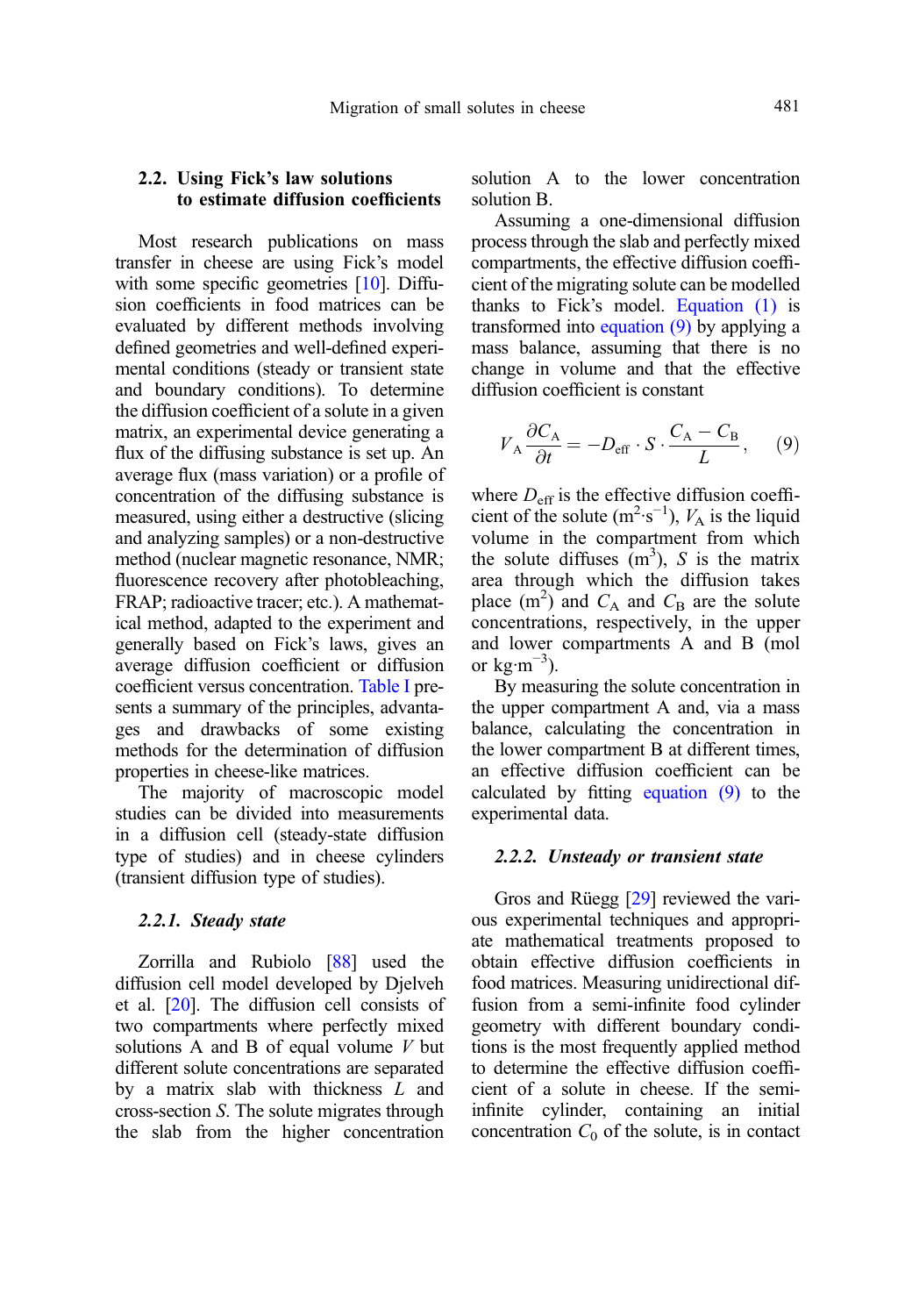| Technique                                                                                                       | Principle                                                                                                                                                                                                                                                                                                                                          | Model                                                                                                                                                                                                                                                                                                                                                    | Advantages                                                                                                                                                               | <b>Drawbacks</b>                                                                                                                                                                                                                                                                                                                                                                                                                                                                                          | Refs.                          |
|-----------------------------------------------------------------------------------------------------------------|----------------------------------------------------------------------------------------------------------------------------------------------------------------------------------------------------------------------------------------------------------------------------------------------------------------------------------------------------|----------------------------------------------------------------------------------------------------------------------------------------------------------------------------------------------------------------------------------------------------------------------------------------------------------------------------------------------------------|--------------------------------------------------------------------------------------------------------------------------------------------------------------------------|-----------------------------------------------------------------------------------------------------------------------------------------------------------------------------------------------------------------------------------------------------------------------------------------------------------------------------------------------------------------------------------------------------------------------------------------------------------------------------------------------------------|--------------------------------|
| Infinite cylinder<br>in contact with<br>a perfectly mixed<br>solution<br>Touching<br>semi-infinite<br>cylinders | A semi-infinite cylinder<br>of the matrix, initially<br>free from the diffusing<br>solute, is in contact:<br>either with a well-stirred<br>solution containing a<br>constant concentration $C_s$<br>of the solute at the<br>interface<br>or with another semi-<br>infinite cylinder of matrix<br>containing a concentration $C_s$<br>of the solute | One-dimensional<br>diffusion<br>macroscopic scale<br>measurement of the<br>concentration profiles<br>of the migrating solutes<br>along the $x$ axis as a<br>function of time<br>effective diffusion<br>coefficient<br>with Fick's second law<br>of diffusion<br>Maxwell-Stefan<br>diffusivities with<br>the Maxwell-Stefan<br>multicomponent<br>approach | Can be adapted for<br>various small<br>molecules<br>easy to implement                                                                                                    | Destructive and low resolution:<br>thin slicing of the sample<br>gives spatial resolution<br>of 1 mm<br>slow: several days of<br>diffusion<br>a lot of analyses are required<br>to obtain concentration profiles<br>as a function of the distance<br>and the time<br>a large number of assumptions<br>$\qquad \qquad -$<br>are required when using the<br>Maxwell-Stefan multicomponent<br>approach<br>lack of physical interpretation<br>$\overline{\phantom{0}}$<br>of the Maxwell-Stefan diffusivities | $[29]$<br>[61]<br>[85]<br>[23] |
| Diffusion cell                                                                                                  | A slab of matrix is placed<br>in between two compartments<br>of perfectly mixed solutions<br>A and B of different solute<br>concentrations                                                                                                                                                                                                         | One-dimensional<br>diffusion<br>macroscopic scale<br>evaluation of the<br>solute quantity having<br>migrated through the<br>product slab in a<br>given time<br>effective diffusion<br>coefficient with Fick's<br>second law of diffusion                                                                                                                 | Quite inexpensive<br>can be adapted to a<br>large range of products<br>can be adapted to a<br>multicomponent system<br>(simultaneous diffusion<br>of several components) | Slow: several days of diffusion<br>$\overline{\phantom{m}}$<br>accurate determination of solute<br>concentrations is required in<br>both compartments                                                                                                                                                                                                                                                                                                                                                     | [20]<br>[89]<br>[90]<br>[88]   |

<span id="page-5-0"></span>Table I. Principles, advantages and drawbacks of existing methods for the determination of effective diffusion properties in cheese-like matrices.

continued on next page

 $482$  J. Floury et al.  ${\cal J}.$  Floury et al.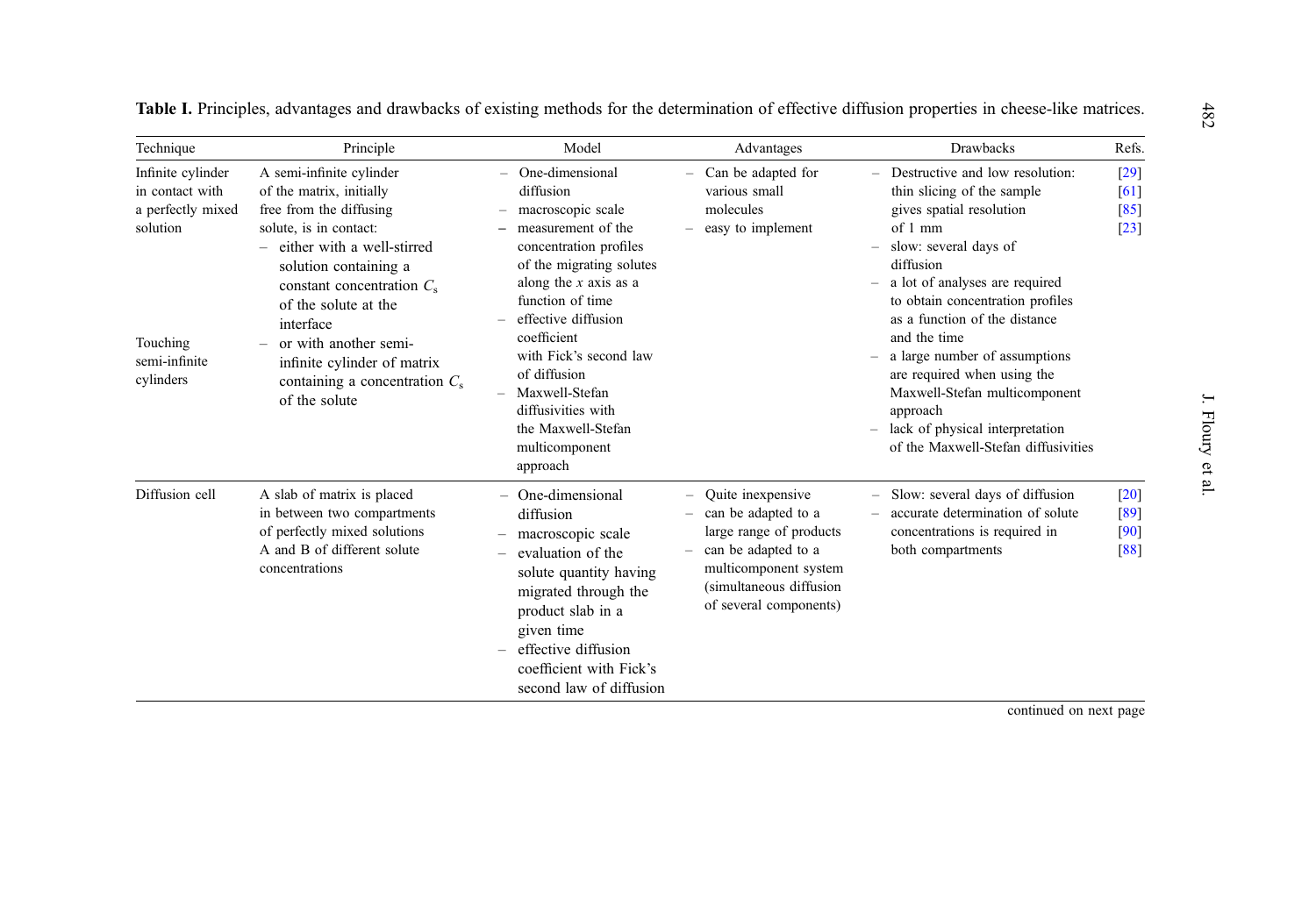#### Table I. Continued.

| Technique      | Principle                                                                                                                                                                                                                                                                                                                                                       | Model                                                                                                                                                                                | Advantages                                                                                                                                                                                    | Drawbacks                                                                                                                                                                                                                                                                                                             |                                      |  |
|----------------|-----------------------------------------------------------------------------------------------------------------------------------------------------------------------------------------------------------------------------------------------------------------------------------------------------------------------------------------------------------------|--------------------------------------------------------------------------------------------------------------------------------------------------------------------------------------|-----------------------------------------------------------------------------------------------------------------------------------------------------------------------------------------------|-----------------------------------------------------------------------------------------------------------------------------------------------------------------------------------------------------------------------------------------------------------------------------------------------------------------------|--------------------------------------|--|
| <b>SL-NVRK</b> | Based on the on-line monitoring<br>of release kinetics of NaCl from<br>a matrix containing a salt<br>concentration $C_s$ into water<br>a conductivity probe, immersed<br>$\overline{\phantom{m}}$<br>in the well-stirred aqueous<br>solution, continuously measured<br>the electrolytes released until<br>thermodynamic equilibrium                             | One-dimensional<br>diffusion<br>macroscopic scale<br>effective diffusion<br>coefficient with Fick's<br>second law of diffusion                                                       | Non-destructive<br>non-invasive<br>easy and fast<br>(no analytical technique<br>to quantify<br>concentrations)                                                                                | - Lack of specificity of the measure<br>with the conductivity probe<br>modelling difficulties because<br>of the two unknown parameters: the<br>effective diffusion coefficients<br>of salt and of the other electrolytes<br>of the product<br>can be applied to ionic solutes only                                    | [46]<br>[47]                         |  |
| PFG-NMR        | Based on the attenuation of<br>individual proton resonances<br>under the influence of linear<br>field gradients<br>the amplitude of the signal is<br>directly related to the self-<br>diffusion coefficient of the<br>molecule                                                                                                                                  | Microscopic scale<br>measurement of the<br>self-diffusion coefficient<br>of small molecules<br>(random translational<br>motion of molecules<br>driven by internal<br>kinetic energy) | - No initial gradient<br>of concentration<br>non-destructive<br>non-invasive<br>promising approach for<br>characterizing the<br>structural modifications<br>during the coagulation<br>process | $-$ High cost<br>difficulty to sample the product<br>in the thin NMR tubes<br>high complexity of the spectral data<br>obtained with real food products<br>difficulty to establish the physical<br>link between the self-diffusion<br>coefficient and the effective<br>diffusivity estimated with<br>classical methods | [13]<br>[55]<br>[56]<br>[16]<br>[22] |  |
| NMR imaging    | Imaging technique used primarily<br>in medical settings to produce<br>high-quality images of the inside<br>of the human body<br>MRI is based on the principles<br>of NMR<br>MRI primarily images the NMR<br>signal from the hydrogen nuclei<br>$^{23}$ Na-MRI is based on the<br>paramagnetic properties of the<br>naturally occurring <sup>23</sup> Na isotope | Microscopic scale<br>measurement of the<br>self-diffusion coefficient<br>of water or Na<br>or visualization of water<br>or Na distribution                                           | - No initial gradient<br>of concentration<br>- non-destructive<br>$-$ non-invasive                                                                                                            | High cost<br>complex calibration and data<br>handling work<br>insensitive technique to<br>molecules with low mobility<br>difficulty to establish the physical<br>link between self-diffusion<br>coefficient and effective diffusivity                                                                                 | [79]<br>[78]<br>$[45]$               |  |

continued on next page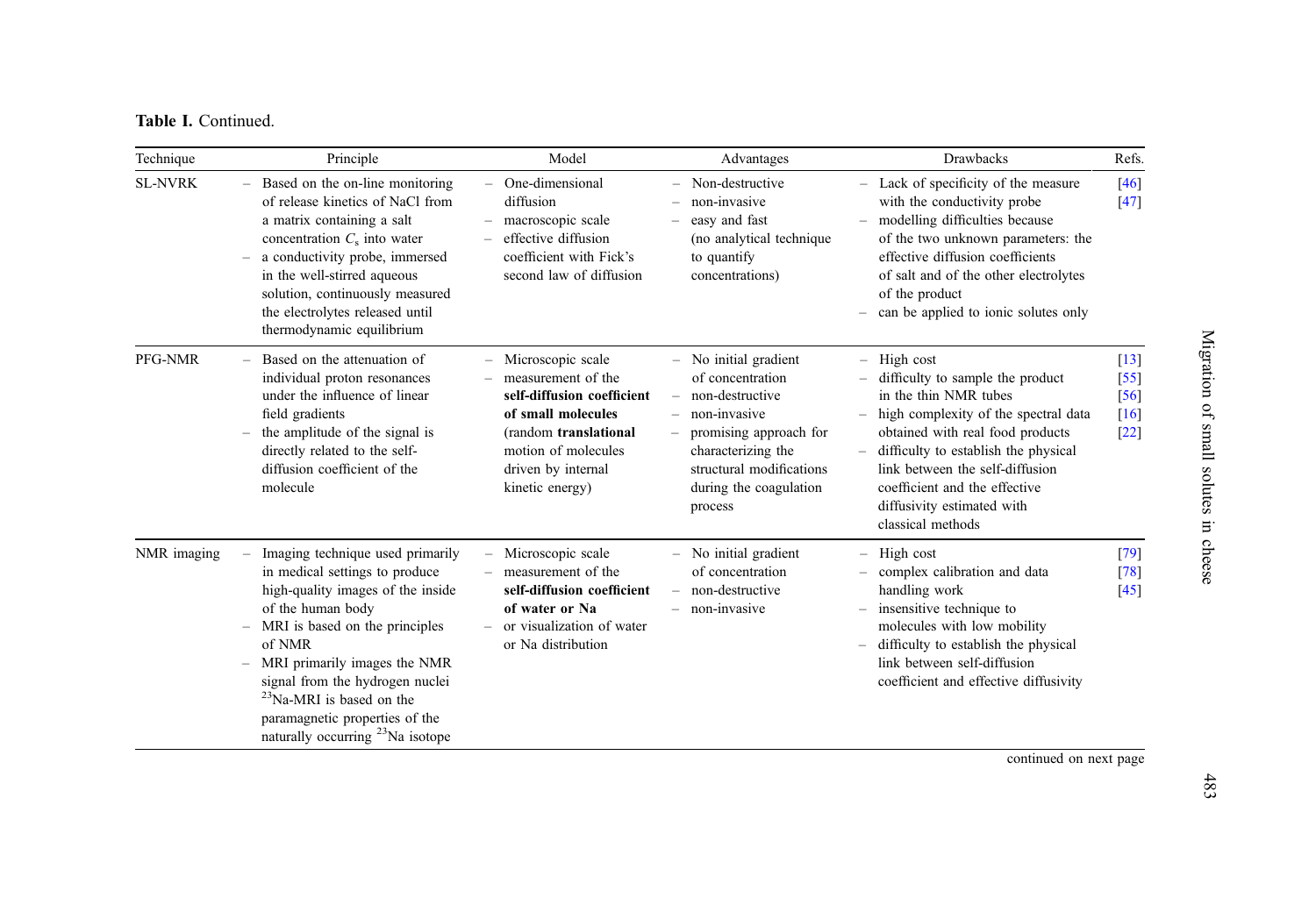#### Table I. Continued.

| Technique      | Principle                                                                                                                                                                                                                                                                                                   | Model                                                                                                                                                                                                                                                                                       | Advantages                                                                                                                                                | <b>Drawbacks</b>                                                                                                                                                                                                             | Refs.                               |
|----------------|-------------------------------------------------------------------------------------------------------------------------------------------------------------------------------------------------------------------------------------------------------------------------------------------------------------|---------------------------------------------------------------------------------------------------------------------------------------------------------------------------------------------------------------------------------------------------------------------------------------------|-----------------------------------------------------------------------------------------------------------------------------------------------------------|------------------------------------------------------------------------------------------------------------------------------------------------------------------------------------------------------------------------------|-------------------------------------|
| FRAP technique | $-$ A certain region within a<br>fluorescently labelled sample is<br>irreversibly photobleached with a<br>short intense light pulse<br>- measurement of the fluorescence<br>recovery inside the bleached area<br>as a result of diffusional exchange<br>of bleached fluorophores by<br>unbleached molecules | Microscopic scale<br>$\overline{\phantom{0}}$<br>analysis of the<br>$\overline{\phantom{0}}$<br>fluorescence recovery<br>inside the bleached area<br>with Fick's law of<br>diffusion<br>effective diffusion<br>$\overline{\phantom{0}}$<br>coefficient and<br>fraction of<br>mobile species | $-$ No initial gradient of<br>concentration<br>simple<br>$\overline{\phantom{0}}$<br>non-destructive and<br>$\overline{\phantom{0}}$<br>slightly invasive | - High cost: a CLSM is necessary<br>$-$ the migrating molecule has to be<br>fluorescent or it must be marked by<br>a fluorescent probe<br>not adapted to complex and opaque<br>$\overline{\phantom{0}}$<br>media like cheese | $\left[57\right]$<br>[14]<br>$[43]$ |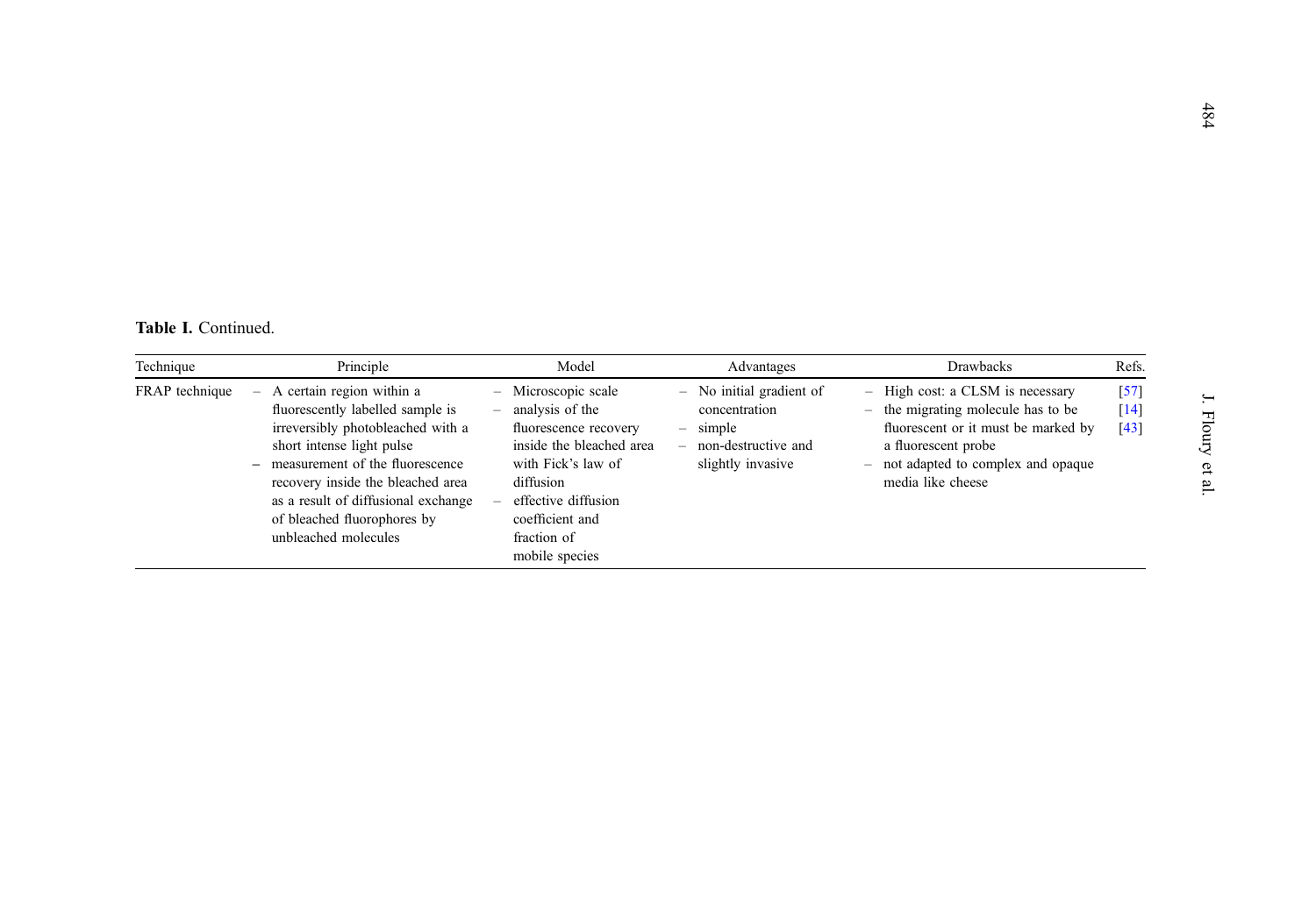

Figure 1. Diagram of the semi-infinite cylinder experimental device.

with a well-stirred solution containing a constant concentration  $C_s$  of the solute at the interface  $(C_s > C_0)$  (Fig. 1), the external mass transfer resistance can be neglected [[71](#page-30-0)] and the boundary conditions are as follows:

$$
t = 0 \quad C_i = C_0 \tag{10}
$$

$$
x = 0 \quad C_i = C_s \text{ for } t > 0, \qquad (11)
$$

$$
x \to \infty \quad C_i = C_0 \text{ for } t > 0, \qquad (12)
$$

where  $t$  is the time (s),  $x$  is the position (m),  $C_i$  is the concentration of solute i in the matrix (kg or mol·m<sup>-3</sup>),  $C_0$  is the initial concentration of the solute  $i$  in the matrix (kg or mol·m<sup>-3</sup>) and  $C_s$  is the concentration of the same solute at the interface (kg or mol·m<sup>-3</sup>).

The duration of experiments is assumed to be such as the solute does not reach the extremity of the matrix. The matrix is thus considered as a semi-infinite medium. This boundary condition is only valid for Fourier number  $(F_0 = \frac{D_{\text{eff}} t}{L^2})$  under 0.05, where L is

the length of the semi-infinite cylinder along the  $x$  axis (m).

The solution of [equation \(8\)](#page-3-0) is then

$$
\frac{C(x,t) - C_0}{C_s - C_0} = \text{erfc}\left(\frac{x}{2\sqrt{D_{\text{eff}}t}}\right), \quad (13)
$$

where *erfc* is the complementary error function.

The value of  $D_{\text{eff}}$  is then determined from concentration profiles by minimizing the sum of squares of the deviations between the experimental  $(C_{\text{exp}})$  and model values  $(C_{model})$ 

$$
Crit = \sum_{i=1}^{N} (C_{\exp} - C_{\text{model}})^2.
$$
 (14)

If  $F_0 > 0.05$ , then the assumption of a semi-infinite medium no longer applies and the last boundary condition must be changed. The solution of [equation \(8\)](#page-3-0) and its boundary conditions can be found in Crank [[17\]](#page-28-0) or in Gros and Rüegg [\[29\]](#page-28-0).

An alternative method, called the "touching semi-infinite cylinders technique", is based on a similar approach [\[29](#page-28-0), [85](#page-30-0)].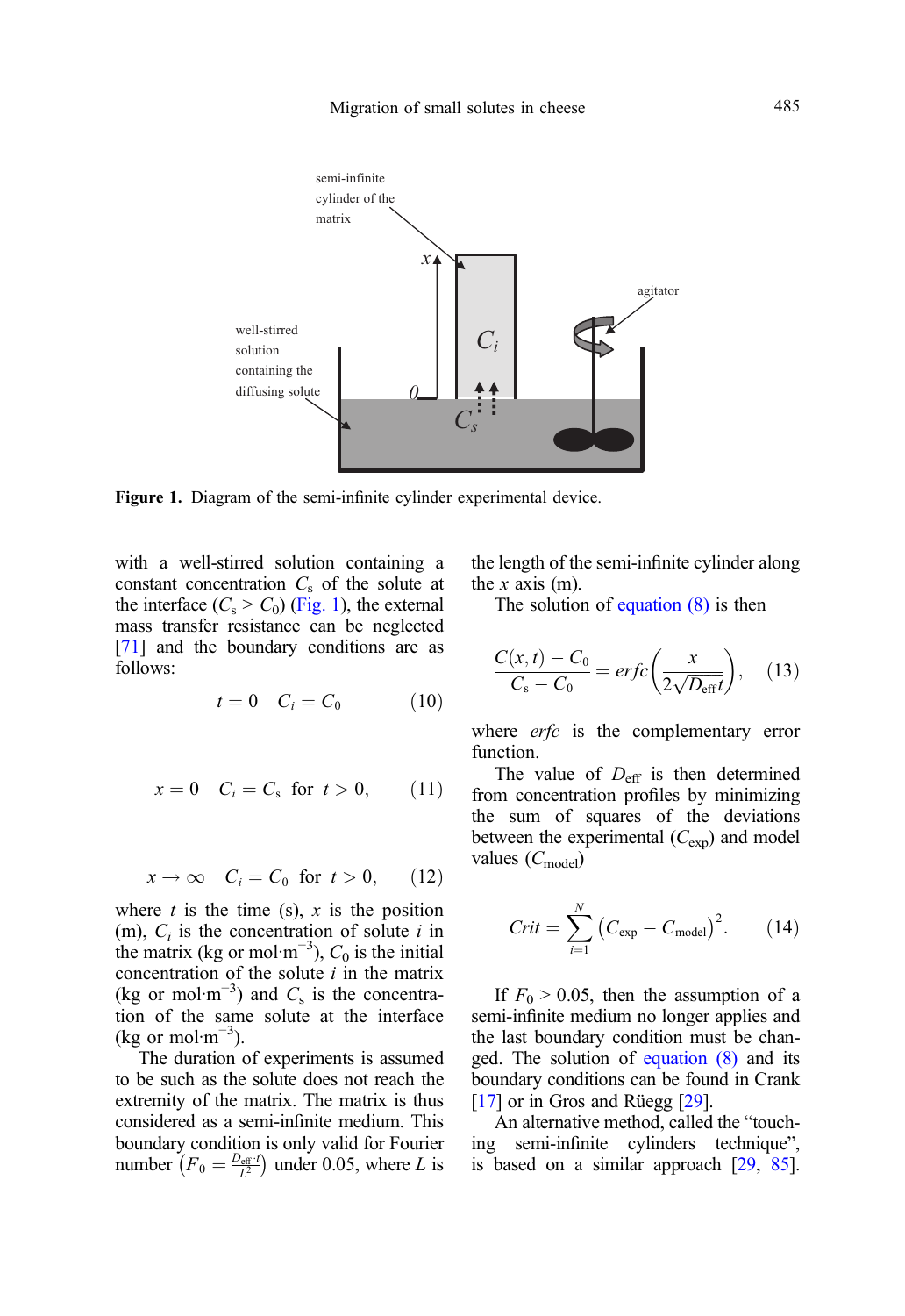This method consists in bringing into contact two cylinders of the same matrix, each of them having a different initial concentration of the migrating solutes. The concentration profiles are measured from their distance to the interface, as a function of time, along a one-dimensional axis. Crank [\[17\]](#page-28-0), Gros and Rüegg [[29](#page-28-0)] or Wilde et al. [[85](#page-30-0)] gave the solution of [equation \(8\)](#page-3-0) and boundary conditions for this unidirectional diffusion from a semi-infinite matrix cylinder, containing an initially uniform concentration of the diffusing substance into a contiguous semi-infinite cylinder initially free of solute or containing lower concentration.

The main drawback of these types of experiments is that they are generally destructive. Thin slicing of the sample gives spatial resolution of about 1 mm. Some studies are less precise with a slice thickness up to 1 cm  $[74]$  $[74]$ . Moreover, the measurement in each slice of the solute concentration at different given times of the diffusion process is very time-consuming. This explains why such operations are not extensively repeated. In addition, the thinner the slices, the longer the operation and the higher the number of measurements have to be further performed. Reducing the slice thickness also increases uncertainty on the slice position along the direction of transfer and possibly on concentration measurement (due to less matter) [\[50](#page-29-0)]. However, these Fickian approaches based on the concentration profiles of the diffusing solute can be adapted for various small molecules, ionized or not, easy to detect and quantify (water, solutes, colourants and aroma compounds) [\[15\]](#page-28-0).

Lauverjat et al. [\[47](#page-29-0)] recently developed a method, also based on the Fickian approach, for easier and faster determination of diffusion properties of salt in complex matrices. This method, called the solid liquid nonvolatile release kinetic method (SL-NVRK), is based on the on-line monitoring of release kinetics of NaCl from a product containing a salt concentration  $C_s$  into water. A

conductivity probe, immersed in the wellstirred aqueous solution, continuously measured the electrolytes released until thermodynamic equilibrium. The adjustment of a mechanistic model, ensuing from the analysis of mass transfer to the experimental kinetics, led to the determination of the effective diffusion coefficient of NaCl. However, the main limit is the lack of measurement specificity. Indeed, besides NaCl, the cheese-like model matrices contained other solutes such as KCl, calcium, phosphates, citrates and lactates. Because all these species contribute to the conductivity signal and it was not possible to dissociate the respective contribution of each one, two independent diffusion equations for NaCl and for other electrolytes were necessary. The main difficulty was that the model had to be adjusted to experimental conductivity data using two unknown parameters, the effective diffusion coefficients of NaCl and of the other electrolytes. The other drawback is that this method is specific to measuring diffusion properties of ionic species only.

Vestergaard et al. [[78\]](#page-30-0) were the first to develop  $a^{-22}$ Na-radioisotope non-destructive method for studying NaCl diffusion in meat. Reliable sodium diffusion profiles in meat were obtained by scanning a cylindrical geometry of meat where diffusion of sodium took place from one end to the other end of the cylinder. The use of radioisotopes in the biological and medical sciences is well established. By administering a suitable compound marked with a radioactive tracer it is, for example, possible to locate abnormalities in specific organs. Since the technique was first applied in cancer diagnostics, it has been extensively developed and it is presently known as Single Photon Emission Computerized Tomography.

Despite the disadvantage of the tracer being radioactive and requiring precautions in its handling, Vestergaard et al. [\[78\]](#page-30-0) concluded that  ${}^{22}$ Na measurements are a promising methodology for studying salt diffusion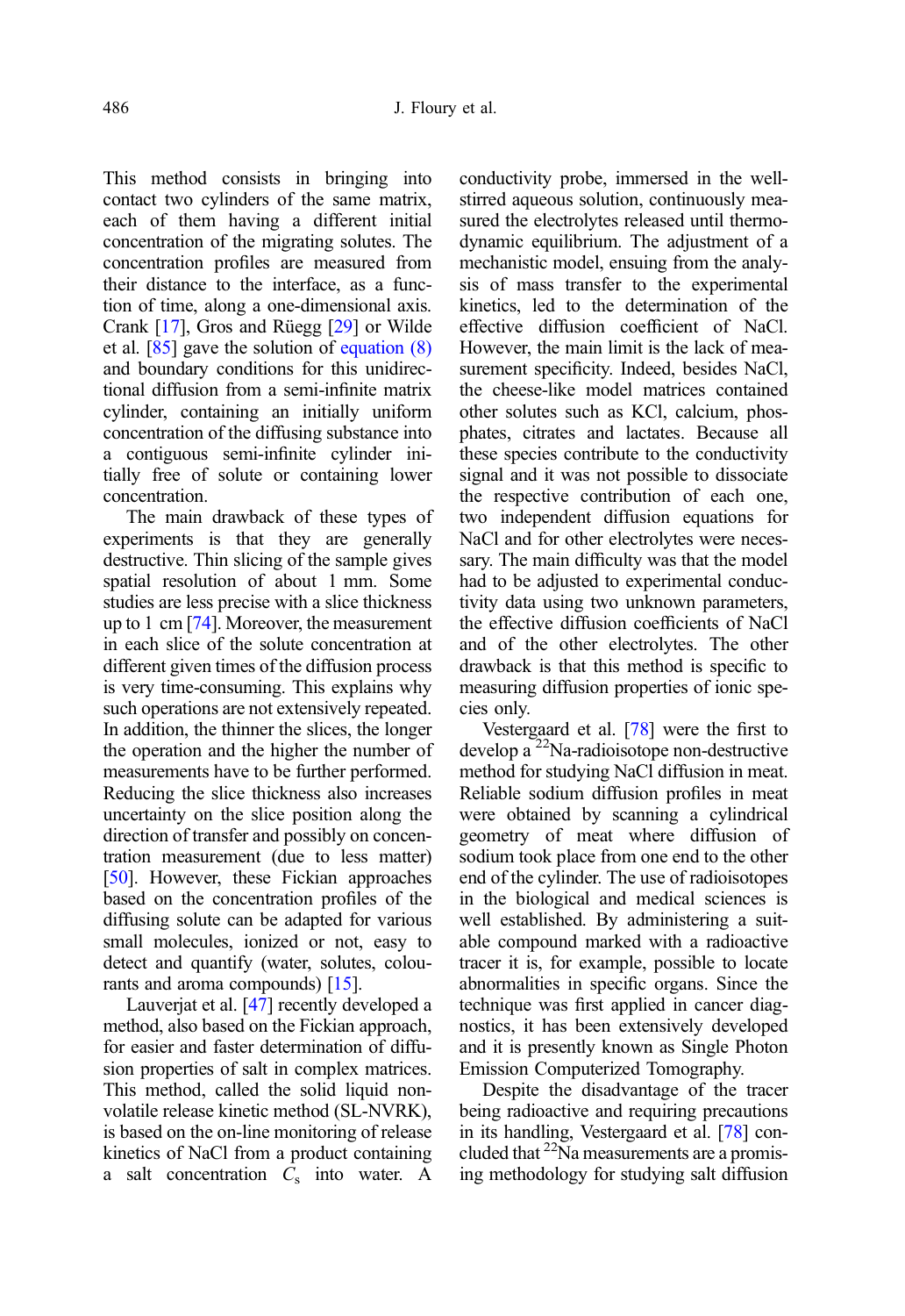in meat. This method may be transposed to cheese in order to study the diffusion of salt or other solutes where an atom can be radio-

# 2.2.3. Drawbacks of the Fickian approach

actively marked.

The classical Fickian approach of transport phenomena is difficult to apply to food matrices because of their specific characteristics, structure, properties, etc. In fact, even considering cheese as a food matrix with saline solution occluded in the pores, parameters such as porosity, tortuosity and phase ratios are not sufficient to describe the mass transfer process accurately. Some typical pitfalls with the Fickian approach in foods were reported by Doulia et al. [\[21\]](#page-28-0):

- The dependence of  $D_{\text{eff}}$  on the concentration of the component being transferred. In this case, the driving force for mass transfer is the difference in chemical potential and not the difference in concentration.
- The dependence of  $D_{\text{eff}}$  on temperature. The application of an Arrhenius-type relation is questionable, in case of sudden changes in the matrix microstructure.
- The dependence of  $D_{\text{eff}}$  on volume changes occurring during dehydration (shrinkage) or rehydration (swelling). In most cases, the influence of volume changes is ignored and implicitly included in  $D_{\text{eff}}$  value.
- The evaluation of  $D_{\text{eff}}$  entails that mass transfer is mainly a molecular diffusion mechanism, whereas several other mechanisms are also often involved, such as capillary or Knudsen diffusion.
- In initial and boundary conditions, the distribution coefficient between the two phases should be taken into account. The latter coefficient is the quotient of the concentrations resulting from the equilibrium experiments and reflects the allegation that the driving

force is not the concentration difference. In equilibrium conditions, the distribution coefficient in terms of chemical potential should be equal to 1.

The perverse effect of calculating a  $D_{\text{eff}}$ (which may be correctly defined as a mass transfer coefficient) from experimental data is then that no effort is made to understand the actual mechanism for mass transfer [\[1](#page-27-0)]. In fact, some researchers have correctly noted that it is worthless to calculate diffusion coefficients unless the structure is resolved  $[26]$  $[26]$ . It is very probable that the quantification of food microstructure using image analysis will assist in finding the mechanisms and their relative contributions to the transport phenomena, and better modelling [\[1](#page-27-0)].

In order to improve modelling of mass transfer phenomena in cheese, several other methods were proposed in the literature, which are reviewed thereafter.

# 3. MULTICOMPONENT DIFFUSION

# 3.1. Generalized Fick's model

Zorrilla and Rubiolo [[88](#page-31-0)–[90\]](#page-31-0) were the first to develop a model for a multicomponent system (where many components diffuse simultaneously), using the diffusion cell, for determining apparent diffusion coefficients of both NaCl and KCl in cheese during salting and ripening processes.

From a theoretical point of view, mass transport phenomena for a multicomponent system can be physically modelled using three different approaches: (i) the generalization of Fick's law, (ii) the use of irreversible thermodynamics and (iii) the use of Stefan-Maxwell equation. These three approaches are based on kinetic, thermodynamic and hydrodynamic considerations, respectively [\[12](#page-27-0)].

The generalized Fick's law is, as indicated by its name, a generalization of Fick's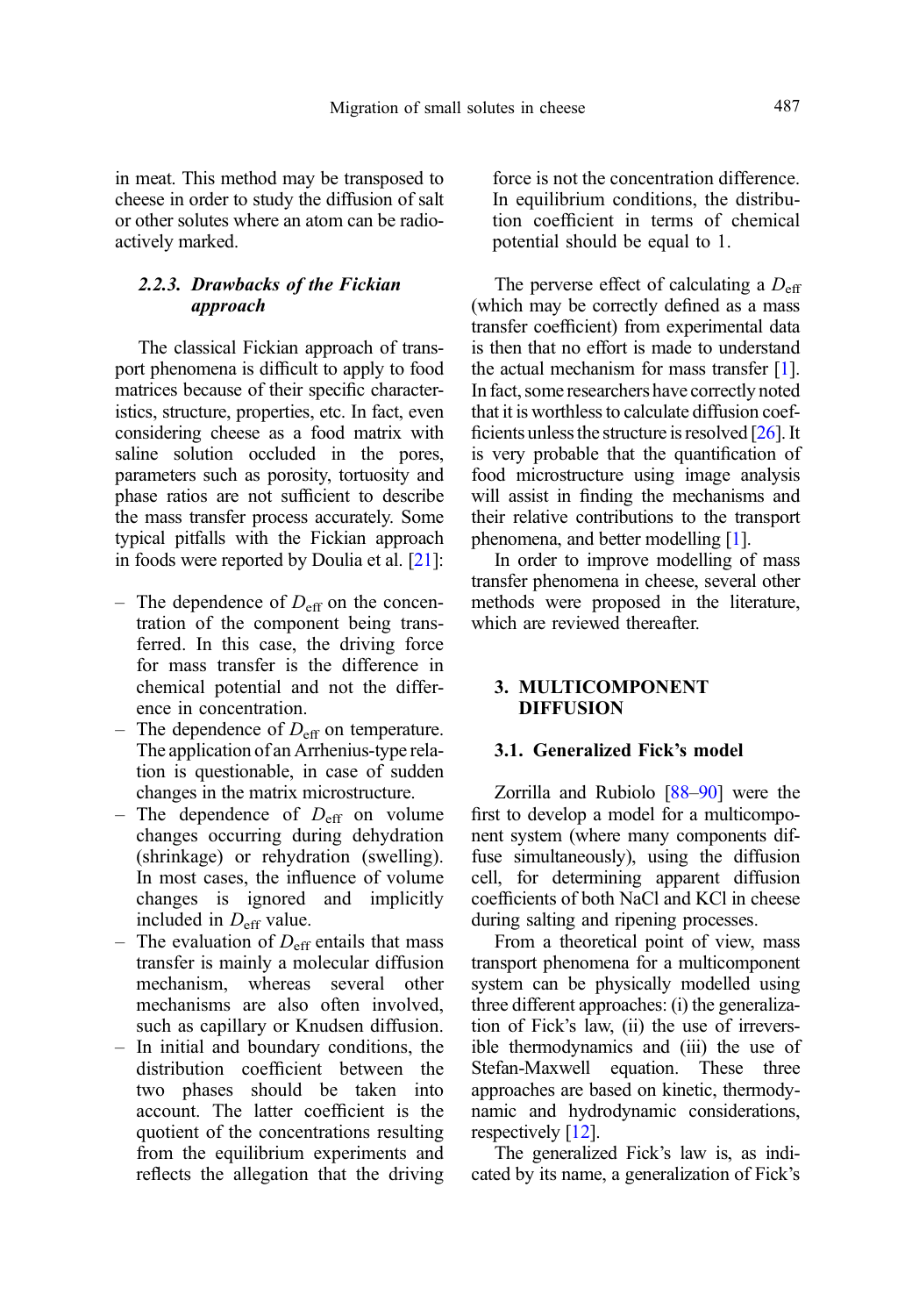law initially formulated for binary diffusion [\[73](#page-30-0)]. For example, in the case of a ternary mixture, the mass diffusion fluxes  $J_i^*$  $(\text{kg} \cdot \text{m}^{-2} \cdot \text{s}^{-1})$  can be calculated from mass fractions of each species  $\omega_i$  and mass content of the mixture  $\rho$  (kg·m<sup>-3</sup>) using

$$
\begin{bmatrix} \vec{J}_1^* \\ \vec{J}_2^* \end{bmatrix} = \rho \begin{bmatrix} D_{11} & D_{12} \\ D_{21} & D_{22} \end{bmatrix} \begin{bmatrix} \vec{\nabla}\omega_1 \\ \vec{\nabla}\omega_2 \end{bmatrix} . \quad (15)
$$

Note that for the third component (arbitrarily chosen as a reference species)

$$
\vec{J}_3^* = \vec{J}_1^* - \vec{J}_2^*.
$$
 (16)

The values of the multicomponent diffusion coefficients  $D_{ii}$  (main diffusion coefficients,  $m^2 \cdot s^{-1}$ ) and  $D_{ij}$  (cross diffusion coefficients,  $m^2 s^{-1}$ ) depend on (i) the reference velocity chosen to express the diffusion velocity of each species with respect to the bulk flow of the mixture (molar, mass or volume average velocity), (ii) the state variable chosen to describe the composition of the system (molar, mass or volume fraction) and (iii) the arbitrary choice made when designing a reference species. This point considerably restricts the use of multicomponent diffusion coefficients found in the literature since these precisions are often lacking. Note that relationships between these coefficients and the binary values are not known a priori [[12](#page-27-0)].

In Zorrilla and Rubiolo [\[88](#page-31-0)–[90](#page-31-0)], the generalized Fick's law form was used as a constitutive equation for the diffusive molar flux of NaCl and KCl during brining and ripening in the cheese. From a physical point of view, using Fick's model is not ideal in that case, but it was used because of its simplicity in the experimental and mathematical works [\[19](#page-28-0)]. Generally, for highly dissociable solutes such as NaCl and KCl, the cross diffusion coefficients are smaller than the main ones [\[25\]](#page-28-0).

Consequently, the main effective diffusion coefficients of NaCl and KCl were much larger ( $\sim 4 \times 10^{-10} \text{ m}^2 \cdot \text{s}^{-1}$ ) than the cross diffusion coefficients between NaCl and KCl (~  $0.1 \times 10^{-10}$  m<sup>2</sup>·s<sup>-1</sup>) in the semihard cheese type. Zorrilla and Rubiolo [[88](#page-31-0)–[90\]](#page-31-0) observed that main diffusion coefficients of both NaCl and KCl were very similar because of their chemical similarities.

Gerla and Rubiolo [\[25\]](#page-28-0) also studied multicomponent mass transport of lactic acid and NaCl in a solid-liquid system through the brining process of Pategras cheese. This was done to predict changes in acid concentration during the salting process. The NaCl diffusion rate was independent from the lactic acid concentration gradient, while the lactic acid diffusion rate increased 12 times due to NaCl concentration changes in the cheese. Therefore, in processes involving the simultaneous diffusion of several solutes, the largest solute gradient can cause the modifications of the diffusion properties of minor solutes. If these solutes are important for ripening, the modifications of their diffusion properties can have consequences on the sensorial properties of the cheese. These results established the importance of using multicomponent mass transport models. However, interactions between protons, Na<sup>+</sup> and Cl<sup>−</sup> ions within cheese matrices can be explained by other arguments than the magnitude of their gradients since they can all interact with the proteinic network. In that case,  $Na<sup>+</sup>$  and  $Cl<sup>-</sup>$  probably modify electrical charges of proteins and thus their buffering capacity, which in turn affect lactic acid diffusion properties.

Simal et al. [\[70\]](#page-30-0) and Bona et al. [\[9,](#page-27-0) [10](#page-27-0)] described a mathematical procedure to obtain the diffusion coefficients of different species (salt and water) that simultaneously diffuse in cheese in such a situation that each mass flux is affected by the existence of the others. The correspondent local mass balances combined with Fick's law were simultaneously solved in one dimension [\[70\]](#page-30-0) or in three dimensions using a numerical finite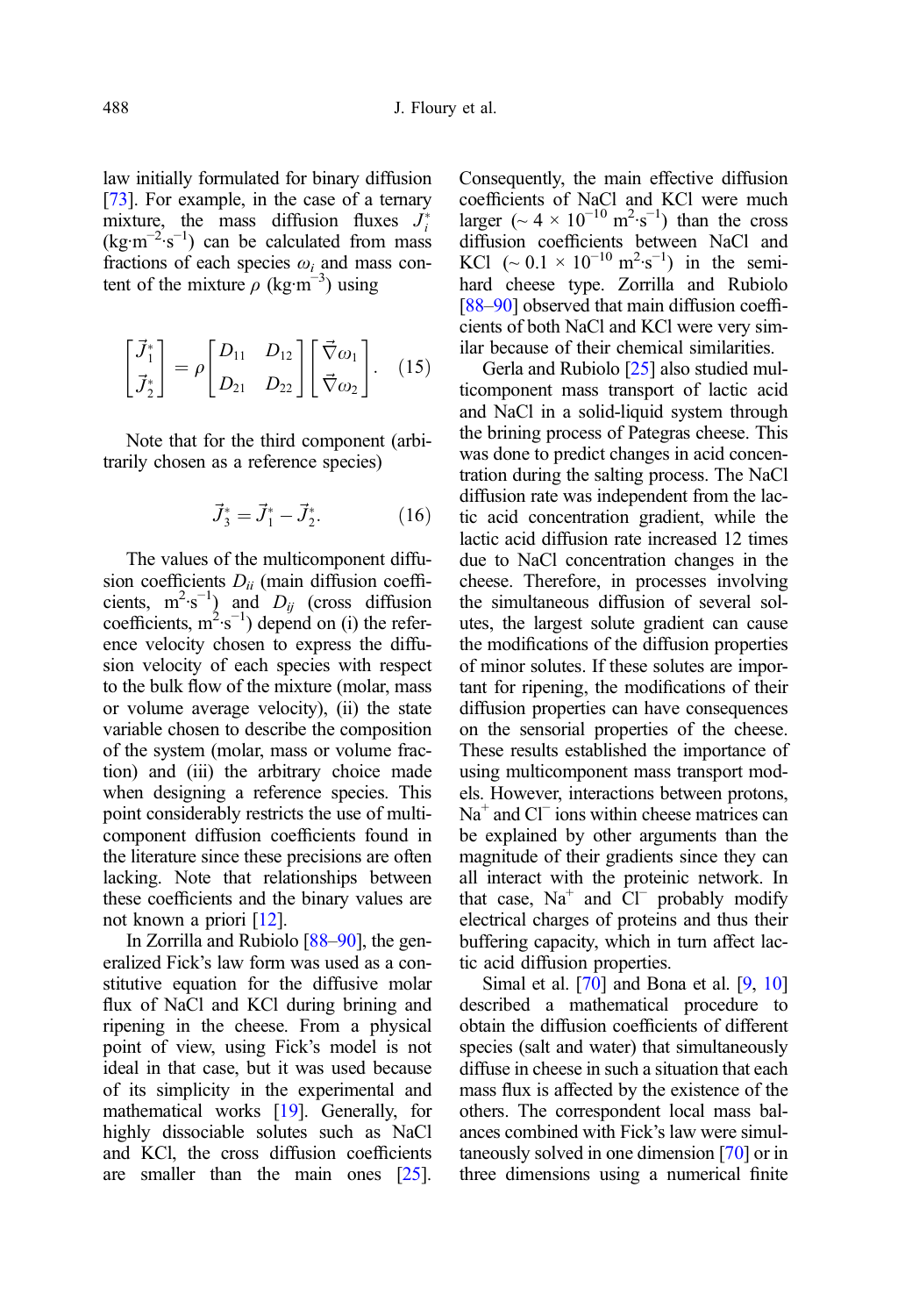difference method [[9](#page-27-0), [10\]](#page-27-0). Indeed, with the development of high-performance computers, it is possible to simulate a process close to reality using three-dimensional geometries and numerical techniques such as the finite element method (FEM) [[9,](#page-27-0) [10\]](#page-27-0). Water losses and salt gain during brining could be adequately simulated using the proposed model. Although the experimental data of water and salt contents were in good agreement with calculated values, the main drawback of the proposed model was the high number of unknown parameters that had to be numerically identified.

The multicomponent analysis of mass transfer phenomena is an alternative to the classical modelling method presented in the Section 4.2.3. However, it was previously reported that from a physical point of view, the use of Fick's model may give misleading results when the Fickian analysis is applied in a complex system like food products. Indeed, the simplifications imposed on the model may affect its accuracy. Alternative methods described by irreversible thermodynamics and the Stefan-Maxwell theory have then come into force. In these approaches, the driving force is the chemical potential.

#### 3.2. Stefan-Maxwell approach

Payne and Morison [[61](#page-30-0)] developed a Stefan-Maxwell multicomponent approach to model salt and water diffusion in cheese. Stefan-Maxwell's model expresses the chemical gradient of potential like a linear function of the matter flux. A full description of this equation is given by [[73](#page-30-0)]:

$$
\frac{x_i}{RT}\left(\frac{\partial \mu_i}{\partial x}\right) = \sum_{j=1}^n \frac{x_i x_j}{D_{ij}^{SM}}(v_j - v_i), \quad (17)
$$

where  $D_{ij}^{SM}$  are the Stefan-Maxwell diffusion coefficients between components  $i$ and  $j$  (m<sup>2</sup>·s<sup>-1</sup>), R is the ideal gas constant, 8.31414 J·mol<sup>-1</sup>·K<sup>-1</sup>, T is the temperature

(K),  $x_i$ ,  $\mu_i$  and  $\nu_i$  are respectively the molar fraction, the molar chemical potential  $(J \cdot mol^{-1})$  and velocity relative to stationary coordinates  $(m·s^{-1})$ , of the component *i*.

Payne and Morison [[61\]](#page-30-0) considered cheese as a three-component system consisting of NaCl (component 1), water (component 2) and a matrix of protein and fat (component 3).

In regard to the Fickian approach, the main advantage of Stefan-Maxwell equation is that no reference species is needed. Secondly, as corrections for thermodynamic non-ideality are included in this analysis, the concentration dependence of Stefan-Maxwell diffusion coefficients is not as strong as that of Fickian diffusion coefficients. In the case of dilute gases, the Stefan-Maxwell diffusion coefficients correspond to the binary values (Fickian diffusion coefficients). However, when applied to concentrated aqueous solutions or food matrices like cheese, the Stefan-Maxwell diffusion coefficients are no longer equal to the binary values.

For Payne and Morison [\[61\]](#page-30-0), the main difficulties encountered with this model were the determination of water activity and the activity coefficient of salt in cheese. The value of cheese matrix activity was not required because it could be assumed that the diffusional flux of the matrix was insignificant. To solve the model, values for the Stefan-Maxwell diffusion coefficients between salt, water and the cheese matrix were required. However, there are very little data available in the literature for the Stefan-Maxwell diffusion coefficients, and none were found for cheese, salt and water. This does present a number of problems, the most significant being that the accuracy of the model is limited by the accuracy of these values [[61](#page-30-0)]. Stefan-Maxwell diffusion coefficients are mainly determined empirically by doing a large number of assumptions. Payne and Morison [[61](#page-30-0)] fitted experimental data from Geurts et al. [\[27\]](#page-28-0) and Wesselingh et al. [\[84\]](#page-30-0) to model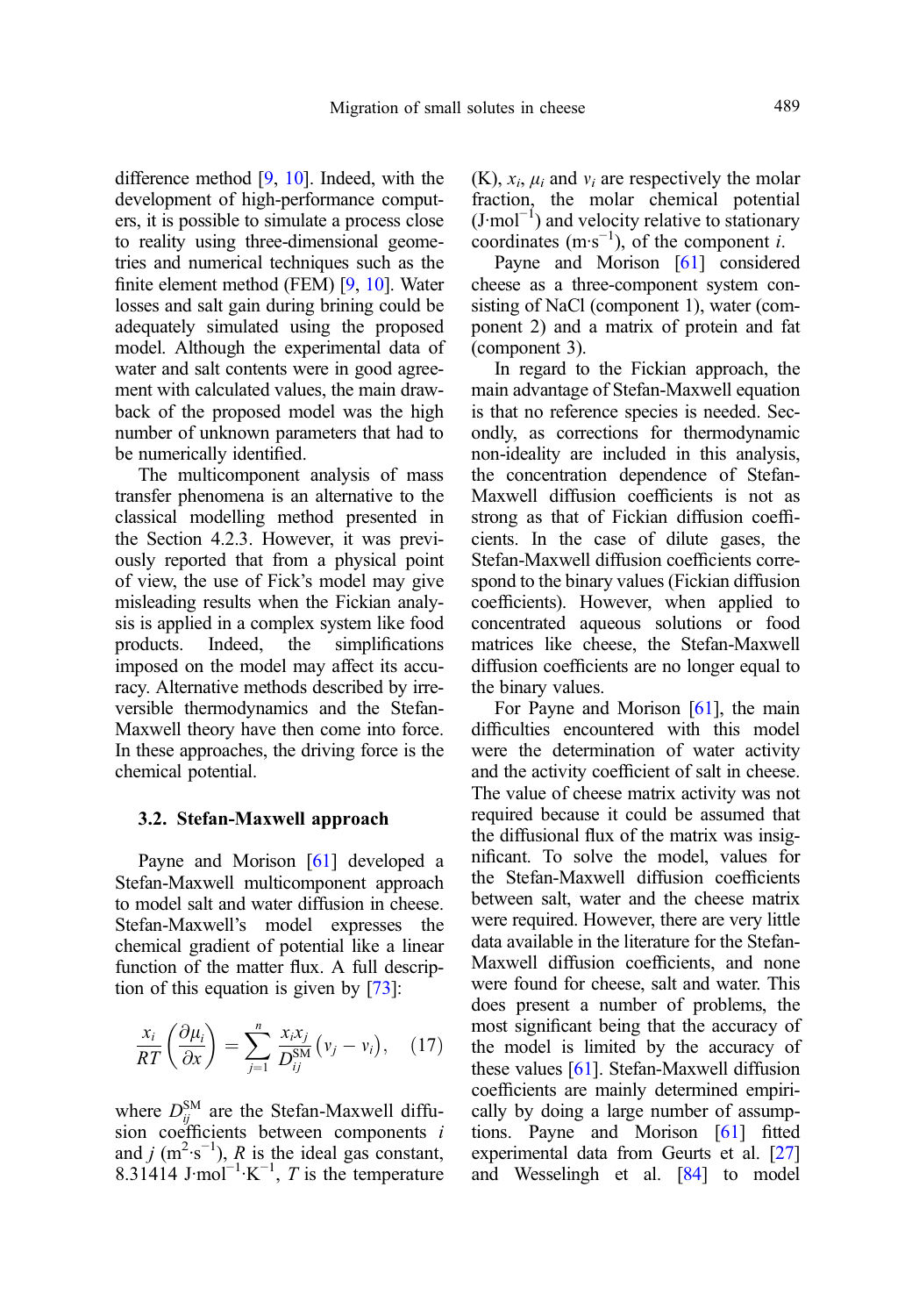| Cheese                                              | Composition                                                                              | Brining and/or ripening conditions |                              |                                                                     | Geometry                | Model                             | Effective                                                                                          | Refs.    |
|-----------------------------------------------------|------------------------------------------------------------------------------------------|------------------------------------|------------------------------|---------------------------------------------------------------------|-------------------------|-----------------------------------|----------------------------------------------------------------------------------------------------|----------|
|                                                     | dry matter (DM)<br>$(g \cdot kg^{-1})$ , fat/DM<br>$(g \cdot 100 \text{ g}^{-1})$ and pH | Process<br>considered              | Temperature<br>$(^{\circ}C)$ | <b>Brine</b><br>composition                                         |                         |                                   | diffusion<br>coefficient $(D_{\text{eff}})$<br>$(\times 10^{-10} \text{ m}^2 \cdot \text{s}^{-1})$ |          |
| Solute: NaCl<br>Camembert<br>(soft-type)<br>cheese) | DM 410<br>fat/DM 45                                                                      | Brining and<br>ripening            | 14                           | $300 \text{ g} \cdot \text{kg}^{-1} \text{ NaCl}$<br>pH 4.6         | Slab                    | Fick $(1D)$                       | $\sim 2.54$                                                                                        | $[41]$   |
| Cuartirolo<br>Argentino<br>(soft-type)<br>cheese)   | DM 480<br>fat/DM 51.7                                                                    | Brining and<br>ripening            | 7.5                          | $205$ g·kg <sup>-1</sup> NaCl<br>agitated or brine at rest          | Finite rigid<br>slab    | Fick $(1D)$                       | 3.6                                                                                                | [51, 52] |
| Feta                                                | DM 440<br>fat/DM 43                                                                      | Dry-salted                         | 13                           |                                                                     | Semi-finite<br>geometry | Fick $(1D)$                       | 2.3                                                                                                | $[87]$   |
| White cheese<br>(semi-hard,<br>Turkey)              | DM 450<br>fat/DM 42<br>pH 5.3                                                            | <b>Brining</b>                     | 4, 12.5<br>and 20            | 150-200 $g$ ·kg <sup>-1</sup><br>NaCl                               | Finite slab             | Fick $(1D)$                       | $2.1, 3$ and 4<br>(no effect<br>of brine<br>concentration)                                         | $[74]$   |
| White cheese<br>(semi-hard,<br>Turkey)              | DM 450<br>fat/DM 42<br>pH 5.3                                                            | <b>Brining</b>                     | $4 - 20$                     | 150-200 $g \cdot kg^{-1}$<br>NaCl                                   | Finite slab             | Fick $(1D)$                       | $2.2 - 4.2$                                                                                        | $[75]$   |
| Prato cheese<br>(semi-hard,<br>Brazil)              | DM 517<br>fat/DM 53<br>pH 5.2                                                            | <b>Brining</b>                     | 10                           | 150, 200 and<br>$250 \text{ g} \cdot \text{kg}^{-1}$<br><b>NaCl</b> | Parallelepiped          | Fick $(3D)$<br>and neural network | 1.64, 4.25<br>and 3                                                                                | $[7]$    |
| Romano<br>(hard-type)<br>cheese)                    | DM 535<br>fat/DM 38                                                                      | <b>Brining</b>                     | 20                           | $160 \text{ g} \cdot \text{kg}^{-1}$<br><b>NaCl</b>                 | Slab                    | Fick $(1D)$                       | $2.54 - 3.35$                                                                                      | $[35]$   |

<span id="page-13-0"></span>Table II. Literature review of effective diffusion coefficients found for small solutes in different cheese types.

continued on next page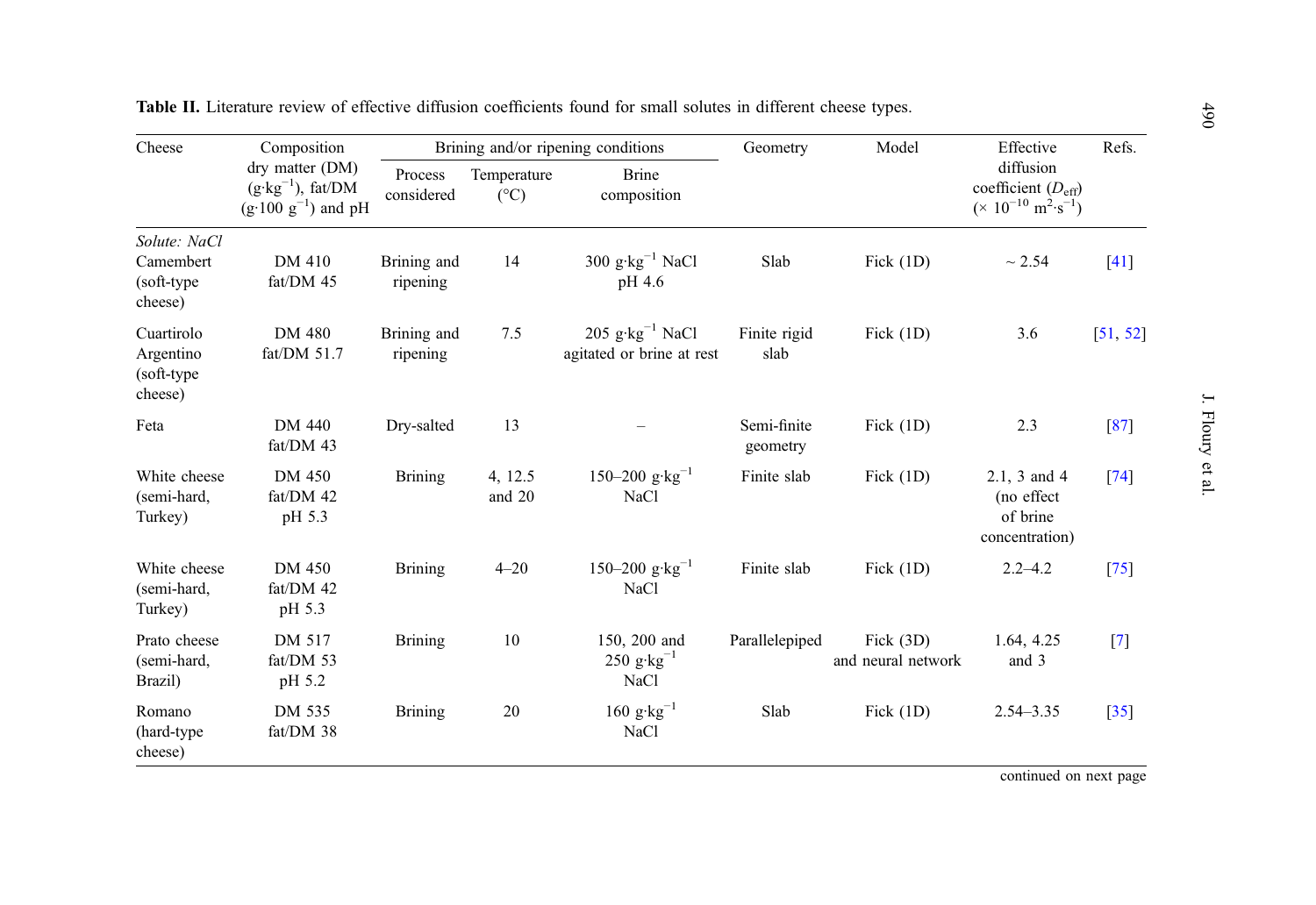| Cheese                             | Composition                                                                                              | Brining and/or ripening conditions    |                                                                                               |                                                                                                         | Geometry                                                              | Model       | Effective                                                                                                                                             | Refs.              |
|------------------------------------|----------------------------------------------------------------------------------------------------------|---------------------------------------|-----------------------------------------------------------------------------------------------|---------------------------------------------------------------------------------------------------------|-----------------------------------------------------------------------|-------------|-------------------------------------------------------------------------------------------------------------------------------------------------------|--------------------|
|                                    | dry matter (DM)<br>$(g \cdot kg^{-1})$ , fat/DM<br>$(g \cdot 100 \text{ g}^{-1})$ and pH                 | Process<br>considered                 | Temperature<br>$(^{\circ}C)$                                                                  | <b>Brine</b><br>composition                                                                             |                                                                       |             | diffusion<br>coefficient $(D_{\text{eff}})$<br>$(\times 10^{-10} \text{ m}^2 \text{·s}^{-1})$                                                         |                    |
| Sbrinz<br>(hard-type)<br>cheese)   | DM 650<br>fat/DM 48                                                                                      | Brining and<br>ripening               | Brining at 12 °C<br>$(4 \text{ days})$ and<br>diffusion at<br>7, 11, 15<br>and 20 $\degree$ C | $200 \text{ g} \cdot \text{kg}^{-1}$<br>NaCl                                                            | Touching<br>semi-infinite<br>cylinders<br>(after the<br>brining step) | Fick $(1D)$ | 1.06 ( $\pm$ 0.15) to<br>1.88 $(\pm 0.27)$<br>(temp. coef.: $0.063$<br>$\times$ 10 <sup>-10</sup> m <sup>2</sup> ·s <sup>-1</sup> ·°C <sup>-1</sup> ) | [29]               |
| Cheddar<br>(hard-type)<br>cheese)  | DM 650                                                                                                   | Ripening                              | 10                                                                                            |                                                                                                         | Slab                                                                  | Fick $(1D)$ | 1.16                                                                                                                                                  | [86]               |
| Emmental<br>(hard-type)<br>cheese) | DM 600<br>fat/DM 48                                                                                      | <b>Brining</b>                        | $4 - 18$                                                                                      | $250 \text{ g} \cdot \text{kg}^{-1} \text{ NaCl};$<br>0.3 $g \cdot kg^{-1}$ CaCl <sub>2</sub><br>pH 5.4 | Infinite<br>cylinder                                                  | Fick $(1D)$ | $0.62 - 2.22$                                                                                                                                         | [60]               |
| Model<br>cheese<br>(Gouda style)   | DM 580-630<br>fat/DM $\sim$ 50                                                                           | Ripening<br>RH 87%                    | 13                                                                                            |                                                                                                         | Slab                                                                  | Fick $(1D)$ | 2.3                                                                                                                                                   | $[28]$             |
| Model<br>cheese<br>(Gouda style)   | DM 533, 566<br>and 638<br>fat/DM $62$ ,<br>50, 22 and 12<br>pH 4.9-5.6                                   | <b>Brining</b>                        | 12.6                                                                                          | 130-310 $g$ ·kg <sup>-1</sup><br>NaCl:<br>15 $g \cdot kg^{-1}$ CaCl <sub>2</sub>                        | Flat<br>cylindrical<br>shape                                          | Fick $(1D)$ | $~\sim 2.3$<br>$1.16 - 3.24$<br>(temp. coef.: $0.12$<br>$\times$ 10 <sup>-10</sup> m <sup>2</sup> ·s <sup>-1</sup> ·°C <sup>-1</sup> )                | $[26]$             |
| Model                              | DM 370 and 440                                                                                           | Release of                            | 13                                                                                            | Water                                                                                                   | Infinite                                                              | Fick $(1D)$ | $2.74 - 5.1$                                                                                                                                          | $[46]$             |
| cheese                             | fat/DM 20 and 40<br>pH 6.2 and 6.5<br>$0.5$ and<br>$1.5 \text{ g} \cdot 100 \text{ g}^{-1} \text{ NaCl}$ | NaCl from<br>the cheese<br>into water | 15                                                                                            | Artificial<br>saliva                                                                                    | cylinder                                                              | Fick $(1D)$ | $(\pm 0.01)$<br>$2.81 - 3.43$                                                                                                                         | $\lceil 23 \rceil$ |

#### Table II. Continued.

Migration of small solutes in cheese Migration of small solutes in cheese

continued on next page

491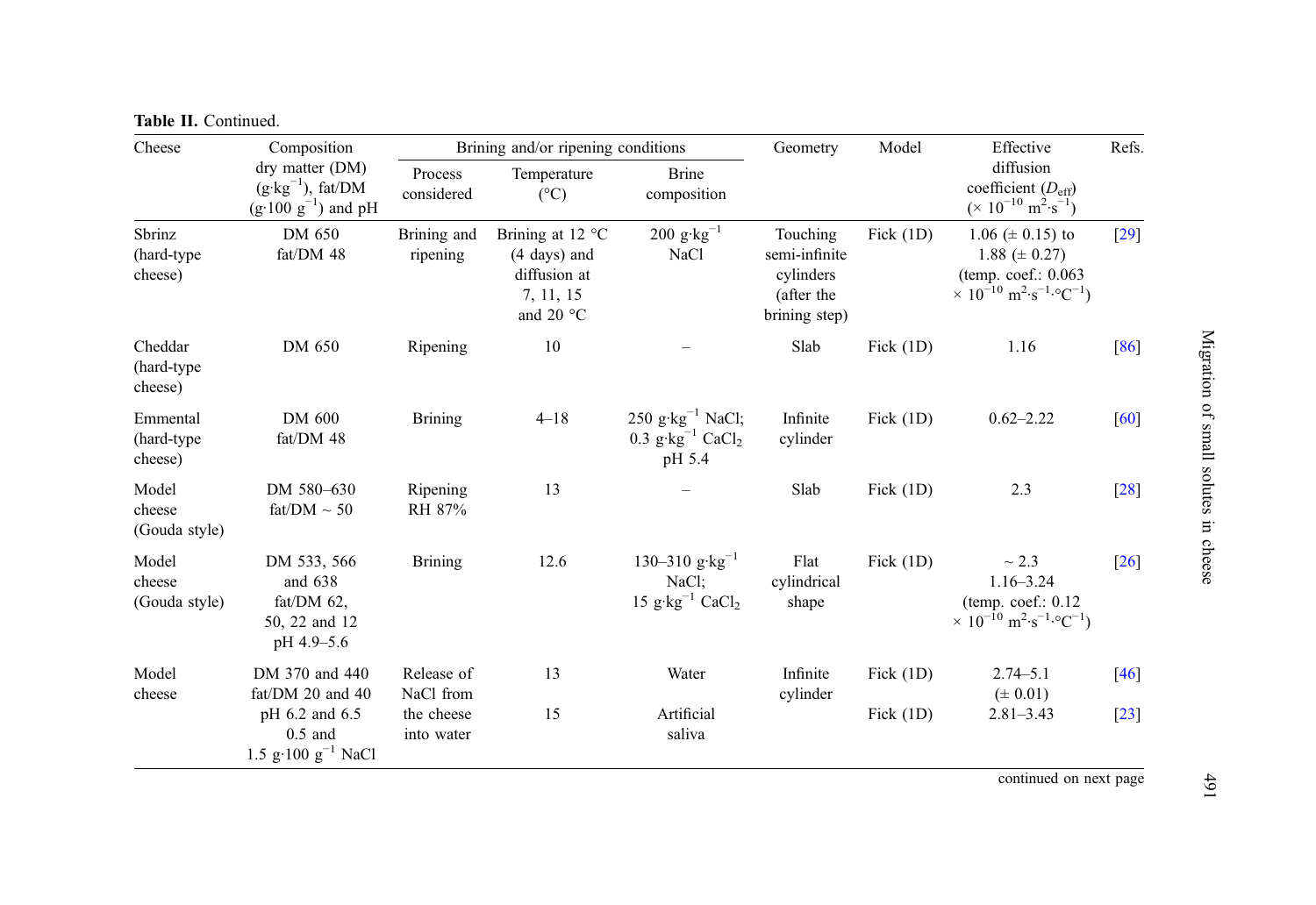| Cheese                                                                      | Composition                                                                              |                       | Brining and/or ripening conditions |                                                                                                   | Geometry                       | Model                      | Effective                                                                                                  | Refs. |
|-----------------------------------------------------------------------------|------------------------------------------------------------------------------------------|-----------------------|------------------------------------|---------------------------------------------------------------------------------------------------|--------------------------------|----------------------------|------------------------------------------------------------------------------------------------------------|-------|
|                                                                             | dry matter (DM)<br>$(g \cdot kg^{-1})$ , fat/DM<br>$(g \cdot 100 \text{ g}^{-1})$ and pH | Process<br>considered | Temperature<br>$(^{\circ}C)$       | <b>Brine</b><br>composition                                                                       |                                |                            | diffusion<br>coefficient $(D_{\text{eff}})$<br>$(\times 10^{-10} \text{ m}^2 \text{·s}^{-1})$              |       |
| Solute: water<br>White cheese<br>(semi-hard,<br>Turkey)                     | DM 450<br>fat/DM 42<br>pH 5.3                                                            | <b>Brining</b>        | 4, 12.5 and<br>20                  | 150-200 $g$ ·kg <sup>-1</sup><br>NaCl                                                             | Finite slab                    | Fick $(1D)$                | 15% brine:<br>$1.96 - 3.64$ ;<br>20% brine:<br>$1.69 - 3.09$                                               | [76]  |
| Solutes: NaCl and water<br>Fresh cheese<br>Pasteurized cow<br>and goat milk | No data                                                                                  | <b>Brining</b>        | 5, 15 and 20                       | 280 $g \cdot L^{-1}$ NaCl;<br>15 $g \cdot L^{-1}$ CaCl <sub>2</sub>                               | Cylinder<br>and parallelepiped | Fick $(1D)$                | Water: 5.71,<br>8.83 and 9.99;<br>NaCl: 3.56,<br>8.26 and 9.17                                             | [70]  |
| Mahon cheese<br>(soft-type)<br>cheese, Spain)                               | DM 244                                                                                   | Ripening<br>RH 85%    | 12                                 | 280 g·L <sup>-1</sup> NaCl;<br>15 $g \cdot L^{-1}$ CaCl <sub>2</sub>                              | Parallelepiped                 | Fick $(3D)$                | Water: 0.078;<br>NaCl: 5.3                                                                                 | [71]  |
| Gouda<br>(semi-hard<br>cheese)                                              | DM 565<br>fat/DM 53                                                                      | <b>Brining</b>        | 20                                 | $170 \text{ g} \cdot \text{kg}^{-1} \text{ NaCl}$                                                 | Slab                           | Maxwell-<br>Stefan<br>(1D) | $D^{\rm SM}_{\rm salt-{\rm cheese}}=$<br>$0.0027 - 0.014$<br>from the core to<br>the edge of<br>the cheese | [61]  |
| Solutes: NaCl and KCl<br>Fynbo cheese<br>(semi-hard,<br>Turkey)             | DM 470<br>fat/DM 29.6-36.2                                                               | <b>Brining</b>        | 12                                 | 100 $g \cdot L^{-1}$ NaCl;<br>100 g·L <sup>-1</sup> KCl;<br>15 $g \cdot L^{-1}$ CaCl <sub>2</sub> | Diffusion<br>cell              | Fick $(1D)$                | NaCl: 4.14;<br>KCl: 3.91                                                                                   | [89]  |
| Prato cheese<br>(semi-hard,<br>Brazil)                                      | DM 540<br>fat/DM $52.8$                                                                  | <b>Brining</b>        | 10                                 | 146 $g \cdot L^{-1}$ NaCl;<br>50.6 $g \cdot L^{-1}$ KCl;<br>5 $g \cdot L^{-1}$ CaCl <sub>2</sub>  | Parallelepiped                 | Fick $(1D)$                | NaCl: 2.6;<br>KCl: 2.77                                                                                    | [8]   |

continued on next page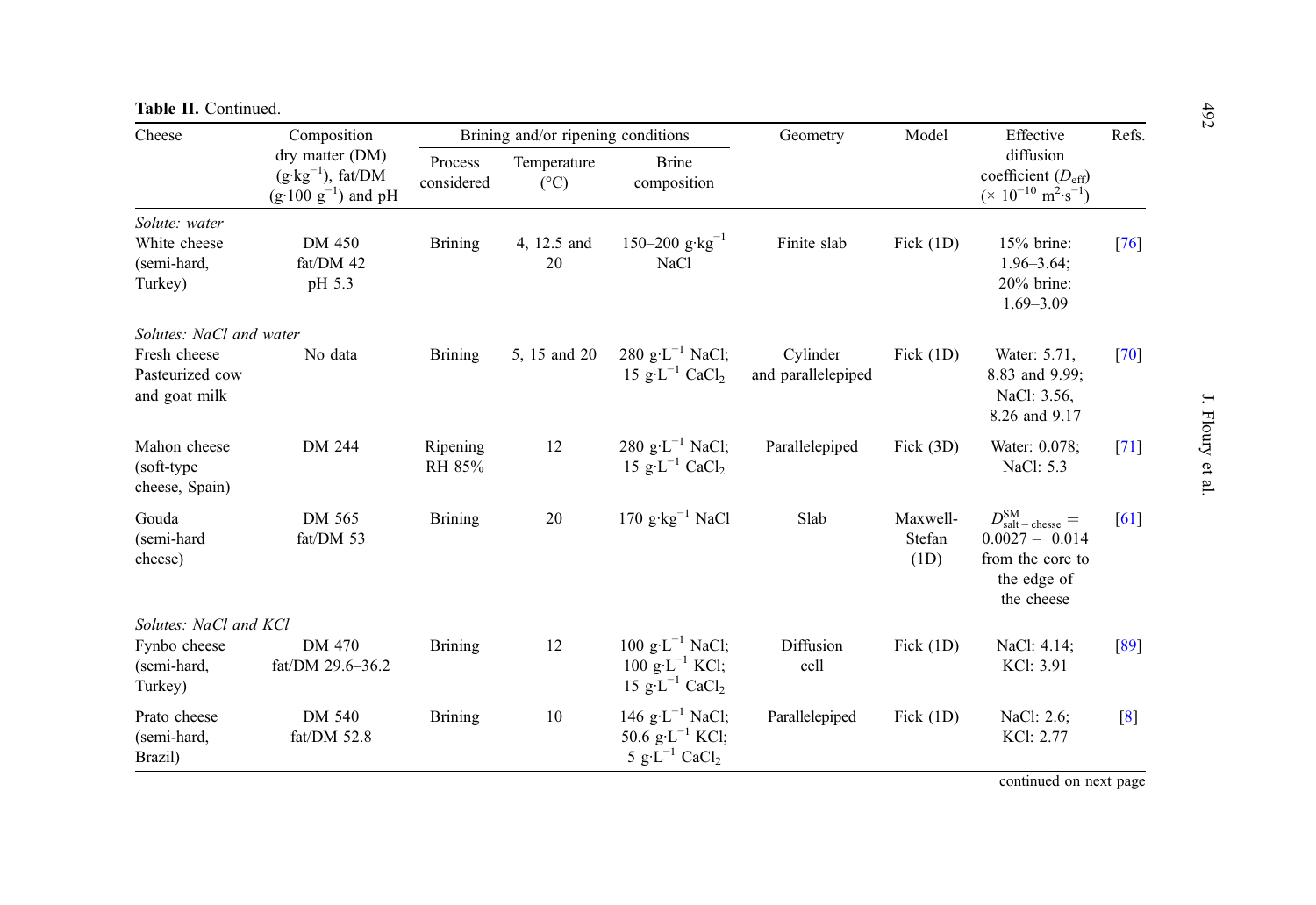| Cheese                                                                            | Composition                                                                              |                                                                        | Brining and/or ripening conditions |                                                                                                   | Geometry                               | Model                                      | Effective                                                                                                                                                         | Refs.              |
|-----------------------------------------------------------------------------------|------------------------------------------------------------------------------------------|------------------------------------------------------------------------|------------------------------------|---------------------------------------------------------------------------------------------------|----------------------------------------|--------------------------------------------|-------------------------------------------------------------------------------------------------------------------------------------------------------------------|--------------------|
|                                                                                   | dry matter (DM)<br>$(g \cdot kg^{-1})$ , fat/DM<br>$(g \cdot 100 \text{ g}^{-1})$ and pH | Process<br>considered                                                  | Temperature<br>$(^{\circ}C)$       | <b>Brine</b><br>composition                                                                       |                                        |                                            | diffusion<br>coefficient $(D_{\text{eff}})$<br>$(\times 10^{-10} \text{ m}^2 \cdot \text{s}^{-1})$                                                                |                    |
| Prato cheese<br>(semi-hard,<br>Brazil)                                            | DM 540<br>fat/DM 52.8                                                                    | <b>Brining</b>                                                         | 10                                 | 146 $g \cdot L^{-1}$ NaCl;<br>50.6 $g \cdot L^{-1}$ KCl;<br>5 g·L <sup>-1</sup> CaCl <sub>2</sub> | Parallelepiped                         | Fick (3D)                                  | NaCl: 2.8;<br>KCl: 2.94                                                                                                                                           | $[10]$             |
| Other solutes                                                                     |                                                                                          |                                                                        |                                    |                                                                                                   |                                        |                                            |                                                                                                                                                                   |                    |
| Lactose in small<br>curd cottage<br>cheese                                        | No available<br>information                                                              | Washing                                                                | 25                                 | Demineralized<br>water pH 4.5<br>$(H_3PO_4)$                                                      | Sphere                                 | Fick $(1D)$                                | 3.8                                                                                                                                                               | [11]               |
| Lactose in<br>Skimmed<br><b>Ouark</b> cheese<br>(Soft-type<br>cheese,<br>Germany) | No available<br>information                                                              |                                                                        | 4                                  |                                                                                                   | Touching<br>semi-infinite<br>cylinders | Fick $(1D)$                                | 1.37<br>$(\pm 0.13)$                                                                                                                                              | [85]               |
| Sucrose<br>in milk                                                                | Fat 15 $g \cdot kg^{-1}$                                                                 | Contact<br>with<br>$15 \text{ g} \cdot 100 \text{ g}^{-1}$<br>agar gel | $20 - 24$<br>(room<br>temperature) |                                                                                                   | Touching<br>semi-infinite<br>cylinders | Fick $(1D)$                                | Initial gel<br>sucrose<br>concentration<br>$C_{s0}$ 787 g·L <sup>-1</sup> : 1.9,<br>$C_{s0}$ 515 g·L <sup>-1</sup> : 2.6,<br>$C_{s0}$ 279 g·L <sup>-1</sup> : 3.9 | [81]               |
| Lactic acid<br>and NaCl<br>in Pategras                                            | DM 544<br>fat/DM 43<br>Lactic acid<br>13 $g \cdot kg^{-1}$                               | Ripening<br>RH 90%                                                     | 13                                 | 200 $g \cdot kg^{-1}$ NaCl;<br>5 $g \cdot kg^{-1}$ CaCl <sub>2</sub>                              | Finite slab                            | Fick $(1D)$<br>multicomponent<br>diffusion | NaCl: 3.2<br>lactic acid: $\sim$ 1                                                                                                                                | $\lceil 25 \rceil$ |

493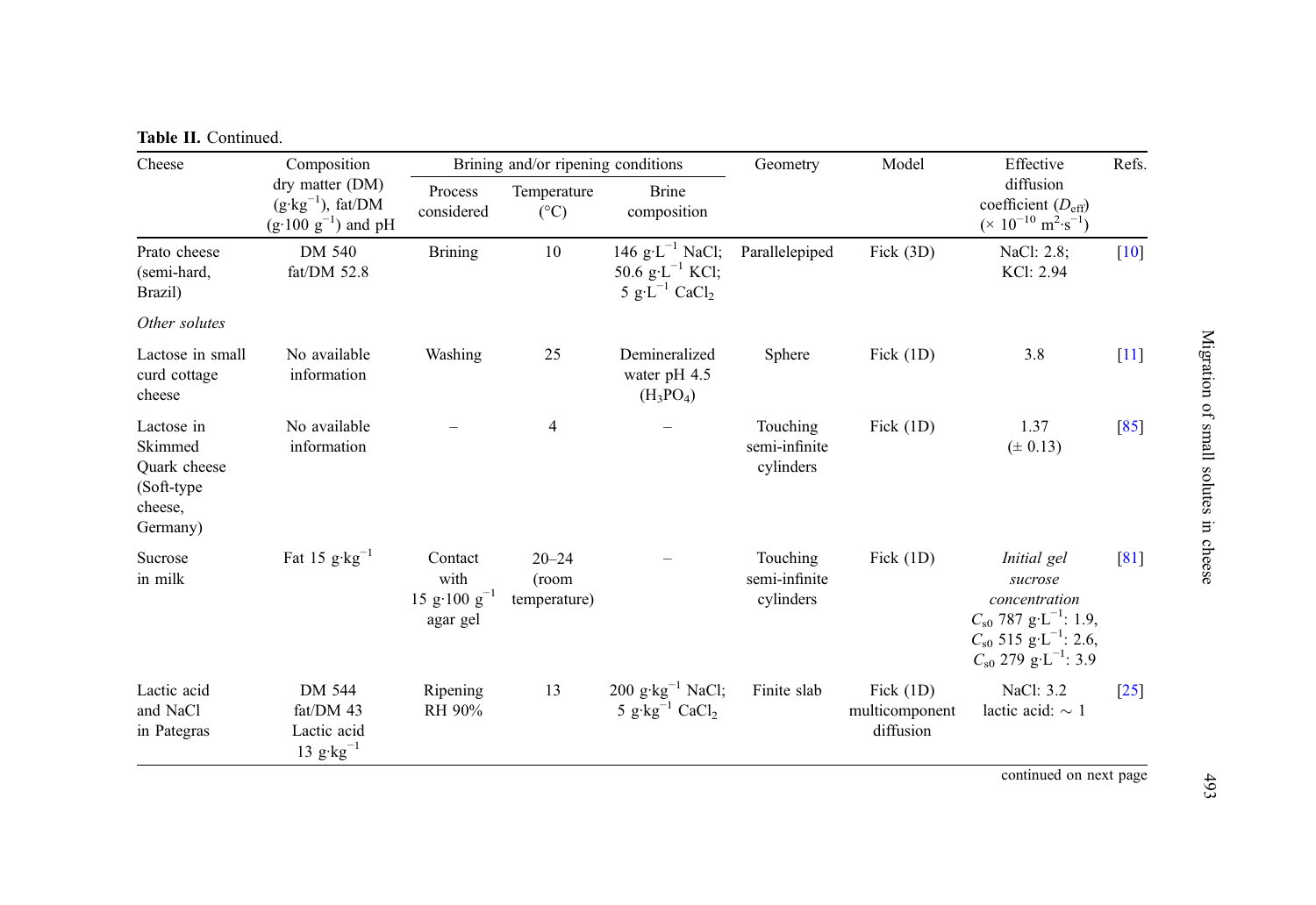| Table II. Continued. |  |
|----------------------|--|
|----------------------|--|

| Cheese                                                                                   | Composition                                                                              |                                                | Brining and/or ripening conditions |                                                                          |                        | Model       | Effective                                                                                          | Refs.  |
|------------------------------------------------------------------------------------------|------------------------------------------------------------------------------------------|------------------------------------------------|------------------------------------|--------------------------------------------------------------------------|------------------------|-------------|----------------------------------------------------------------------------------------------------|--------|
|                                                                                          | dry matter (DM)<br>$(g \cdot kg^{-1})$ , fat/DM<br>$(g \cdot 100 \text{ g}^{-1})$ and pH | Process<br>considered                          | Temperature<br>$(^{\circ}C)$       | <b>Brine</b><br>composition                                              |                        |             | diffusion<br>coefficient $(D_{\text{eff}})$<br>$(\times 10^{-10} \text{ m}^2 \cdot \text{s}^{-1})$ |        |
| Potassium<br>sorbate in<br>American<br>processed cheese                                  | DM 600<br>fat/DM 45                                                                      | <b>Brining</b>                                 | Room<br>temperature                | $250 \text{ g} \cdot \text{L}^{-1}$<br>potassium<br>sorbate<br>solutions | Cubes<br>(finite slab) | Fick $(1D)$ | 1.31                                                                                               | [40]   |
| Potassium sorbate<br>in Mozzarella                                                       | $DM \sim 500$<br>fat/DM 45                                                               |                                                |                                    |                                                                          |                        |             | 0.674                                                                                              |        |
| Aroma compounds<br>in model cheese:<br>diacetyl,<br>heptan-2-one,<br>and ethyl hexanoate | DM 370<br>fat/DM $20$ and $40$<br>pH <sub>6.2</sub><br>1.5 $g \cdot 100 g^{-1}$ NaCl     | Release of<br>aroma<br>compounds<br>in the air | 13                                 | -                                                                        | <b>VASK</b>            | Fick $(1D)$ | Diacetyl: 0.04;<br>heptan-2-one:<br>$0.2 - 0.12$ ;<br>ethyl hexanoate:<br>$0.18 - 0.07$            | $[47]$ |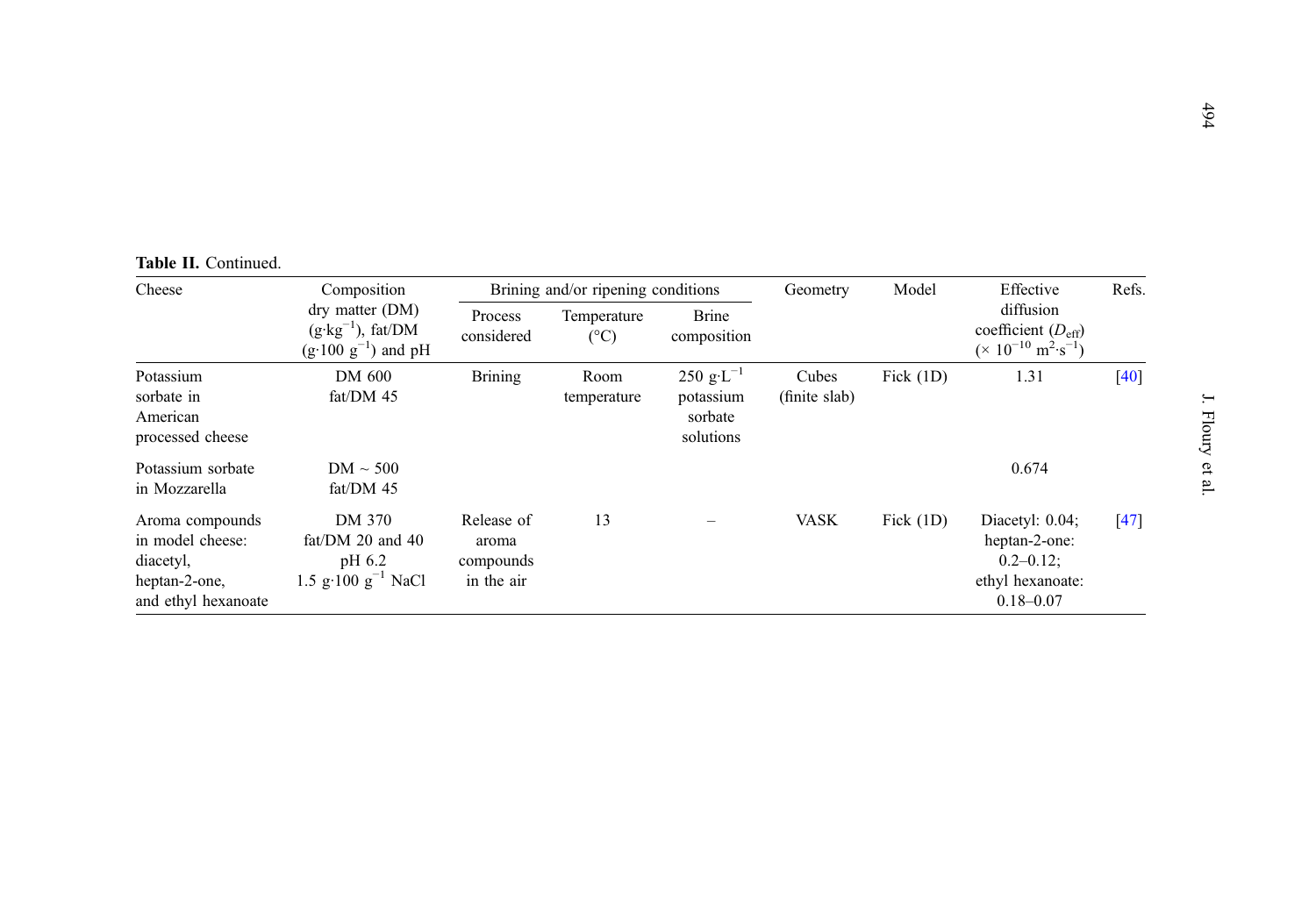the Stefan-Maxwell diffusion coefficients. The model successfully predicted independent shrinkage arising from an excess of outgoing diffusion of water over the incoming diffusion of salt. Their model also indicated that there was a large interaction between salt and the cheese matrix, which caused a significant reduction in the diffusion of salt into cheese. Further work is required to interpret the Stefan-Maxwell diffusion coefficients from a physical point of view.

# 4. CHARACTERISTIC VALUES OF EFFECTIVE DIFFUSION COEFFICIENTS IN CHEESE

Extensive data on diffusion coefficients in cheese are available in the literature, but cover a large range of values. This is undoubtedly due to the complexity and diversity in cheese structure and composition. This variability depends on the cheese type and origin, as well as on various methods of determination which are not always fully explicit, nor justified [\[50\]](#page-29-0).

#### 4.1. Salt and moisture transfer

Most of the published studies concerning mass transfer phenomena during cheese production deal with the salting and ripening processes. After moulding, cheese is placed in brine and a net movement of Na<sup>+</sup> and Cl<sup>−</sup> ions, from the brine into the cheese, results from the osmotic pressure difference between the cheese moisture and the brine. Consequently, moisture diffuses throughout the cheese matrix to restore osmotic pressure equilibrium [\[34\]](#page-28-0). The amount of salt retained and water removed from the cheese depend, mostly, on brine concentration and brining time [[32](#page-28-0)]. Salt diffusive migration in cheese usually occurs slowly. For example, salt equilibration times for cheese range from about 1–2 weeks in soft cheese to several months

in semi-hard cheese type. In Parmesan cheese, which represents an extreme case, salt equilibrium is only attained after about 10 months [[64](#page-30-0)]. For the controlled manufacture of these products, it is therefore important to know the factors influencing salt penetration and to be able to predict the diffusion rates. This implies the knowledge of the apparent diffusion coefficient of salt and its dependence on factors such as temperature and brine concentration.

Water and NaCl diffusion transport processes in and out of the cheese matrix during classical brining and ripening are most of the time described using the second Fick's law, considering the diffusion coefficient as constant. This diffusion coefficient represents the NaCl effective diffusion coefficient when considering the cheese matrix and NaCl as the two components of the binary diffusion system [\[52\]](#page-29-0). For NaCl, the effective diffusion coefficient  $D_{\text{eff}}$  varies from  $1-5.5 \times 10^{-10}$  m<sup>2</sup>·s<sup>-1</sup> depending on cheese, compared to  $1.16 \times 10^{-9}$  m<sup>2</sup>·s<sup>-1</sup> for the diffusion coefficient of NaCl in pure water at temperatures around 12.5 °C [\(Tab. II](#page-13-0)). Temperature has a strong effect on the effective diffusion coefficient of NaCl in some cheese types, which can increase up to  $9.2 \times 10^{-10}$  m<sup>2</sup>⋅s<sup>-1</sup> at 20 °C during the brining of Fresh cheese [\[70\]](#page-30-0).

This increase was attributed by Geurts et al. [\[27](#page-28-0)] to an increase in true diffusion and to some effect on diffusion-interfering factors. For them, the temperature increase could lead to a possible decrease in the viscosity of the cheese moisture fraction and to a modification of the amount of proteinbound water, which could result in an increase of the relative pore width of the protein matrix. The acceleration of the mass transfer rate with the temperature is not so important in semi-hard and hard-type cheeses, with effective diffusion coefficients up to  $2-4 \times 10^{-10} \text{ m}^2 \text{·s}^{-1}$  at 20 °C in cheese like Romano [[35](#page-28-0)], White cheese [[75\]](#page-30-0), Sbrinz [[29](#page-28-0)] or Emmental  $[60]$  $[60]$ . Indeed, moisture content is much inferior in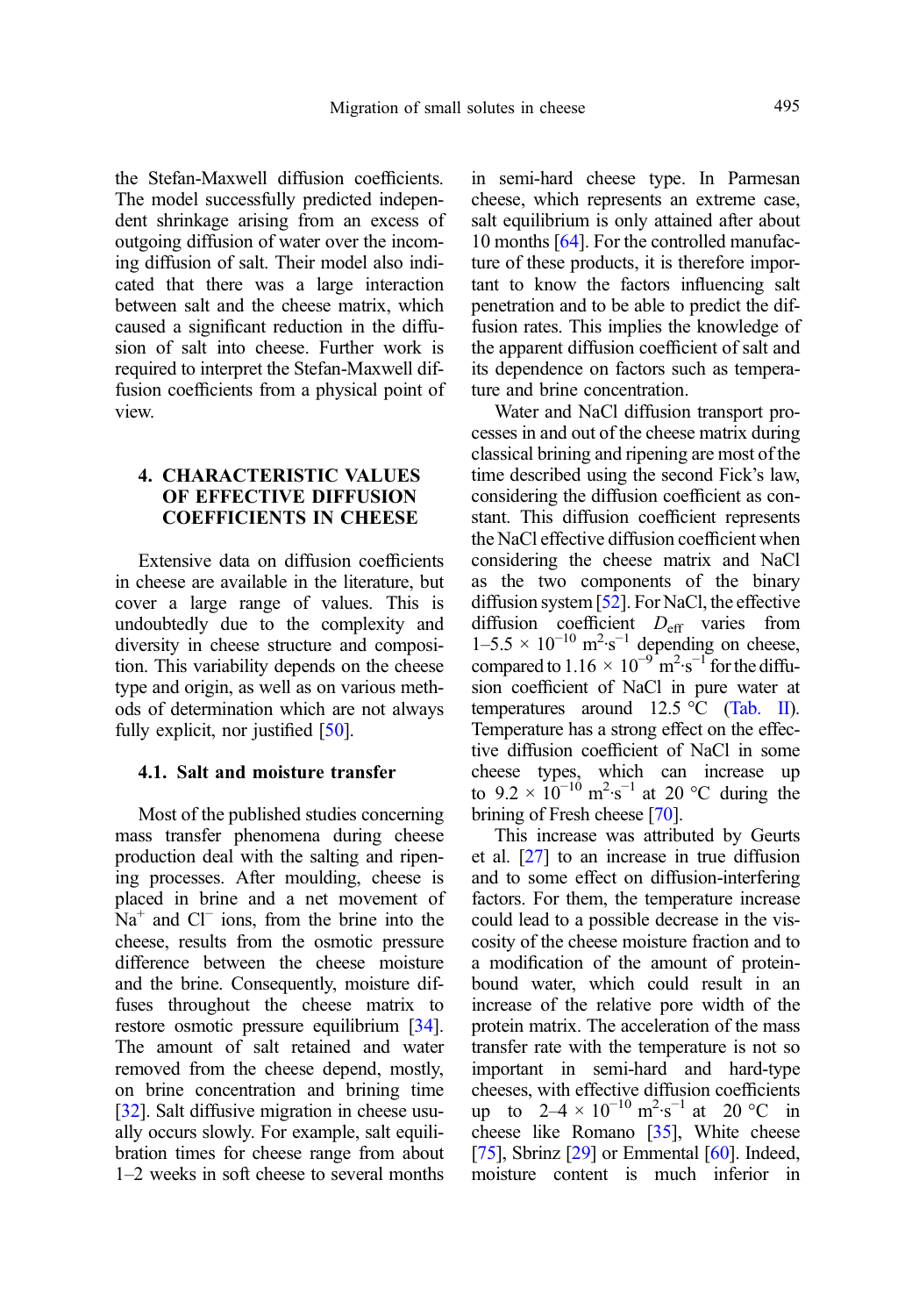<span id="page-19-0"></span>

Figure 2. Effective diffusion coefficient of salt versus dry matter content in different cheese types.

semi-hard and hard-type cheeses than in soft- or fresh-type cheeses. Diffusion-interfering effects, which mainly depend on water and protein-bound contents, are then probably much less marked in hard-type cheeses than in soft-type cheeses when the temperature increases.

The factors affecting the rate of salt diffusion in cheese during salting have already been investigated in detail by Geurts et al. [\[27](#page-28-0)], Guinee [[31](#page-28-0), [32\]](#page-28-0) and Guinee and Fox [\[33](#page-28-0)–[37\]](#page-28-0). These factors are (i) the concentration gradient across the different zones of cheese, which has a major effect on the level of salt absorption by a cheese during salting, but scarcely affects the rate of salt diffusion; (ii) the ripening temperature and (iii) the cheese composition (fat, protein and moisture). It is difficult to establish the individual effect of each component on the salt diffusion rate because strong interactions exist between them, depending on the cheese microstructure. Data on NaCl effective diffusion coefficients reported on [Table II](#page-13-0) were subjected to statistical analysis by the multiple linear regression (MLR) procedure in Excel®. MLR analysis provides an equation that can be used to predict  $D_{\text{eff}}$  of salt in cheese matrices, function of parameters such as composition (dry matter (DM) and fat on dry matter ratio  $(Fat/DM)$ , temperature  $(T)$  and brine composition if available. Each parameter was first centred and reduced to minimize the impact of data order of magnitude. The best equation obtained for  $D_{\text{eff}}$  of salt was

$$
D_{\text{eff}} = 3.39 - 1.25 \times \text{DM} + 0.24
$$
  
× fat/DM – 0.14 × T. (18)

A highly significant  $(P < 0.001)$  coefficient of multiple determination  $(R^2)$  of 0.75 for this model indicated that  $D_{\text{eff}}$  can be estimated using these parameters. Fat/ DM, T and brine composition parameters were not significant  $(P < 0.1)$ . DM was the only significant parameter  $(P < 0.001)$ , meaning that effective diffusion coefficients of salt solutes can be accurately predicted in cheese matrices knowing their dry matter composition (Fig. 2).

Floury et al. [\[23\]](#page-28-0) and Lauverjat [[46](#page-29-0)] were first to study the release of salt in the mouth during food chewing according to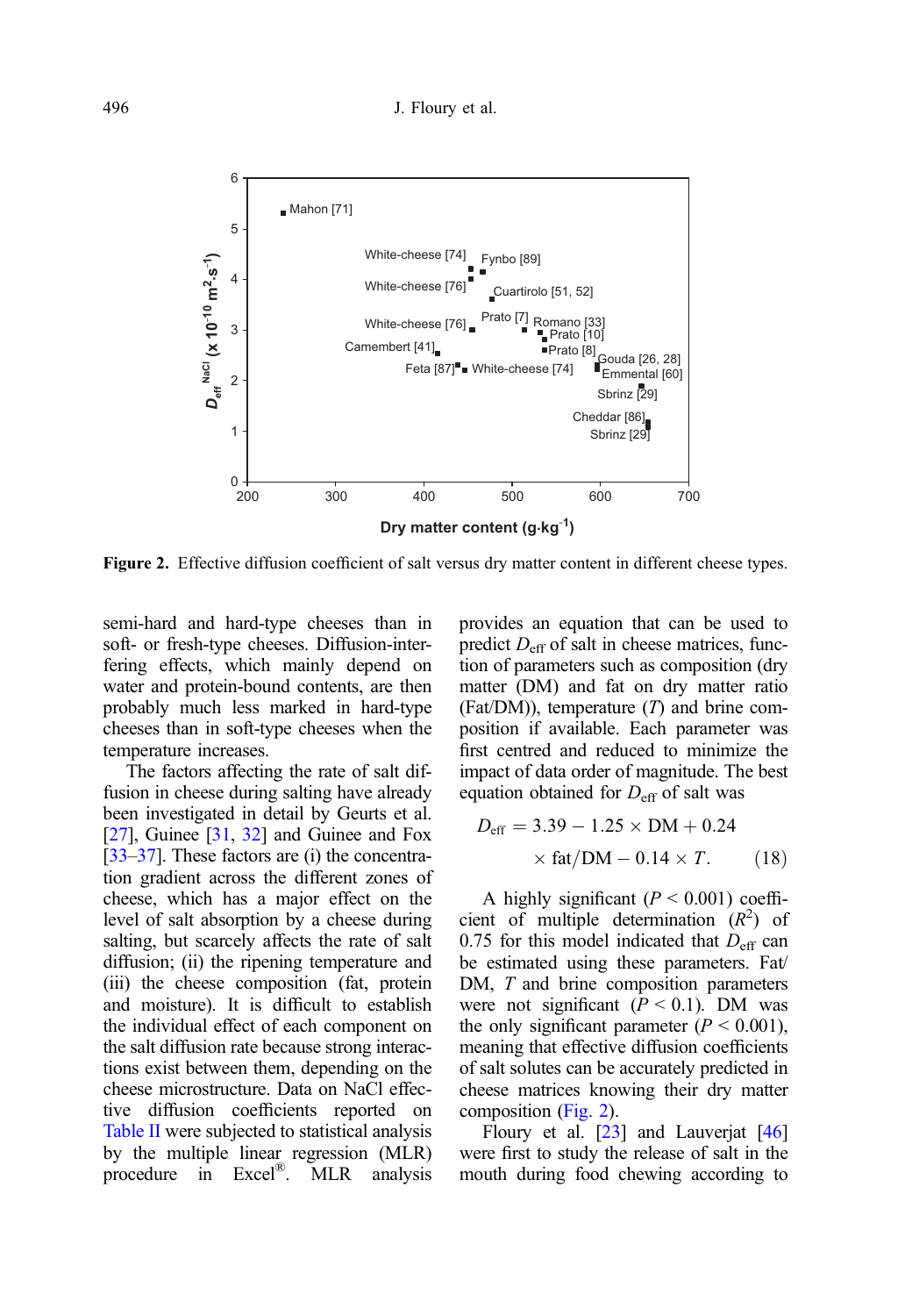the composition of model cheese matrices. The release of salt from the cheese into artificial saliva was mathematically modelled as an effective diffusion process with Fick's second law. The variation in the effective diffusion coefficient of salt according to the cheese matrix compositions was linked to their structural and textural properties. Effective diffusion coefficients were included between 2.7 and  $5.1 \times 10^{-10} \text{ m}^2 \text{·s}^{-1}$  at 13–15 °C depending on the matrix composition ([Tab. II\)](#page-13-0). These values were of the same order of magnitude as published diffusion coefficients that were measured during the brining of real cheeses of same dry matter and fat content [\(Fig. 2](#page-19-0)).

[Table II](#page-13-0) shows that literature on water diffusion in cheese during brining and ripening is not so abundant. Effective moisture diffusion coefficients in cheese have been reported by Luna and Chavez [\[53\]](#page-29-0) for Gouda cheese, Turhan and Gunasekaran [\[75\]](#page-30-0) for White cheese and Simal et al. [\[69,](#page-30-0) [70\]](#page-30-0) for Mahon and Fresh cheeses. During the salting of cheese in brine, salt and moisture gradients develop from the surface to the core [[53](#page-29-0)]. The ripening process implies water losses due to dehydration of the cheese and salt migration to achieve an almost uniform salt distribution, which is an important factor in cheese ripening [\[90](#page-31-0)]. Notice that the values of effective diffusion coefficients of water considerably vary depending on cheese type, and more particularly on the experimental method that was employed to model moisture transfer [\(Tab. II\)](#page-13-0). It is then difficult to link those values to cheese composition.

During the brining and ripening of cheese, not only is the water content in cheese reduced and the salt concentration increased but, for example, the lactic acid concentration is also modified. Detection of lactic acid in the brine proves that this solute is able to diffuse from the cheese into the brine [[48](#page-29-0)]. Other solutes than salt and water, like lactic acid or small peptides for example, are of crucial importance for the final quality of the cheese and its preservation.

However, diffusion properties of those components were almost not modelled. In the following paragraphs, we give a complete review of the mass transfer properties of these other small solutes in cheese matrices, like lactose, additives and metabolites.

# 4.2. Transfer of other solutes

Publications concerning the diffusion of small solutes in cheese matrices, except from salt and moisture, are scarce [\(Tab. II](#page-13-0)). They deal with the diffusion of whey components such as lactose or sucrose [\[11,](#page-27-0) [81](#page-30-0), [85](#page-30-0)], lactic acid [\[25](#page-28-0)] and potassium sorbate [[40\]](#page-29-0). One recent study also deals with the diffusion properties of aroma compounds in model cheese matrices of different compositions [\[47](#page-29-0)]. Only one research team has published results about mass transfer phenomena of metabolites resulting from biological activities in cheese during brining or ripening  $[2-4, 72]$  $[2-4, 72]$  $[2-4, 72]$  $[2-4, 72]$  $[2-4, 72]$  $[2-4, 72]$  $[2-4, 72]$ .

# 4.2.1. Transfer of whey components

Warin et al. [\[81](#page-30-0)] modelled the effective diffusion coefficient of sugar in agar gel/ milk bilayer system in order to mimic the sucrose and lactose transfer between a dairy product and a fruit layer. The system was modelled with a liquid milk phase on the top of a gel containing agar, citric acid and different concentrations of sucrose. Average disaccharide concentrations at different locations were determined for the system after different diffusion times. Average disaccharide concentrations in each slice of agar gel were deduced from total solids after subtracting agar content and from total solids after subtracting protein and fat contents in the milk phase. Experimental data were fitted to Fick's second law with separate effective diffusion coefficients of sugar in the milk and in the agar gel phases. As sucrose and lactose have the same molecular weight and a similar structure, the authors made the hypothesis that their diffusion properties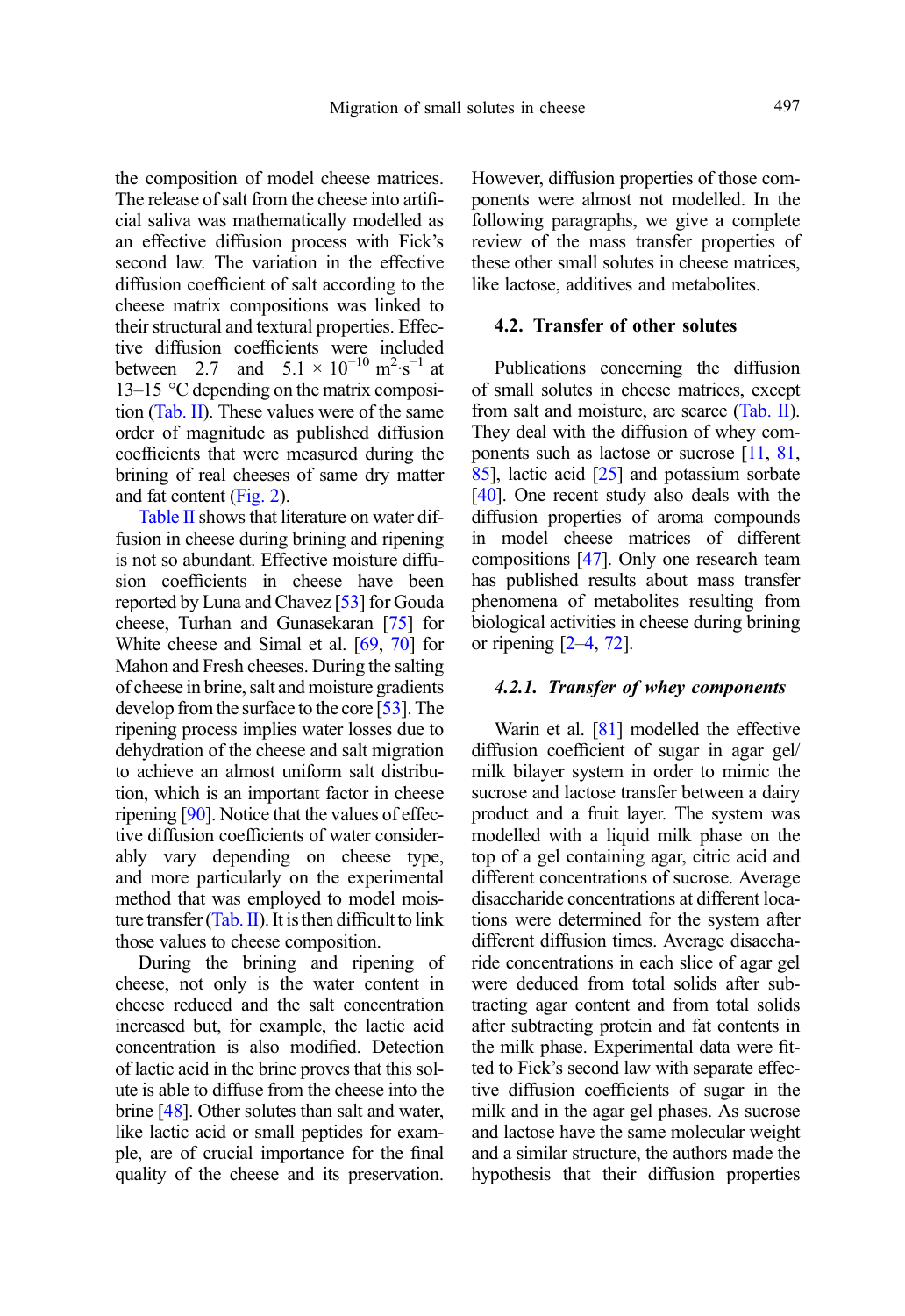were identical. Experimental values of effective diffusion coefficients in milk and agar gel obtained at room temperature  $(22 \degree C)$ were compared to a correlation reported by Hallström et al. [\[39\]](#page-29-0) for sucrose diffusivity concentration dependence in aqueous solution at the same temperature:

$$
\log D_{\rm s} = -8.271 - 9.2x_{\rm s}, \qquad (19)
$$

with  $D_s$  the effective diffusion coefficient of lactose and sucrose  $(m^2 \cdot s^{-1})$  and  $x_s$  the mole fraction of sucrose. For Warin et al. [[81\]](#page-30-0), as the effective diffusivity of sucrose in the agar gel and milk phases could be estimated using a correlation usually employed for the calculation of diffusion coefficients in aqueous solutions, there was neither exclusion effect due to the porosity of the agar phase, nor obstruction effect due to tortuosity of the gel, on the disaccharide diffusion properties. This confirms results showing an effective diffusion coefficient of sucrose in 1.5% agar membranes identical to that in water [\[49](#page-29-0)]. With regard to the milk phase, similarly, they concluded that there were no exclusion or obstruction effects of milk proteins on the effective diffusion coefficient of disaccharide solutes.

This study led to interesting results with regard to mass transfer properties of sugar in liquid and low-concentrated matrices. However, it gave no information on effective coefficients of such solutes in structured solid matrices like cheeses.

Bressan et al. [[11](#page-27-0)] modelled the diffusion of whey components (rich in lactose) from small curd cottage cheese particles during their washing process. They considered the diffusion of solutes as isothermal (25 °C) in a porous network with several refinements to account for the whey on curd surfaces. Three geometrical approximations (slab, cube and sphere) for small curd cottage cheese particles were examined using Fick's second law. It was assumed that there was no chemical reaction in the system and no convective mass transfer in the pores. The term "whey components" was used by the authors to take solutes from low molecular salts to whey proteins into account in the model. One solution to the problem of presenting all solids in a single pseudocomponent was to use a lumped parameter model [[6](#page-27-0)]. The model also included a correction for the whey introduced into the washing system on the surface of the curd or entrained among cheese particles.

Bressan et al. [\[11\]](#page-27-0) concluded that diffusion from a spherical cheese particle considering whey entrained in curd interstices by capillary forces was an acceptable basis for a mass transfer model. According to them, the model yielded to an effective diffusion coefficient of expected magnitude for lactose, i.e.  $3-4 \times 10^{-10}$  m<sup>2</sup>·s<sup>-1</sup> at 25 °C ([Tab. II\)](#page-13-0). The diffusion coefficient of lactose at infinite dilution in water at 25 °C is  $5.2 \times 10^{-10} \text{ m}^2 \text{ s}^{-1}$  [\[54\]](#page-29-0). The effective lactose diffusion coefficient in the cheese is smaller than the value for infinitely diluted solution, mainly due to the sterical hindrance to the random movement of lactose by the cheese matrix.

Wilde et al. [\[85\]](#page-30-0) have also studied matrix effects on the diffusion rates of lactose in a soft-type cheese (Quark cheese) and several milk acid gels of different dry matter contents. A two-chamber diffusion tube was used to determine the effective diffusion coefficient of lactose. The product enriched with lactose was introduced into one of the two cylinders and the product with the original lactose content into the other to ensure the concentration difference required for diffusion. The concentration of the diffusing lactose was measured in each slice of 1 mm thickness using both a high pressure liquid chromatography (HPLC) analysis and enzymatic test kits. The model of onedimensional infinite media with a constant cross-section based on Fick's second law of diffusion for time-dependent diffusion process was verified with regard to the effective diffusion coefficient of lactose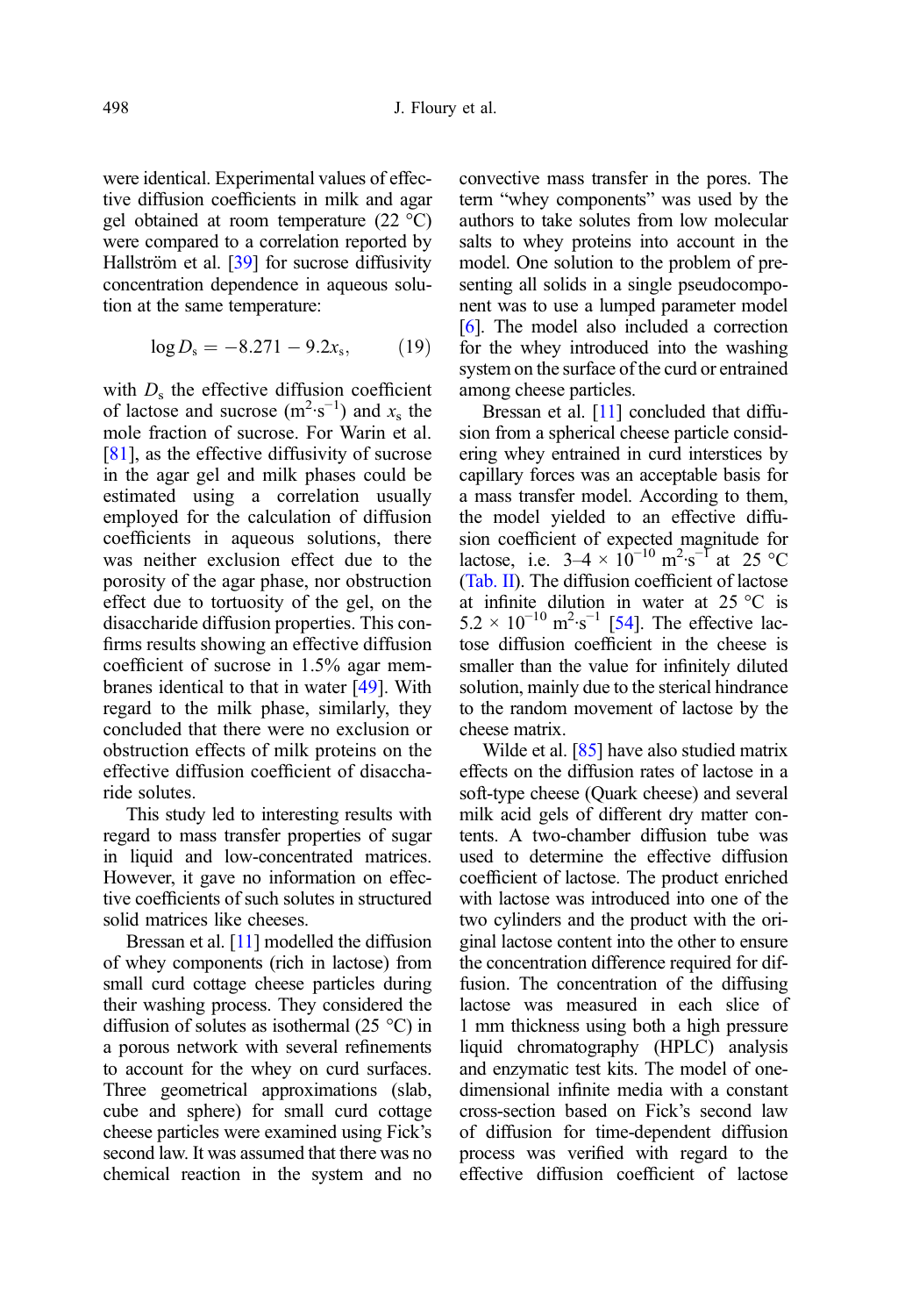in viscous milk products. The effective diffusion coefficient  $D_{\text{eff}}$  obtained from lactose concentration profiles at 4 °C in skimmed Quark cheese (dry matter 180 g·kg−<sup>1</sup> ) was  $1.37 \pm 0.13 \times 10^{-10} \text{ m}^2 \text{ s}^{-1}$ . In the milk acid gels,  $D_{\text{eff}}$  showed a linear decline from 1.7 to  $0.3 \times 10^{-10}$  m<sup>2</sup>·s<sup>-1</sup> as the dry matter of the product increased from 110 to  $210$  g·kg<sup>-1</sup>. The effective lactose diffusion coefficient in skimmed Quark cheese was higher than the value observed in milk acid gels with the same dry matter content  $(180 \text{ g} \cdot \text{kg}^{-1})$ . Indeed, Quark cheese is a suspension of coagulated casein particles that are dispersed in a milk whey phase. Lactose diffusion may then mainly take place in the liquid whey phase. Pure diffusion of lactose molecules here is probably slowed down by the dispersed casein particles. Indeed, the structure of milk acid gels gets built up directly in the chamber, resulting in a homogeneous protein network that causes a higher diffusion resistance for lactose molecules. For Wilde et al. [\[85](#page-30-0)], the slope of the straight line could characterize the matrix resistance to lactose diffusion.

Although these studies revealed interesting results on the diffusion properties of lactose in dairy matrices, we are still quite far from the microstructure of traditional cheeses from soft- to hard-type cheeses for which dry matter contents are superior to 350  $g \cdot kg^{-1}$ . We could not find any published studies concerning lactose diffusion in such solid matrices.

# 4.2.2. Transfer of food additives

Potassium sorbate is widely used in processed cheese as a natural preservative. Effective diffusion coefficient of potassium sorbate in American processed and Mozzarella cheeses was determined by Han and Floros [\[40\]](#page-29-0). American processed cheese is an emulsion of ingredients such as milk, whey, milk fat, milk protein concentrate, whey protein concentrate and salt, which does not meet the legal definition of cheese itself. American processed cheese and Mozzarella cheeses had a maximum moisture of 400 and 480–510 g·kg<sup>-1</sup> and a minimum milk fat of 270 and 39–  $42 \text{ g} \cdot \text{kg}^{-1}$ . To determine the effective diffusion coefficient  $D_{\text{eff}}$ , the concentration of potassium sorbate in sliced cheese was measured as a function of the distance from the cheese surface.  $D_{\text{eff}}$  was calculated by nonlinear regression with experimental data based on Fick's second law.  $D_{\text{eff}}$  of potassium sorbate through American processed cheese was  $1.31 \times 10^{-10} \text{ m}^2 \text{ s}^{-1}$  and for Mozzarella cheese  $6.74 \times 10^{-11} \text{ m}^2 \text{·s}^{-1}$ . American processed cheese, because of a higher ratio of moisture-to-fat than the one of Mozzarella cheese [\(Tab. II\)](#page-13-0), enables the fastest diffusion of water-soluble components. For Han and Floros [\[40\]](#page-29-0), knowledge of the effective diffusion coefficient of potassium sorbate allows one to accurately estimate the concentration of this preservative agent inside and at the surface, function of time. It will then be possible to predict the preservation time of the product, which corresponds to a residual concentration of potassium sorbate above the critical fungistatic level inside and at the surface of the product [\[40\]](#page-29-0).

#### 4.2.3. Transfer of aroma compounds

Lauverjat et al. [\[47\]](#page-29-0) estimated the effective diffusion coefficients of three aroma compounds (diacetyl, heptan-2-one and ethyl hexanoate) in model cheese differing by their composition [\(Tab. II\)](#page-13-0). They tested two experimental methods: the classical diffusion cell method and the volatile air stripping kinetic (VASK) method. The VASK method is based on the measurement of the aroma compound's gaseous concentration above a layer of product when a gaseous flow rate is applied. Aroma compound's concentration is then measured in-line using a high sensitivity proton transfer reactionmass spectrometer. This method is much faster than the classical diffusion cell method,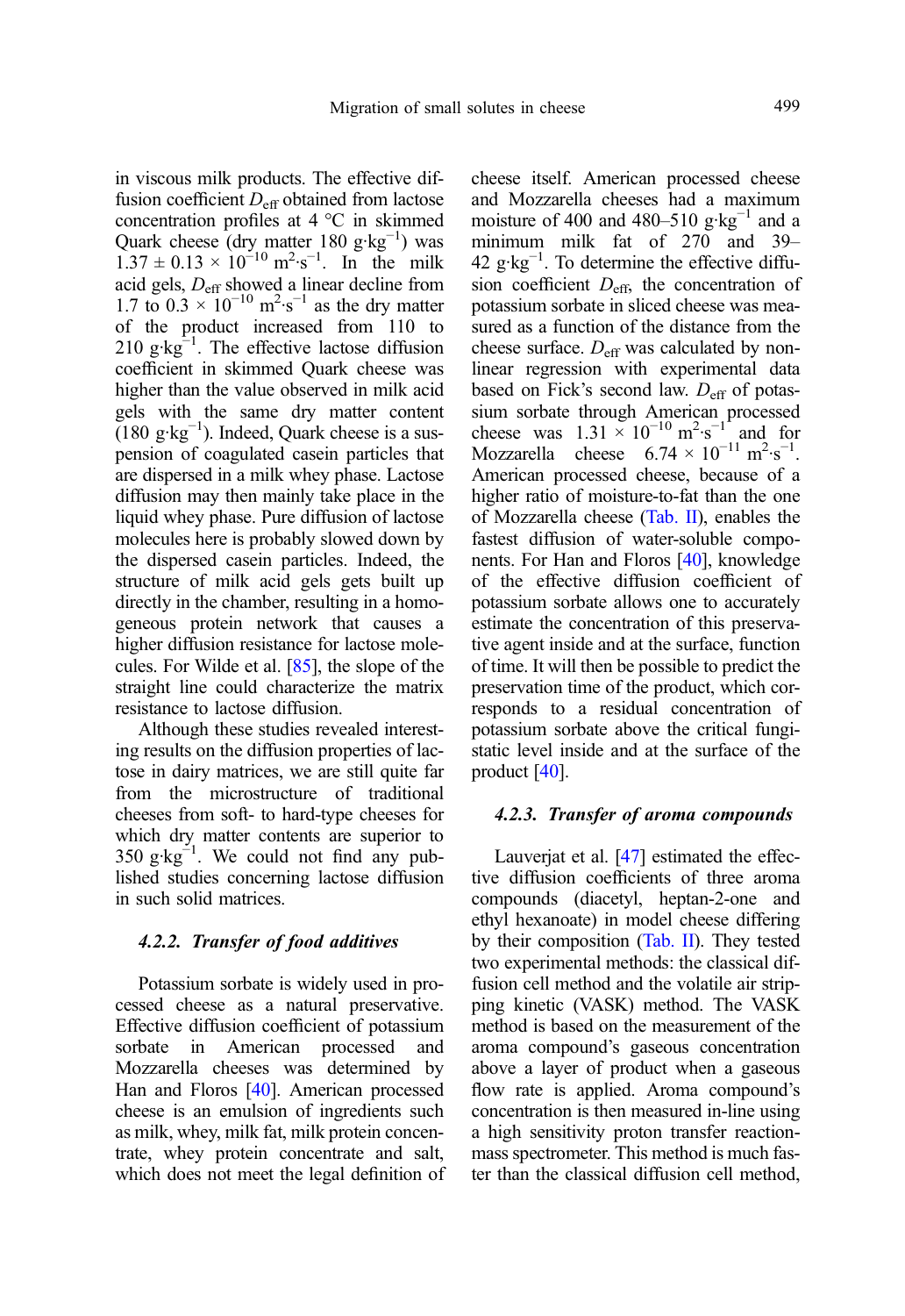but it is dedicated to the volatile compounds released from the product. Comparing the values obtained for two model cheeses differing by their fat on dry matter ratios, the known effect of fat content on aroma mobility was mainly observed for the two hydrophobic compounds (heptan-2-one and ethyl hexanoate). When the fat on dry matter content increased from 20% to 40%, the effective diffusion coefficients showed a 45% decrease for heptan-2-one and a 60% decrease for ethyl hexanoate [\(Tab. II\)](#page-13-0).

# 4.2.4. Transfer of metabolites

Aldarf et al. [[2\]](#page-27-0), Stephan et al. [\[71\]](#page-30-0), Aldarf et al. [[3\]](#page-27-0) and Amrane et al. [\[4\]](#page-27-0) modelled – independently – the diffusion of lactate, glutamate and ammonium in relation either to the growth of Geotrichum candidum or to the growth of Penicillium camembertii at the surface of model matrix (agarose) simulating Camembert cheese. The main purpose of these papers was to study the mechanisms of diffusion and to propose a theoretical approach that could be subsequently applied to curd during ripening for its monitoring and control. The assimilation of lactic acid by G. candidum (and P. camembertii) growing at the surface of the curd induced a concentration gradient, which results in the diffusion of this metabolite from the core to the rind. In a similar way, ammonium production at the surface of the curd induced a diffusion of this metabolite from the rind to the core. These diffusion mechanisms appeared therefore as the main factors in soft cheese ripening.

These authors developed a diffusion/reaction model in which the diffusion of lactic acid from the bottom of the gel to the upper surface, or that of glutamate and ammonium from the upper surface to the bottom of the gel, is induced by their respective consumption and production at the surface of the gel due to fungal growth. Growth kinetics were described using the widespread Verlhust model [\[58\]](#page-29-0), and both substrate consumption and ammonium production were considered to be linked to growth. The experimental diffusion gradients of substrates (lactate and glutamate) and ammonium recorded during G. candidum growth were fitted to the Fick's second law using Crank's solution [\[17](#page-28-0)]. Effective diffusion coefficients were deduced from the experimental concentration gradients. Values of  $4.63 \pm 0.34 \times 10^{-10} \text{ m}^2 \text{ s}^{-1}$ for lactate,  $6.48 \times 10^{-10} \text{ m}^2 \text{·s}^{-1}$  for glutamate and  $9.26 \pm 0.58 \times 10^{-10} \text{ m}^2 \text{·s}^{-1}$  for ammonium were found, regardless of the pH of the experiment. For lactate and ammonium components, the effective diffusion coefficients found in 2% agarose were, respectively, 57% and 64% of their value in pure water.

This result clearly showed that agarose gel slowed down the diffusion rates of lactate and ammonium components. The diffusion/ reaction model fitted with the experimental data until the end of growth, except with regard to ammonium concentration gradients during G. *candidum* growth on peptonelactate-based medium. Of course, the diffusion/reaction model has to be considered as a preliminary step, which has to be followed by a similar work on real dairy model media, more precisely a lactic curd, in order to better understand the mechanism of curd neutralization, responsible for the development of texture.

# 5. ALTERNATIVE METHODS APPLICABLE TO CHEESE

Concentration profiles can also be considered on a microscopic scale using a representative molecule, or probe molecule, which can be easily characterized using a specific technique [\[15](#page-28-0)]. Recent advances in non-invasive, continuous techniques of measurement, e.g. magnetic resonance imaging (MRI), NMR or FRAP, now allow the use of higher space and time resolutions [\(Tab. I](#page-5-0)). Indeed, using radioactively labelled or fluorescent molecules, it is possible to measure the rate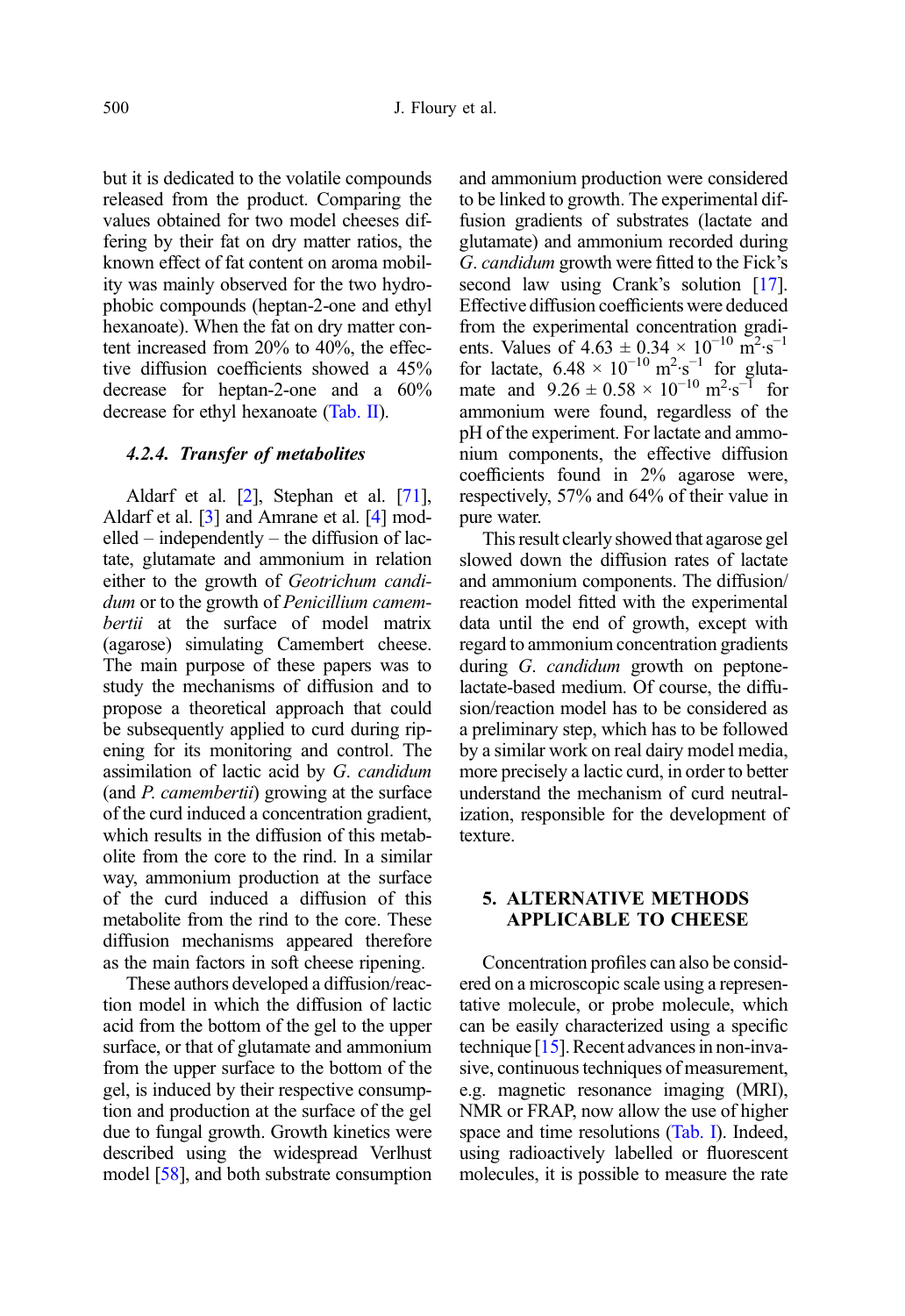of diffusion of one component in a multicomponent system. What is involved is an interchange of labelled and unlabelled molecules, while the total amount of that molecule, labelled and unlabelled, is constant throughout the system  $[15]$  $[15]$  $[15]$ . The transport of molecules is essentially caused by intermolecular collisions (Brownian motions). As a consequence, no mass flow occurs and a diffusion coefficient called "self-diffusion coefficient" is measured  $[18]$  $[18]$  $[18]$ .

#### 5.1. Nuclear magnetic resonance

The pulsed field gradient NMR (PFG-NMR) technique is a powerful tool that can be used to measure polymer self-diffusion coefficients in suspensions and gels. It is a non-destructive and non-invasive way to measure the self-diffusion coefficient of small molecules by detecting the proton mobility [[16](#page-28-0)]. In a PFG-NMR experiment, the observation time can vary from few milliseconds up to several seconds. Depending on the observation time, the magnitude of the diffusion coefficients obtained at different observation scales enables one to discriminate the different transport mechanisms. For example, if the self-diffusion is independent of the observation time for a porous system, then the system exhibits no restriction to diffusion.

In 1983, Callaghan et al. [[13](#page-28-0)] compared water self-diffusion in Cheddar and Swisstype cheeses. Their results have shown that water molecules were not confined in water droplets, but had the freedom to move over distances much longer than the fat droplet sizes. The magnitude of the diffusion coefficients was consistent with a migration along the surface of the protein chains. According to Mariette et al. [\[55\]](#page-29-0), water diffusion in casein systems can be explained by two diffusion pathways: one around and the other through the casein micelles. The obstruction effect on water diffusion was related to local restrictions at the casein micelle surface and explained the absence of any effect of casein gelation by rennet. Moreover, Metais et al. [[56](#page-29-0)] showed that the water self-diffusion coefficients in casein matrices could not be simply explained by the water content only. When caseins, fat globules and soluble fractions are mixed in order to obtain cheese models, the effect of each constituent should be determined to accurately explain the water self-diffusion. They also showed that the two obstruction effects, relative to fat globules and casein micelles, seemed to be independent. This result was in agreement with the observation of Geurts et al. [\[27](#page-28-0)], despite the fact that the measurement methods and the diffusing molecules considered were different.

Colsenet et al. [\[16](#page-28-0)] used PFG-NMR spectroscopy to study the diffusion of molecular probes (polyethylene glycols (PEG)) in casein suspensions and casein gels, in order to determine the effects of probe molecular size, casein concentrations and rennet coagulation. A more complex behaviour was observed for PEG molecules than for water. First of all, a strong dependency of diffusion on probe size was observed, both in casein suspensions and in casein gels: as the PEG size increased, the self-diffusion coefficient was reduced. This effect was more pronounced for high casein concentrations than for low casein concentrations: the larger the PEG size, the greater the obstruction to diffusion. Second, the formation of a rennet gel resulted in an enhanced self-diffusion coefficient for the largest probes.

The main drawback of this technique is the high cost of the material. Its main difficulty for the scientists is to establish the physical link between this self-diffusion coefficient measured by PFG-NMR and the values of the effective diffusion coefficient estimated in complex matrices with more classical methods. Moreover, it is restricted to the study of mass transfer phenomena of solutes which present spectral properties easily discernable from spectral data of the matrix components. The application of this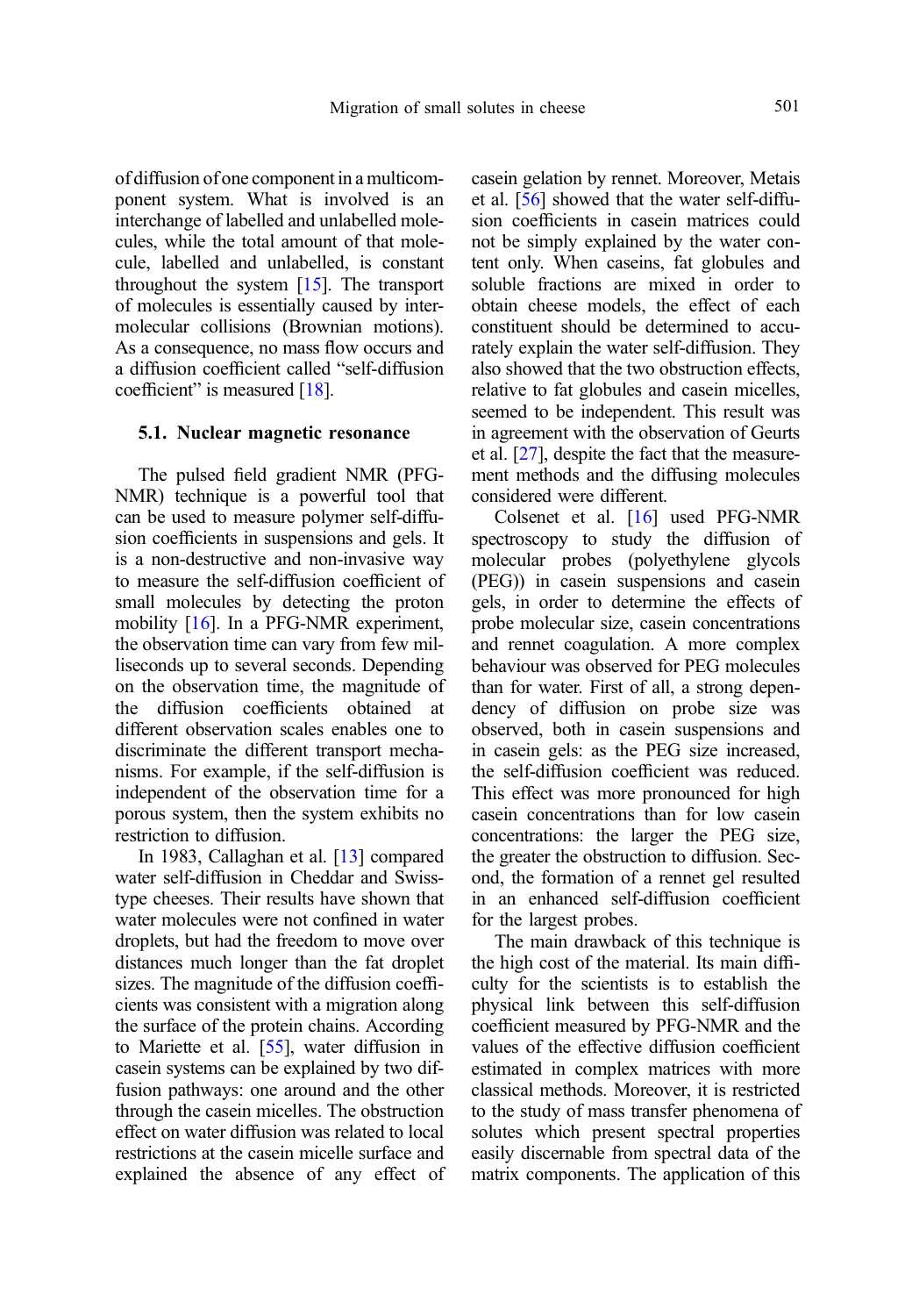technique to solutes like small peptides or proteins naturally present in cheese is thus hardly possible.

#### 5.2. Magnetic resonance imaging

Other promising non-destructive approach to measure diffusion properties<br>of salt and water in food products is MRI.

 $^{23}$ Na-MRI is based on the paramagnetic properties of the naturally occurring  $^{23}$ Na isotope, which makes it detectable in strong magnetic fields [[79](#page-30-0)]. Within the past decade,  $^{23}$ Na-MRI has proved to be a reliable method for quantitative and qualitative assessment of salt in various foods such as fermented soy paste (Miso), pickled cucumbers and plum seeds [\[42\]](#page-29-0), snow crab [\[59](#page-29-0)] and pork meat [[30](#page-28-0), [63\]](#page-30-0). Besides being non-destructive, this method has the advantage of being easily supplemented by other relevant measurements such as sodium profiles and diffusion-weighted imaging, simply by changing the acquisition parameters. Diffusion-weighted imaging allows the visualization of changes in microscopic water molecule motion (Brownian motion) and quantitative measures of diffusion properties of water in food structures like muscle tissues [\[79](#page-30-0)]. For Vestergaard et al. [\[78\]](#page-30-0), the  $^{23}$ Na-MRI methodology is still under intense investigation around the world because the problem of sodium being partly ''invisible'' (a certain percentage of the  $Na<sup>+</sup>$  is not detected) has not been solved yet.

MRI has also been used to visualize water distribution in one, two or three directions during the drying, rehydration, freezing and thawing of various fruits and vegetables [\[65](#page-30-0), [66](#page-30-0)]. Indeed, loss of proton mobility during phase transitions results in a decrease in signal intensity. Kuo et al. [\[45\]](#page-29-0) applied this technique to study the formation of ice during freezing of pasta filata and non-pasta filata Mozzarella cheeses, the spatial redistribution of water  $T_2$  relaxation time and the changes of water self-diffusion coefficient within unfrozen and frozen-stored cheese

samples. Images of water spin number density and water  $T<sub>2</sub>$  relaxation time were obtained using spin-echo imaging pulse sequence. The water self-diffusion coefficient was measured by PFG spin-echo technique. They measured a significant change in  $T_2$  and D values of water following freezing-thawing. The D values of the frozenstored pasta filata Mozzarella cheese samples were higher than those for the unfrozen samples. Such a difference was not observed for the non-pasta filata Mozzarella cheese samples. These results were attributed to the microstructure differences between the two cheeses.

Despite the advantage of being a very precise non-destructive analytical technique, MRI presents some inherent difficulties, like a complex calibration and data handling work, errors in the determination of the physical boundaries and possible low signal-to-noise ratios [[24](#page-28-0)]. Moreover, the conventional MRI techniques are typically designed for component with high molecular mobility, for which the water  $T_2$  relaxation times are rather long (> ms). Such techniques are then insensitive to molecules with low mobility, for which the transverse relaxation times are very short (< ms). Therefore, limitations of conventional MRI have hampered its application to a major class of food systems, i.e., where mobility of water is restricted because of its strong association with the matrix  $[62]$  $[62]$  $[62]$ .

# 5.3. Fluorescence recovery after photobleaching

Within the last 30 years, FRAP has become an important and versatile technique to study the dynamics in various systems, such as living cells, membranes and other biological environments [[14](#page-28-0)]. In polymer physics, the photobleaching methods are employed to investigate diffusion in macromolecular systems, particularly in networks. Although the technique is relatively old, its application to study endogenous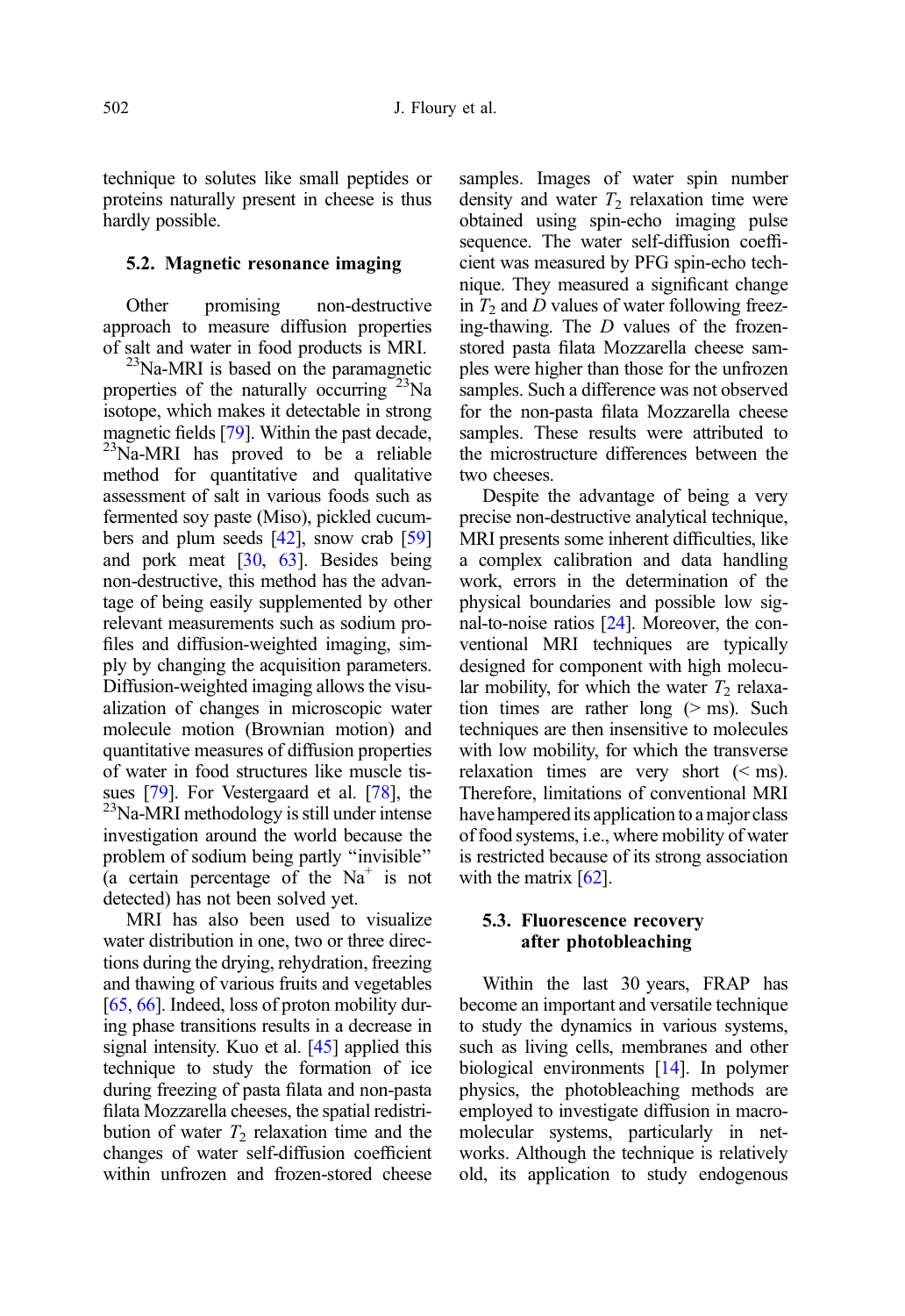intracellular proteins in living cells is relatively recent [[14\]](#page-28-0). A review of the fundamentals of FRAP and several examples of its applications is given by Meyvis et al. [[57](#page-29-0)]. Its principle is to irreversibly photobleach a certain region within a fluorescently labelled sample by irradiation with a short intense light pulse. Immediately after bleaching, a highly attenuated light beam is used to measure the recovery of fluorescence inside the bleached area as a result of diffusional exchange of bleached fluorophores by unbleached molecules from the surroundings. The analysis of this process yields information about the diffusion coefficient and the fraction of mobile species.

In a common FRAP experiment, only the rate of recovery of the fluorescence intensity within some preselected area is measured. Performing the experiment in a confocal laser scanning microscope (CLSM) reveals the same information with high spatial resolution [[68](#page-30-0)]. To measure the mobility of a fluorescent molecule such as green fluorescent protein, images of the fluorescently labelled cell are collected over time, while the fluorescent and photobleached molecules redistribute until equilibrium is reached. By plotting the relationship between fluorescence intensity and time, the mobility of the fluorescent proteins can be directly measured [\[14\]](#page-28-0). The most commonly used approach to describe the mobility of molecules during FRAP experiments is to assume the spatiotemporal dynamics of these molecules to be diffusive in nature. Under this assumption, the kinetic parameter that measures the rate of movement is the effective diffusion coefficient, determined with Fick's diffusion model. This microscopic, non-destructive and slightly invasive technique, in which the probe concentration remains micromolar, originates from mobility studies in biological membranes [[5\]](#page-27-0). It was then extended to other fields, mostly for liquid or highly hydrated systems, in which diffusion follows the Stokes-Einstein law [\[44](#page-29-0)]. It covers a wide range of apparent diffusion coefficients, from  $10^{-20}$  to  $10^{-9}$  m<sup>2</sup>·s<sup>-1</sup> [[43](#page-29-0)].

In spite of its interest and its simplicity to be implemented, the FRAP technique has not been used yet for the determination of solute diffusion coefficients in dairy matrices. Indeed, to be able to use this method, the migrating molecule has to be fluorescent or labelled with a fluorescent probe. This is not the case of small solutes such as NaCl or water. For bigger molecules, it is necessary to find a fluorescent probe with a great affinity for the diffusing solute to be labelled or with similar size and physicochemical properties in order to simulate the targeted molecule. Moreover, this method seems difficult to adapt to complex and opaque matrices like cheese.

# 6. CONCLUSION

Mass transfer of solutes in cheese is essential for the ripening process and thefinal quality of the cheese. Numerous studies have been reported on the transfer of salt in different cheese types during the brining and ripening processes. Some of them also take the simultaneous counterflow of water into account, even if modelling moisture transfer seemed to be more complicated. Effective diffusion coefficients of salt and moisture in different cheese types and compositions have been reported in this review. Regardless of the cheese origin, its type (soft, semi-hard or hard) and its composition (dry matter, fat and pH), the effective diffusion coefficients of salt ranged between 1 and  $5.3 \times$  $10^{-10}$  m<sup>2</sup>·s<sup>-1</sup> at around 10–15 °C. A significant linear relationship between dry matter content of the matrix and effective diffusion coefficient of salt was statistically observed. However, these values should be considered cautiously because their comparison is difficult. Indeed, there are very large discrepancies of approaches used to determine solute mass transfer properties and of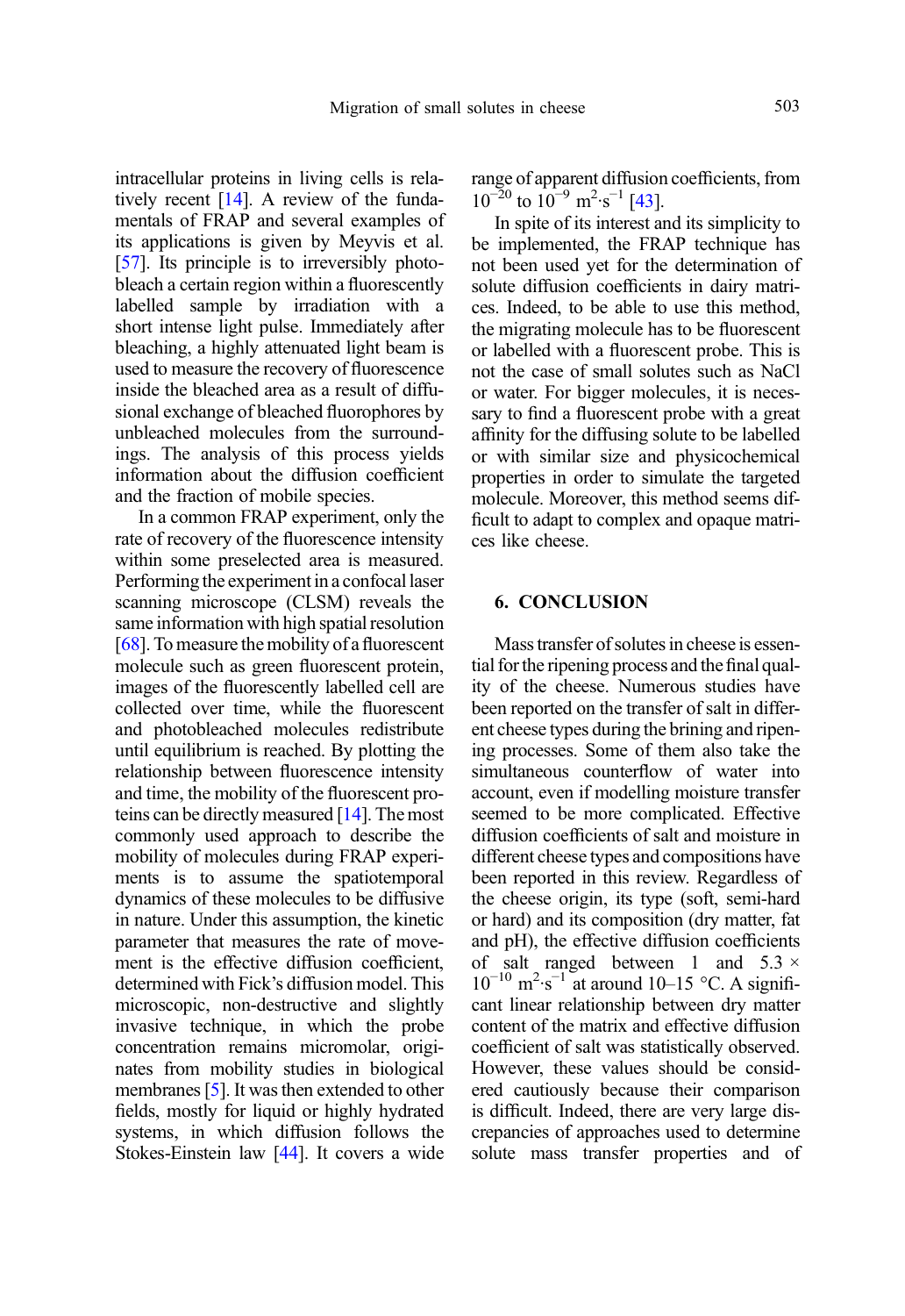<span id="page-27-0"></span>the experimental conditions employed. For example, if diffusion properties are obtained using the concentration profile method with an invasive method to follow the migrating molecule concentration, spatial resolution is generally quite low and the results are not precise enough.

Very few papers are dealing with the mass transfer properties of other small solutes in cheese. However, modelling the effective diffusion coefficient of cheese minor components, such as lactose and biological metabolites, substrates and products of the enzymatic activity of immobilized colonies, seems essential for the control and the optimization of cheese ripening. Indeed, migration rates of those solutes are probably the limiting step during the ripening stage. The knowledge of the migration rates appears to be essential for the full understanding of cheese ripening.

Alternative methods considered as nondestructive, such as MRI, NMR or FRAP techniques, are currently developed to measure the self-diffusion coefficient of solutes in heterogeneous matrices. Thanks to their high space resolution, these techniques make it possible to obtain concentration profiles of the migrating solute with a good precision and to avoid problems due to sample variability. However, they are still difficult to apply to complex and heterogeneous media like cheese [\(Tab. I\)](#page-5-0). Further research is necessary to adapt those promising methods to the determination of mass transfer properties of a wide variety of small solutes in complex heterogeneous matrices like cheese or other real food media.

# **REFERENCES**

- [1] Aguilera J.M., Why food microstructure? J. Food Eng. 67 (2005) 3–11.
- [2] Aldarf M., Fourcade F., Amrane A., Prigent Y., Diffusion of lactate and ammonium in relation to growth of Geotrichum candidum at the surface of solid media, Biotechnol. Bioeng. 87 (2004) 69–80.
- [3] Aldarf M., Fourcade F., Amrane A., Prigent Y., Substrate and metabolite diffusion within model medium for soft cheese in relation to growth of Penicillium camembertii, J. Ind. Microbiol. Biotechnol. 33 (2006) 685–692.
- [4] Amrane A., Aldarf M., Fourcade F., Prigent Y., Substrate and metabolite diffusion within solid medium in relation to growth of Geotrichum candidum, in: FOODSIM 2006, 4th International Conference Simulation Modelling in the Food and Bio Industry, Naples, Italy, June 15–17, 2006, pp. 179– 186.
- [5] Axelrod D., Koppel D.E., Schlessinger J., Elson E., Webb W., Mobility measurement by analysis of fluorescence photobleaching recovery kinetics, Biophys. J. 16 (1976) 1055–1069.
- [6] Bailey J.E., Diffusion of grouped multicomponent mixtures in uniform and nonuniform media, Aiche J. 21 (1975) 192–194.
- [7] Baroni A.F., Menezes M.R., Adell E.A.A., Ribeiro E.P., Modeling of Prato cheese salting: fickian and neural network approaches, in: Welti-Chanes J., Velez-Ruiz J.F., Barbosa-Canovas G.V. (Eds.), Transport Phenomena in Food Processing, CRC Press, Boca Raton, USA, 2003, pp. 192–212.
- [8] Bona E., Borsato D., da Silva R.S.S.F., Silva L.H.M., Multicomponent diffusion during simultaneous brining of Prato Brazilian cheese, Cienc. Tecnol. Aliment. 25 (2005) 394–400.
- [9] Bona E., Carneiro R.L., Borsato D., da Silva R.S.S.F., Fidelis D.A.S., Silva L.H.M., Simulation of NaCl and KCl mass transfer during salting of Prato cheese in brine with agitation: a numerical solution, Braz. J. Chem. Eng. 24 (2007) 337–349.
- [10] Bona E., da Silva R.S.S.F., Borsato D., Silva L.H.M., Fidelis D.A.D., Multicomponent diffusion modeling and simulation in prato cheese salting using brine at rest: the finite element method approach, J. Food Eng. 79 (2007) 771–778.
- [11] Bressan J.A., Carroad P.A., Merson R.L., Dunkley W.L., Modelling of isothermal diffusion of whey components from small curd cottage cheese during washing, J. Food Sci. 47 (1982) 84–88.
- [12] Broyart B., Boudhrioua N., Bonazzi C., Daudin J.-D., Modelling of moisture and salt transport in gelatine gels during drying at constant temperature, J. Food Eng. 81 (2007) 657–671.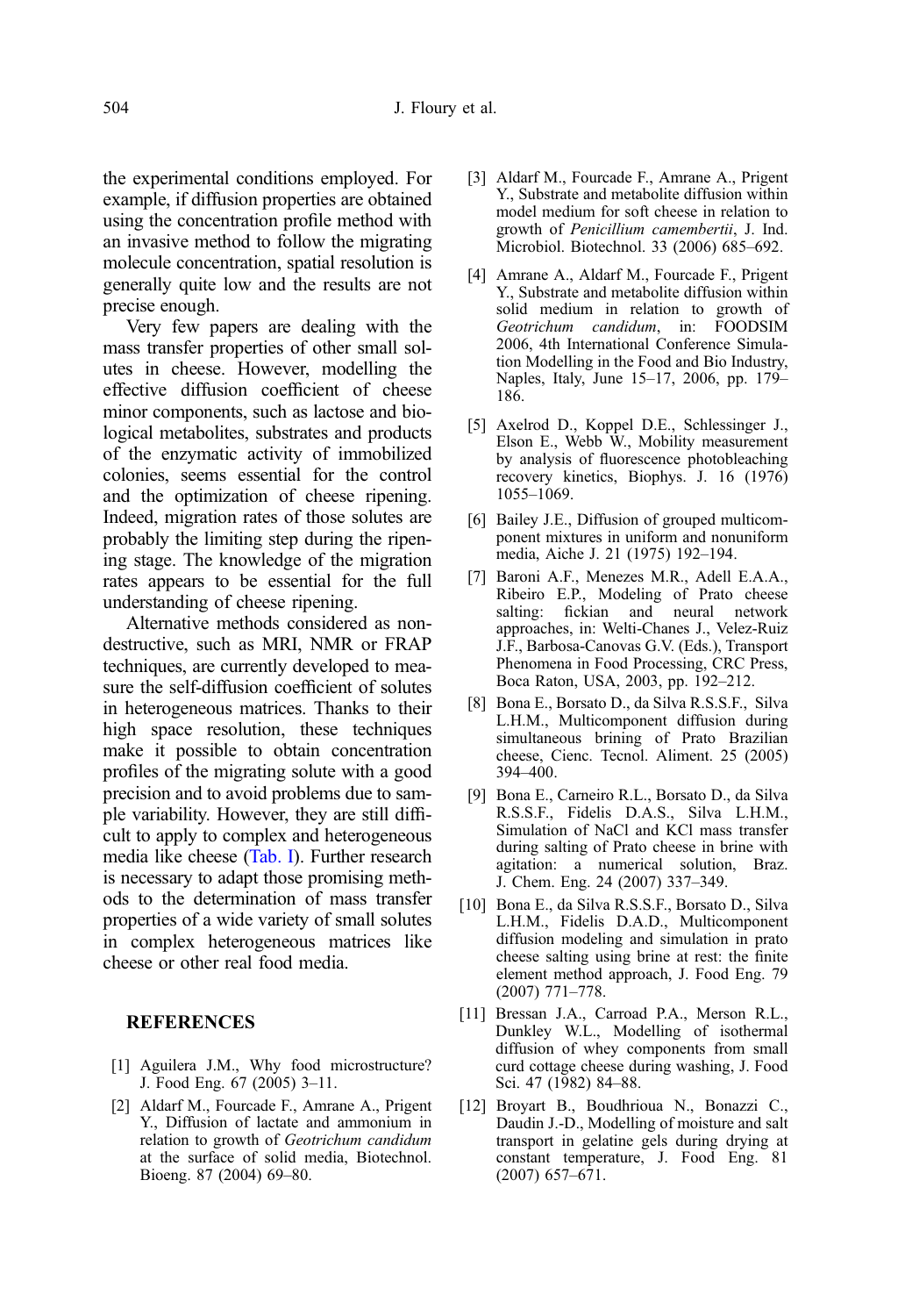- <span id="page-28-0"></span>[13] Callaghan P.T., Jolley K.W., Humphrey R.S., Diffusion of fat and water in cheese as studied by pulsed field gradient nuclear magnetic resonance, J. Colloid Interface Sci. 93 (1983) 521–529.
- [14] Carreroa G., McDonald D., Crawford E., de Vries G., Hendzel M.J., Using FRAP and mathematical modelling to determine the in vivo kinetics of nuclear proteins, Methods 29 (2003) 14–28.
- [15] Cayot N., Dury-Brun C., Karbowiak T., Savary G., Voilley A., Measurement of transport phenomena of volatile compounds: a review, Food Res. Int. 41 (2008) 349–362.
- [16] Colsenet R., Soderman O., Mariette F., Effect of casein concentration in suspensions and gels on poly(ethylene glycol)s NMR selfdiffusion measurements, Macromolecules 38 (2005) 9171–9179.
- [17] Crank J., The Mathematics of Diffusion, Oxford University Press, Oxford, UK, 1975.
- [18] Crank J., Park G.S., Methods of measurement, in: Crank J., Park G.S. (Eds.), Diffusion in Polymers, Academic Press, Inc., London, UK, 1968, pp. 1–39.
- [19] Cussler E.W., Diffusion: Mass Transfer in Fluid Systems, Cambridge University Press, Cambridge, UK, 1976.
- [20] Djelveh G., Gros J.B., Bories B., An improvement of the cell diffusion method for the rapid determination of diffusion constants in gels or foods, J. Food Sci. 54 (1989) 166–169.
- [21] Doulia D., Tzia K., Gekas V., A knowledge base for the apparent mass diffusion coefficient (D-eff) of foods, Int. J. Food Prop. 3 (2000) 1–14.
- [22] Feunteun S., Mariette F., Impact of casein gel microstructure on self-diffusion coefficient of molecular probes measured by  ${}^{1}$ H PFG-NMR, J. Agric. Food Chem. 55 (2007) 10764–10772.
- [23] Floury J., Rouaud O., le Poullennec M., Famelart M.H., Reducing salt level in food. Part 2: Modelling salt diffusion in model cheese systems with regards to their composition, LWT-Food Sci. Technol. 42 (2009) 1621–1628.
- [24] Frias J.M., Foucat L., Bimbenet J.J., Bonazzi C., Modeling of moisture profiles in paddy rice during drying mapped with magnetic resonance imaging, Chem. Eng. J. 86 (2002) 173–178.
- [25] Gerla P.E., Rubiolo A.C., A model for determination of multicomponent diffusion coefficients in foods, J. Food Eng. 56 (2003) 401–410.
- [26] Geurts T.G., Oortwijn H., Transport phenomena in butter, its relation to its structure, Neth. Milk Dairy J. 29 (1975) 253–262.
- [27] Geurts T., Walstra P., Mulder H., Transport of salt and water during salting of cheese. I. Analysis of the processes involved, Neth. Milk Dairy J. 28 (1974) 102–129.
- [28] Gomes A.M.P., Vieira M.M., Malcata F.X., Survival of probiotic microbial strains in a cheese matrix during ripening: simulation of rates of salt diffusion and microorganism survival, J. Food Eng. 36 (1998) 281–301.
- [29] Gros J.B., Rüegg M., Determination of the apparent diffusion coefficient of sodium chloride in model foods and cheese, in: Jowitt R. (Ed.), Physical Properties of Foods, Vol. 2, Elsevier Applied Science, London, UK, 1987, pp. 71–108.
- [30] Guiheneuf T.M., Gibbs S.J., Hall L.D., Measurement of the inter-diffusion of sodium ions during pork brining by one-dimensional <sup>23</sup>Na Magnetic Resonance Imaging (MRI), J. Food Eng. 31 (1997) 457–471.
- [31] Guinee T.P., Studies on the movements of sodium chloride and water in cheese and the effects on cheese ripening, Ph.D. Thesis, National University of Ireland, Cork, 1985.
- [32] Guinee T.P., Salting and the role of salt in cheese, Int. J. Dairy Technol. 57 (2004) 99–109.
- [33] Guinee T.P., Fox P.F., Sodium-chloride and moisture changes in Romano-type cheese during salting, J. Dairy Res. 50 (1983) 511–518.
- [34] Guinee T.P., Fox P.F., Influence of cheese geometry on the movement of sodiumchloride and water during brining, Ir. J. Food Sci. Technol. 10 (1986) 73–96.
- [35] Guinee T.P., Fox P.F., Influence of cheese geometry on the movement of sodiumchloride and water during ripening, Ir. J. Food Sci. Technol. 10 (1986) 97–118.
- [36] Guinee T.P., Fox P.F., Salt in Cheese: Physical, Chemical and Biological Aspects, in: Fox P.F. (Ed.), Cheese: Chemistry, Physics and Microbiology: General Aspects, Vol. 1, Chapman & Hall, London, UK, 1993, pp. 257–302.
- [37] Guinee T.P., Fox P.F., Salt in cheese: physical, chemical and biological aspects, in: Fox P.F.,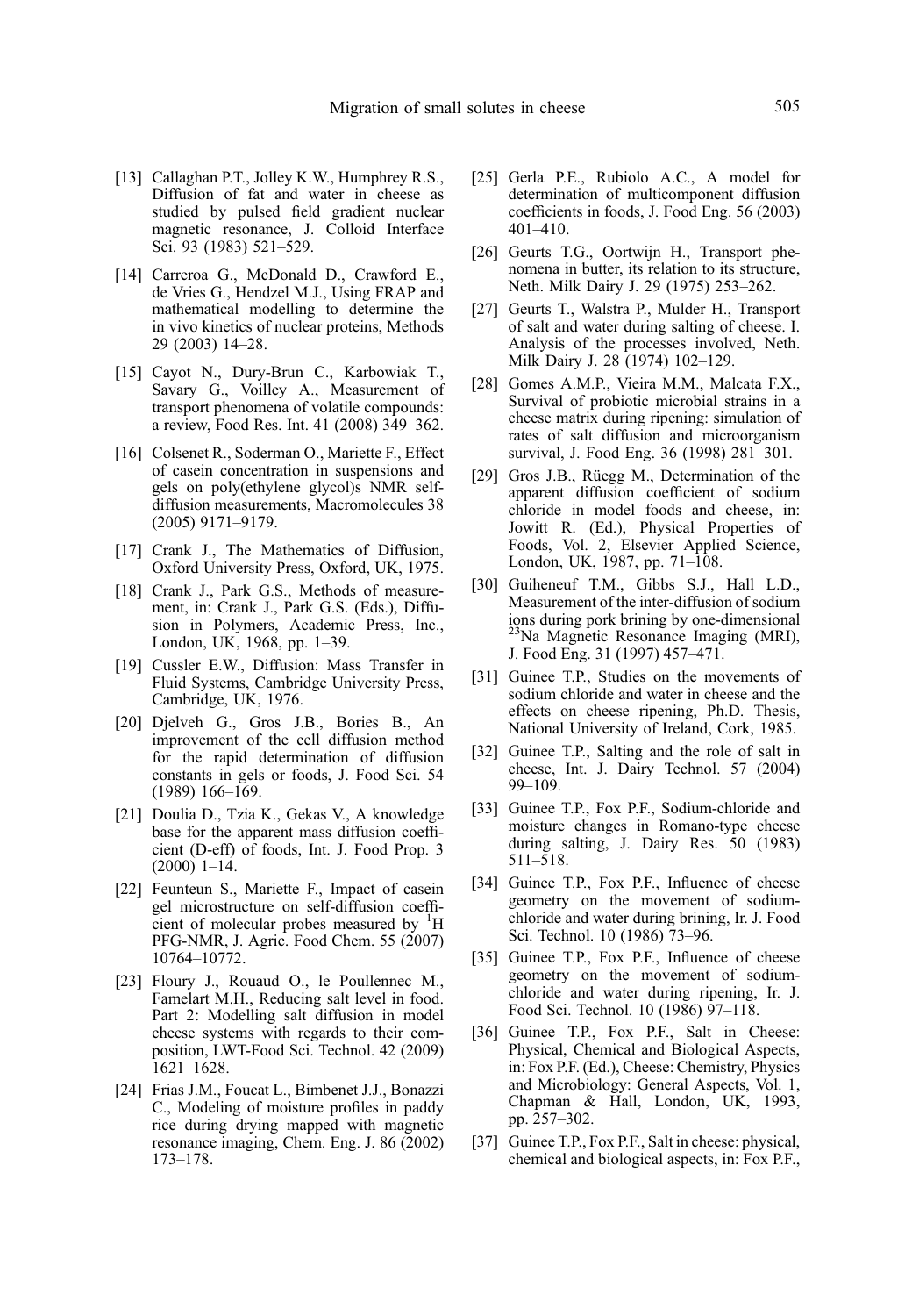<span id="page-29-0"></span>McSweeney P.L.H., Cogan T.M., Guinee T.P. (Eds.), Cheese: Chemistry, Physics and Microbiology: General Aspects, Vol. 1, Elsevier Applied Science, London, UK, 2004, pp. 207–259.

- [38] Gutenwik J., Nilsson B., Axelsson A., Determination of protein diffusion coefficients in agarose gel with a diffusion cell, Biochem. Eng. J. 19 (2009) 1–7.
- [39] Hallström B., Skjöldebrand C., Trägardh C., Heat transfer and food products, in: Handbook of Chemistry and Physics, Elsevier Applied Science, London, UK, 1988, pp. 1–29.
- [40] Han J.H., Floros J.D., Potassium sorbate diffusivity in American processed and Mozzarella cheeses, J. Food Sci. 63 (1998) 435–437.
- [41] Hardy J., Etude de la diffusion du sel dans les fromages à pâte molle de type camembert. Comparaison du salage à sec et du salage en saumure, Ph.D. Thesis, Université Nancy 1, France, 1976.
- [42] Ishida N., Kobayashi T., Kano H., Nagai S., Ogawa H., Na-23-NMR imaging of foods, Agric. Biol. Chem. 55 (1991) 2195–2200.
- [43] Karbowiak T., Hervet H., Leger L., Champion D., Debeaufort F., Voilley A., Effect of plasticizers (water and glycerol) on the diffusion of a small molecule in iotacarrageenan biopolymer films for edible coating application, Biomacromolecules 7 (2006) 2011–2019.
- [44] Kovaleski J.M., Wirth M.J., Applications of fluorescence recovery after photobleaching, Anal. Chem. 69 (1997) 600–605.
- [45] Kuo M.I., Anderson M., Gunasekaran S., Determining effects of freezing on pasta filata and non-pasta filata Mozzarella cheeses by nuclear magnetic resonance imaging, J. Dairy Sci. 86 (2003) 2525–2536.
- [46] Lauverjat C., Compréhension des mécanismes impliqués dans la mobilité et la libération du sel et des composés d'arôme et leur rôle dans la perception. Cas de matrices fromagères modèles, Ph.D. Thesis, AgroParisTech, France, 2009.
- [47] Lauverjat C., de Loubens C., Déléris I., Tréléa I.C., Souchon I., Rapid determination of partition and diffusion properties for salt and aroma compounds in complex food matrices, J. Food Eng. 4 (2009) 407–415.
- [48] Lawrence R.C., Gilles J., Factors that determine the pH of young Cheddar cheese, N. Z. J. Dairy Sci. Technol. 17 (1982) 1–14.
- [49] Lebrun L., Junter G.A., Diffusion of sucrose and dextran through agar-gel membranes, Enzym. Microb. Technol. 15 (1993) 1057– 1062.
- [50] Lucas T., Bohuon Ph., Model-free estimation of mass-fluxes based on concentration profiles. I. Presentation of the method and of a sensitivity analysis, J. Food Eng. 70 (2005) 129–137.
- [51] Luna J.A., Bressan J.A., Mass-transfer during brining of Cuartirolo Argentino cheese, J. Food Sci. 51 (1986) 829–831.
- [52] Luna J.A., Bressan J.A., Mass-transfer during ripening of Cuartirolo Argentino cheese, J. Food Sci. 52 (1987) 308–311.
- [53] Luna J.A., Chavez M.S., Mathematicalmodel for water diffusion during brining of hard and semi-hard cheese, J. Food Sci. 57 (1992) 55–58.
- [54] Mammarella E.J., Rubiolo A.C., Predicting the packed-bed reactor performance with immobilized microbial lactase, Process Biochem. 41 (2006) 1627–1636.
- [55] Mariette F., Topgaard D., Jonsson B., Soderman O., 1H NMR diffusometry study of water in casein dispersions and gels, J. Agric. Food Chem. 50 (2002) 4295–4302.
- [56] Metais A., Cambert M., Riaublanc A., Mariette F., Effects of casein and fat content on water self-diffusion coefficients in casein systems: a pulsed field gradient nuclear magnetic resonance study, J. Agric. Food Chem. 52 (2004) 3988–3995.
- [57] Meyvis T.K.L., De Smedt S.C., Van Oostveldt P., Demeester J., Fluorescence recovery after photobleaching: a versatile tool for mobility and interaction measurements in pharmaceutical research, Pharm. Res. 16 (1999) 1153–1162.
- [58] Moraine R.A., Rogovin P., Kinetics of polysaccharide B-1459 fermentation, Biotechnol. Bioeng. 8 (1996) 511–524.
- [59] Nagata T., Chuda Y., Yan X., Suzuki M., Kawasaki K., The state analysis of NaCl in snow crab (*Chionoecetes japonicus*) meat examined by <sup>23</sup>Na and <sup>35</sup>Cl nuclear magnetic resonance (NMR) spectroscopy, J. Sci. Food Agric. 80 (2000) 1151–1154.
- [60] Pajonk A.S., Saurel R., Andrieu J., Experimental study and modelling of effective NaCl diffusion coefficients values during Emmental cheese brining, J. Food Eng. 60 (2003) 307–313.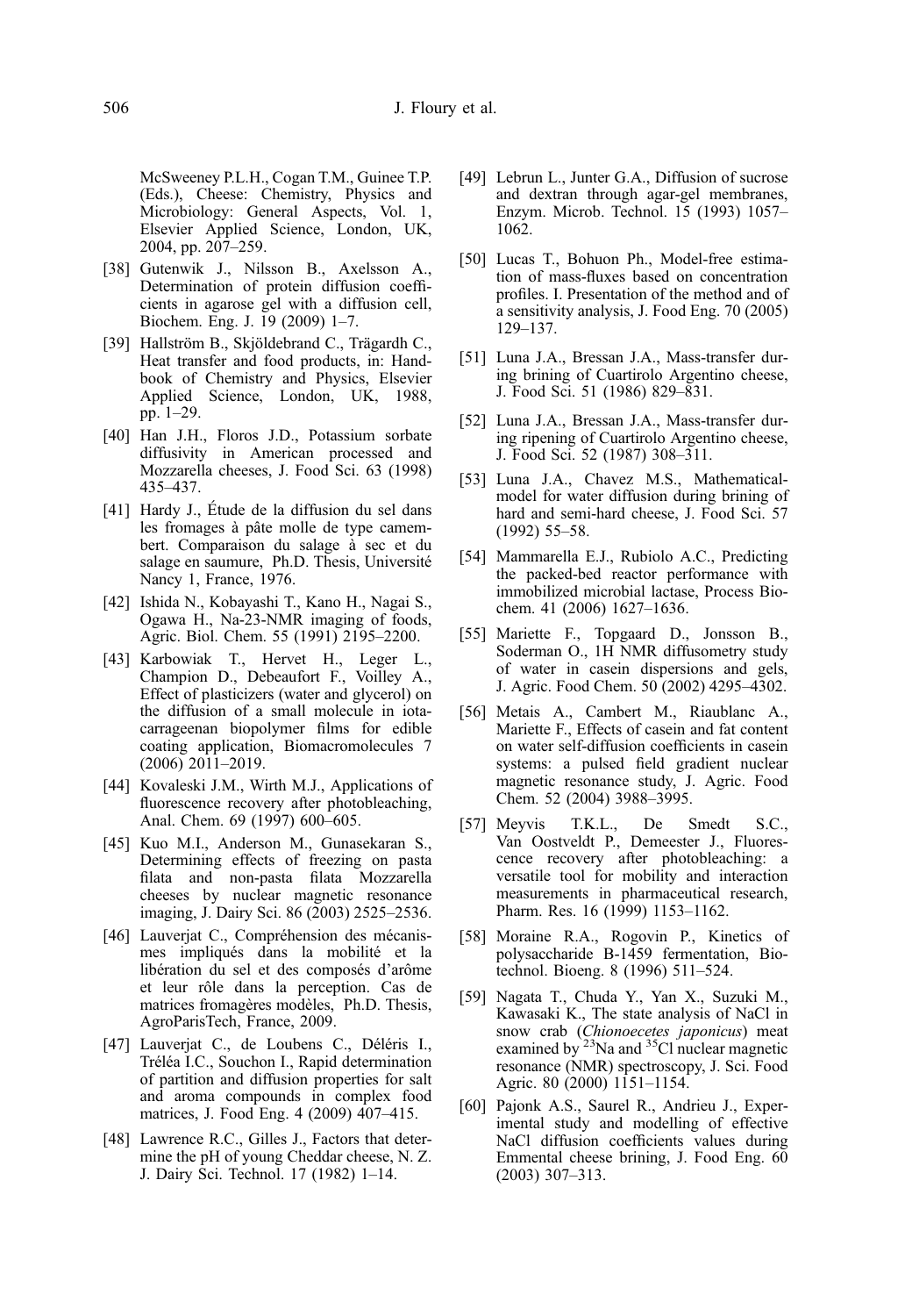- <span id="page-30-0"></span>[61] Payne M.R., Morison K.R., A multi-component approach to salt and water diffusion in cheese, Int. Dairy J. 9 (1999) 887–894.
- [62] Ramos-Cabrer P., Van Duynhoven J.P.M., Timmer H., Nicolay K., Monitoring of moisture redistribution in multicomponent food systems by use of magnetic resonance imaging, J. Agric. Food Chem. 54 (2006) 672–677.
- [63] Renou J.-P., Benderbous S., Bielicki G., Foucat L., Donnat J.-P.,  $2^3$ Na magnetic resonance imaging: distribution of brine in muscle, MRI 12 (1994) 131–137.
- [64] Resmini P., Volonterio G., Annibaldi S., Ferri G., Study of salt diffusion in Parmigiano-Reggiano cheese using Na36Cl, Sci. Tec. Latt.-Casearia 25 (1974) 149–166.
- [65] Ruiz-Cabrera M.A., Gou P., Foucat L., Renou J.P., Daudin J.D., Water transfer analysis in pork meat supported by NMR imaging, Meat Sci. 67 (2005) 169–178.
- [66] Schwartzberg H.G., Chao R.Y., Solute diffusivities in leaching processes, Food Technol. 36 (1982) 73–86.
- [67] Seiffert S., Oppermann W., Systematic evaluation of FRAP experiments performed in a confocal laser scanning microscope, J. Microsc. Oxford 220 (2005) 20–30.
- [68] Sherwood T.G., Pigford R.L., Wilke C.R., Mass transfer, in: Clark B.J., Maisel J.W. (Eds.), McGraw-Hill Inc., New York, USA, 1975, pp. 39–43.
- [69] Simal S., Sanchez E.S., Berna A., Mulet A., Simulation of counter-diffusional mass transfer, Chem. Eng. Commun. 189 (2002) 173–183.
- [70] Simal S., Sanchez E.S., Bon J., Femenia A., Rossello C., Water and salt diffusion during cheese ripening: effect of the external and internal resistances to mass transfer, J. Food Eng. 48 (2001) 269–275.
- [71] Stephan J., Couriol C., Fourcade F., Amrane A., Prigent Y., Diffusion of glutamic acid in relation to growth of Geotrichum candidum and Penicillium camembertii at the surface of a solid medium, J. Chem. Technol. Biotechnol. 79 (2004) 234–239.
- [72] Takeuchi S., Maeda M., Gomi Y., Fukuoka M., Watanabe H., The change of moisture distribution in a rice grain during boiling as observed by NMR imaging, J. Food Eng. 33 (2008) 281–297.
- [73] Taylor R., Krishna R., Multicomponent Mass Transfer, Wiley, New York, USA, 1993.
- [74] Turhan M., Modelling of salt transfer in white cheese during short initial brining, Neth. Milk Dairy J. 50 (1996) 541–550.
- [75] Turhan M., Gunasekaran S., Analysis of moisture transfer in White cheese during<br>brining, Milchwissenschaft 54 (1999) Milchwissenschaft 54 (1999) 446–450.
- [76] Turhan M., Kaletunc G., Modelling of salt diffusion in white cheese during long-term brining, J. Food Sci. 57 (1992) 1082–1085.
- [77] Varzakas T.H., Leach G.C., Israilides C.J., Arapoglou D., Theoretical and experimental approaches towards the determination of solute effective diffusivities in foods, Enzym. Microb. Technol. 37 (2005) 29–41.
- [78] Vestergaard C., Andersen B.L., Adler-Nissen J., Sodium diffusion in cured pork determined by <sup>22</sup>Na radiology, Meat Sci. 76 (2007) 258–265.
- [79] Vestergaard C., Risum J., Adler-Nissen J., 23Na-MRI quantification of sodium and water mobility in pork during brine curing, Meat Sci. 69 (2005) 663–672.
- [80] Voilley A., Souchon I., Flavour retention and release from the food matrix: an overview, in: Voilley A., Etievant P. (Eds.), Flavour in Food, Woodhead Publishing Limited, Cambridge, UK, 2006, pp. 117–132.
- [81] Warin F., Gekas V., Voirin A., Dejmek P., Sugar diffusivity in agar gel/milk bilayer systems, J. Food Sci. 62 (1997) 454–456.
- [82] Welti-Chanes J., Mujica-Paz H., Valdez-Fragoso A., Leon-Cruz R., Fundamentals of Mass Transport, in: Welti-Chanes J., Vélez-Ruiz J.F., Barbosa-Cánovas G.V. (Eds.), Transport Phenomena in Food Processing, CRC Press, Boca Raton, USA, 2003, pp. 11–65.
- [83] Wesselingh J.A., Krishna R., Mass Transfer in Multicomponent Mixtures, Delft University Press, Delft, Netherlands, 2000.
- [84] Wesselingh J.A., Vonk P., Kraaijeveld G., Exploring the Maxwell-Stefan description of ion-exchange, Chem. Eng. J. Biochem. Eng. J. 57 (1995) 75–89.
- [85] Wilde J., Baumgartner C., Fertsch B., Hinrichs J., Matrix effects on the kinetics of lactose hydrolysis in fermented and acidified milk products, Chem. Biochem. Eng. 15 (2001) 143–147.